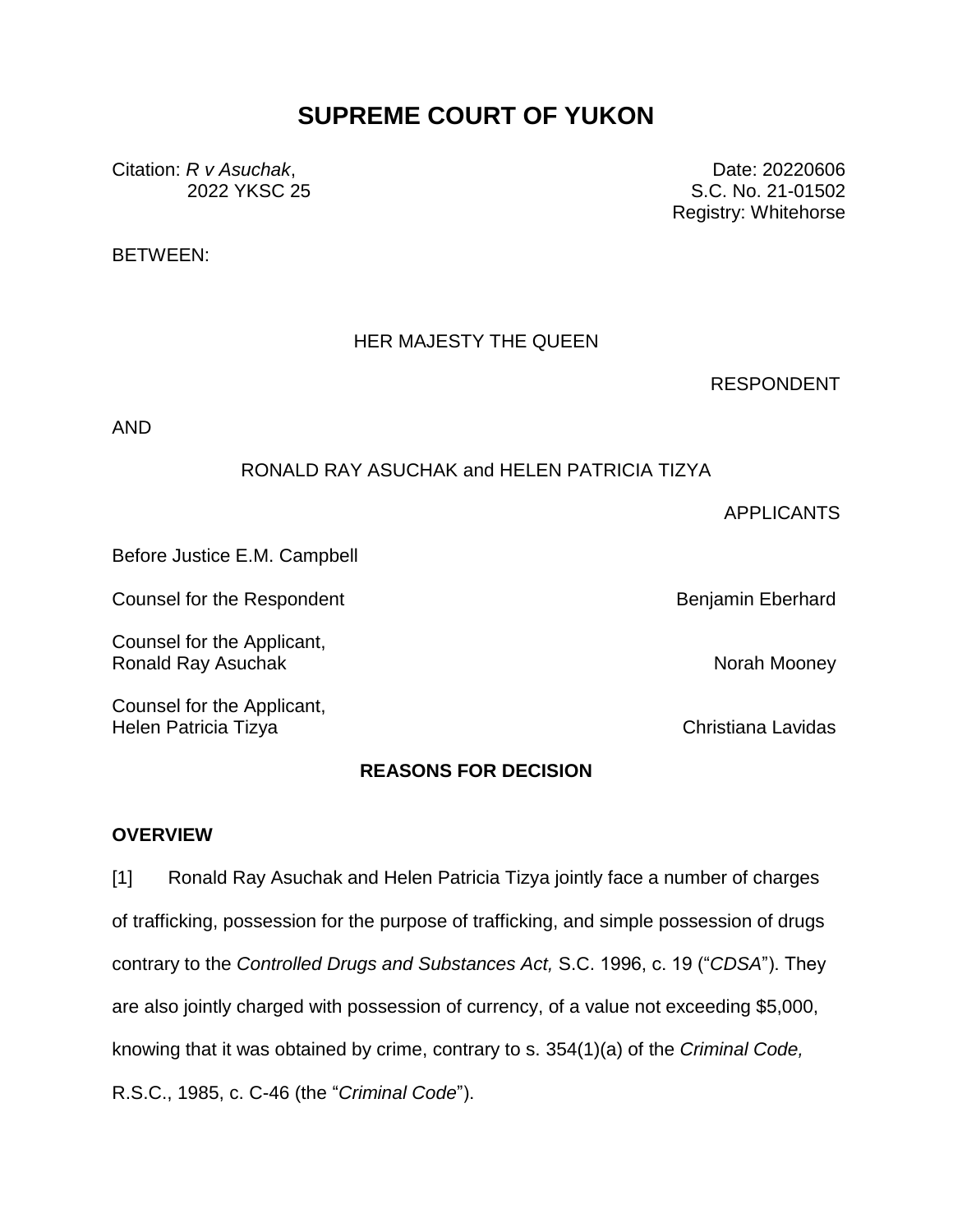[2] On July 23, 2020, members of the Yukon RCMP were conducting team surveillance targeting street level drug trafficking in Whitehorse. Following observations made during that surveillance operation, the RCMP pulled over a Chevrolet Cobalt and arrested its occupants: Ronald Asuchak, the driver, and Helen Tizya, the front passenger.

[3] Mr. Asuchak and Ms. Tizya were informed of the reasons for their arrests, read their rights to counsel and to remain silent upon their arrests. Both indicated they understood and wanted to speak with counsel. However, they were not provided with the opportunity to speak with counsel until after they were transported to the Arrest Processing Unit ("APU") of the Whitehorse Correctional Center ("WCC") and strip searched. Ms. Tizya made a number of utterances before she was given the opportunity to speak with counsel.

[4] The police conducted a pat-down search on Mr. Asuchak and Ms. Tizya roadside after their arrests. A large bundle of cash and a crack pipe were found on Mr. Asuchak at the time. Cocaine was found on the back seat of the police vehicle that transported Ms. Tizya to the WCC. Mr. Asuchak and Ms. Tizya were also submitted to a strip search at the WCC. Fentanyl fell from Ms. Tizya during her strip search. In addition, cocaine was found in Ms. Tizya's jeans and jacket. Also, cocaine and small quantities of codeine and diazepam as well as cell phones and drug paraphernalia were seized from the Chevrolet Cobalt.

[5] Mr. Asuchak and Ms. Tizya have each filed an application pursuant to s. 24(2) of the *Canadian Charter of Rights and Freedoms Part 1 of the Constitution Act, 1982* (the "*Charter*") seeking the exclusion of all the evidence gathered by the RCMP following their arrests as they contend it was obtained in violation of their rights to not be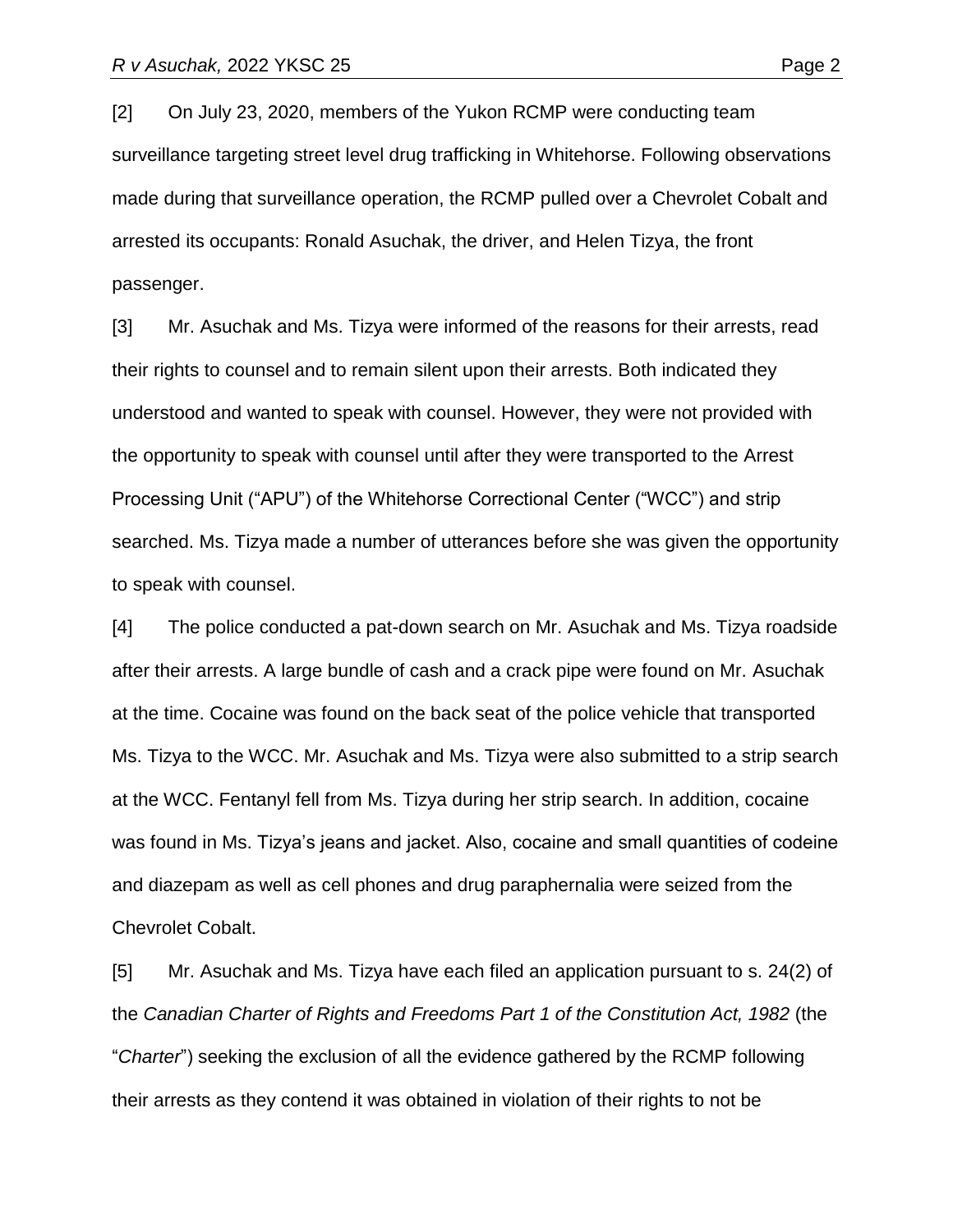arbitrarily detained pursuant to s. 9 of the *Charter* and to not be subject to unreasonable search and seizure pursuant to s. 8 of the *Charter.* 

[6] In addition, Ms. Tizya seeks to have the evidence seized by the police during her strip search excluded, pursuant to s. 24(2) of the *Charter*, on the basis that the RCMP officers lacked reasonable grounds to conduct a strip search; that the strip search was conducted in an unreasonable manner; and that she was not provided with the opportunity to speak with counsel prior to being strip searched in violation of her rights under ss. 8 and 10(b) of the *Charter*.

[7] Ms. Tizya also seeks the exclusion, pursuant to s. 24(2) of the *Charter*, of the utterances she made after her arrest, which she alleges were elicited by the police before she was given the opportunity to speak with counsel, contrary to s. 10(b) of the *Charter*.

[8] Finally, Mr. Asuchak and Ms. Tizya seek a stay of proceeding or, in the alternative, a mistrial, pursuant to s. 24(1) of the *Charter,* based on late Crown disclosure of one officer's supplementary occurrence report, which they contend is contrary to their right to make full answer and defence pursuant to s. 7 of the *Charter*. [9] Overall, I find that all the evidence gathered by the RCMP officers as a result of the applicants' arrests must be excluded pursuant to s. 24(2) of the *Charter.* The sheer number of inconsistencies between the police officers' testimonies regarding what they heard, observed, and said prior to the arrests as well as the nature of those inconsistencies negatively impact their credibility and reliability. The lack of reliable police evidence leads me to conclude that the officers did not, subjectively and objectively, have reasonable grounds to arrest the applicants. The applicants' arrests were therefore unlawful, making their detention arbitrary and in violation of the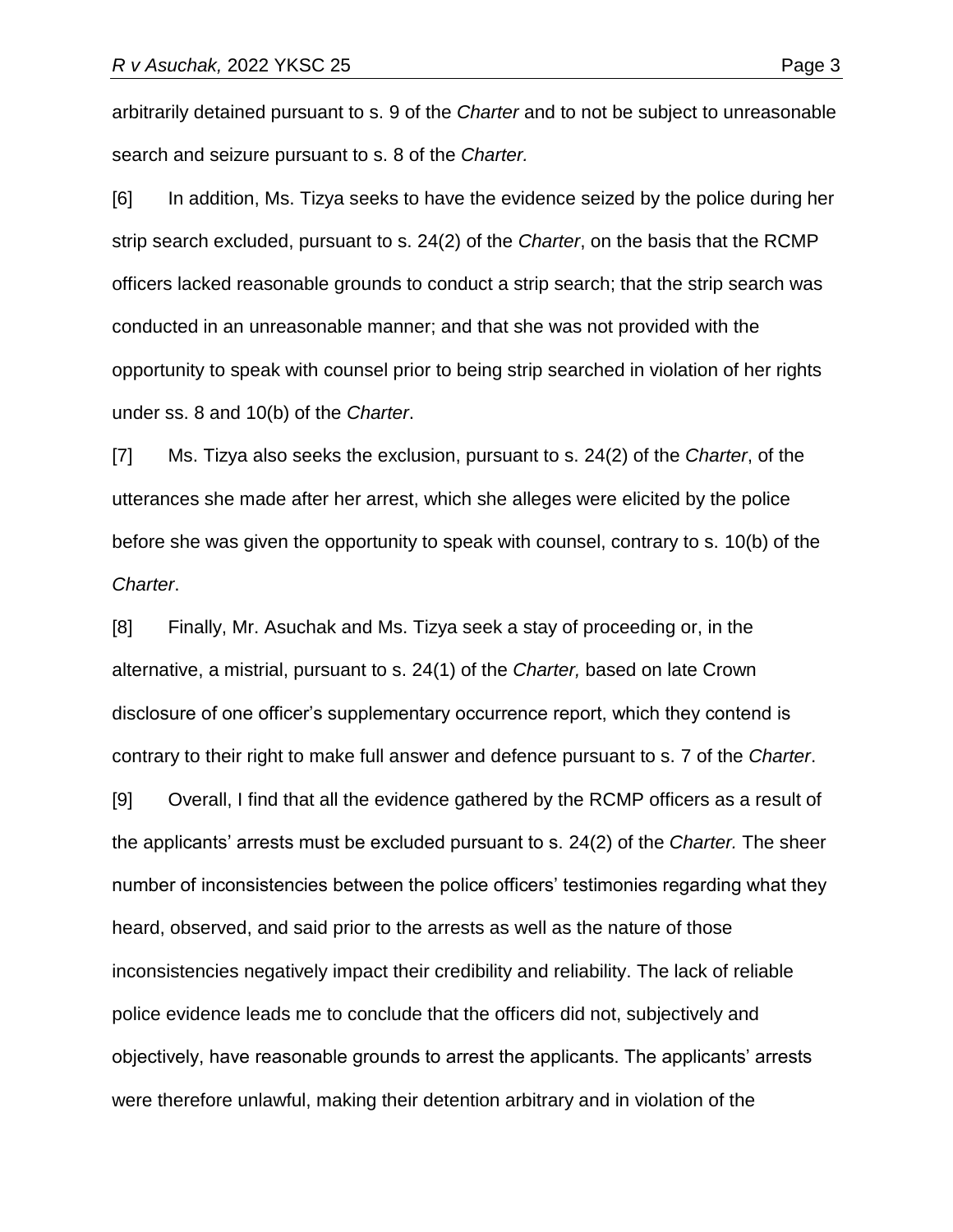applicants' rights under s. 9 of the *Charter.* Consequently, the searches performed by the police incidental to the applicants' unlawful arrests were unreasonable and contrary to s. 8 of the *Charter*.

[10] I am also of the view that the utterances made by Ms. Tizya to two RCMP officers were elicited by the police prior to giving her the opportunity to speak with counsel and, therefore, obtained in breach of her right to counsel protected by s. 10(b) of the *Charter*.

[11] Overall, I find that the evidence obtained by the police as a result of the unlawful arrests must be excluded pursuant to s. 24(2) of the *Charter*. Society has an interest in seeing that this case proceeds on its merits, and the items seized by the RCMP officers constitute reliable evidence crucial to the Crown's case. However, on balance, I am of the view that the seriousness of the *Charter* breaches coupled with the important impact they had on the *Charter*-protected interests of the applicants weigh in favour of excluding the evidence. I find that admitting the evidence would bring the administration of justice into disrepute.

[12] In addition, on its own, the violation of Ms. Tizya's s. 10(b) *Charter* right warrants the exclusion of the utterances she made in response to police questioning pursuant to s. 24(2) of the *Charter*. The law in this area is well established: the officers had the duty to refrain from questioning Ms. Tizya prior to giving her a reasonable opportunity to speak with counsel, as she had requested. They did not. The breach is concerning. The police's questions undermined Ms. Tizya's right to counsel. The statements she made were in response to police questions. The impact on Ms. Tizya's *Charter*-protected interests is important. The circumstances in which she made those utterances raise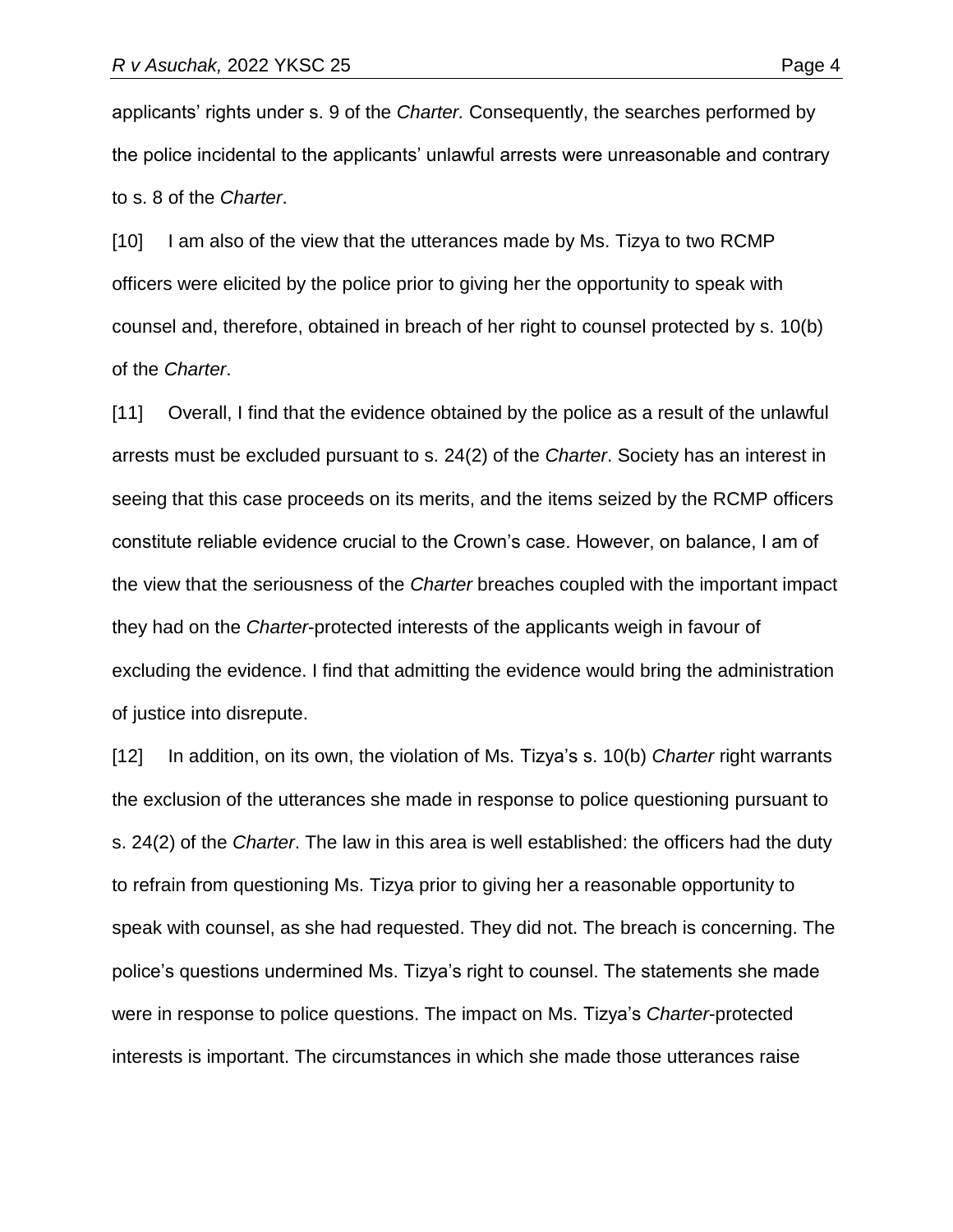questions about their reliability. On balance, I am of the view that the admission of

Ms. Tizya's utterances would bring the administration of justice into disrepute.

[13] As I have determined that the evidence gathered as a result of the unlawful arrests of the applicants should be excluded pursuant to s. 24(2) of the *Charter*, I need not decide the specific ss. 8 and 10(b) *Charter* issues raised by Ms. Tizya with respect to her strip search.

[14] Finally, the late disclosure by the Crown of an officer's supplementary occurrence report did not breach the applicants' right to make full answer and defence pursuant to s. 7 of the *Charter*. The adjournment granted to the applicants after they received the officer's report was the appropriate redress to the late disclosure.

# **1) Were the roadside arrests of Mr. Asuchak and Ms. Tizya unlawful and contrary to their rights to be protected from arbitrary detention pursuant to s. 9 of the** *Charter?*

[15] The applicants contend that the police did not have reasonable grounds to arrest them and that, consequently, their arrests were unlawful and their detention was arbitrary and contrary to s. 9 of the *Charter*.

[16] The applicants and the Crown agree on the well established test to determine the legality of the applicants' arrests and the threshold to establish a violation of s. 9 of the *Charter*. They differ on their assessment of the testimonies of the RCMP officers and the conclusions to be drawn from it.

# **Positions of the parties**

[17] The applicants submit that the officers lacked reasonable grounds to arrest them roadside, rendering their arrests unlawful and, therefore, arbitrary and contrary to s. 9 of the *Charter*.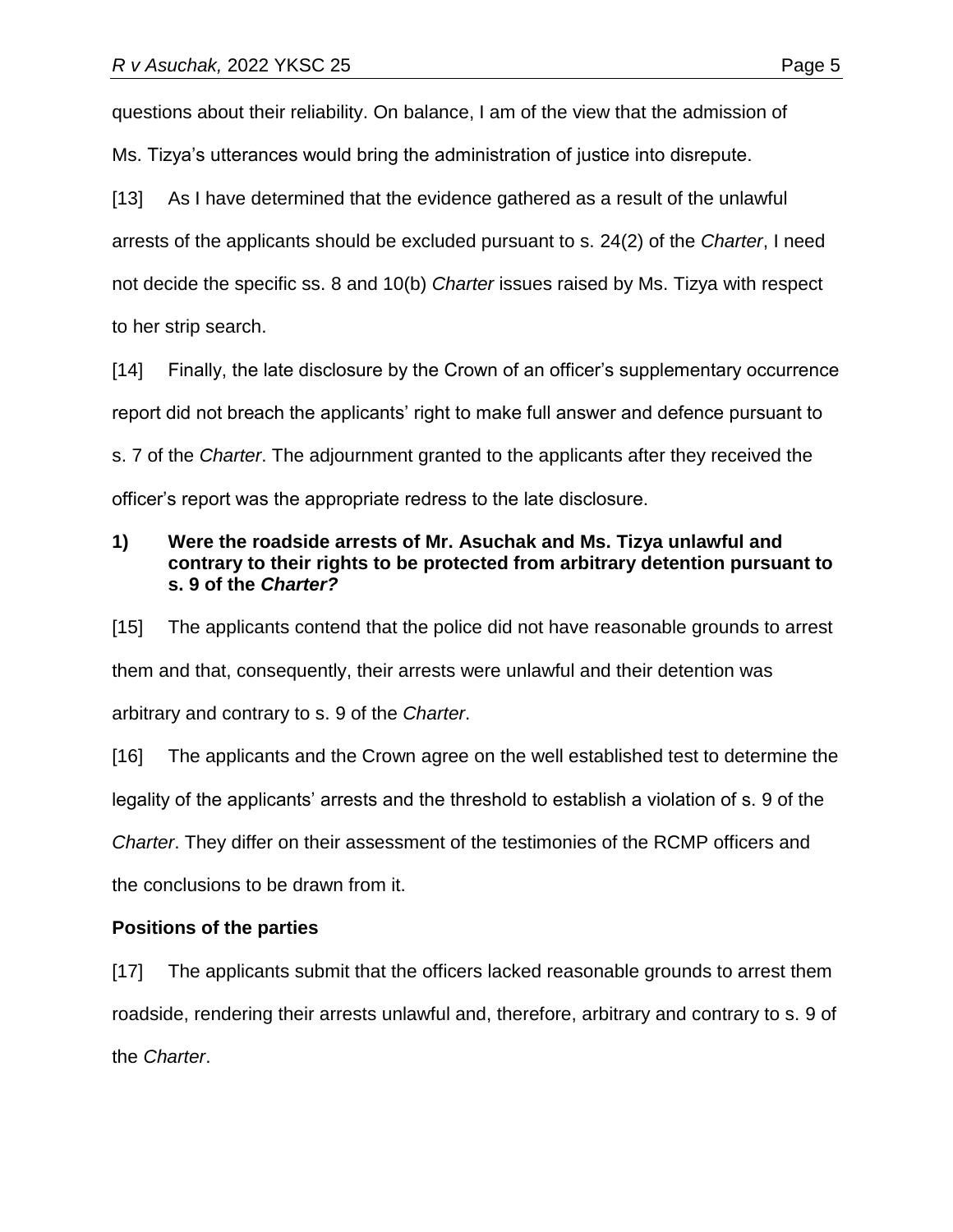[18] The applicants submit that Cpl. Hutton's subjective belief that he had reasonable grounds to arrest the applicants, as occupants of a vehicle he suspected was involved in a drug transaction, is not objectively justifiable. The applicants submit that Cpl. Hutton directed other members of the surveillance team to pull over the vehicle they occupied and arrest them, prior to arresting the alleged drug buyer and seizing cocaine from him. The applicants submit that Cpl. Hutton only had suspicions that they were involved in drug trafficking at the time he directed that they be pulled over and arrested, and the cocaine he subsequently found on the alleged buyer cannot retroactively enhance the suspicions he had when he directed the arrests.

[19] The applicants submit that the police officers who testified on the *Charter* applications all provided different accounts of the timing and substance of the information that was relayed over the radio prior to their arrests. According to the applicants, the lack of contemporaneous notes and the inconsistencies in the police evidence are serious and should raise concerns about the credibility and reliability of the police officers' testimonies. The applicants submit that the evidence from the police lacks reliability to an extent that makes it difficult to determine what Cpl. Hutton observed and when he observed it, in relation to the timing of his direction to arrest them.

[20] The applicants submit that, even if I were to find that Cpl. Hutton directed the arrests after he located the drug on the alleged buyer, he still did not have reasonable grounds to arrest them because he acknowledged during his testimony that the thought of the alleged buyer being the seller crossed his mind prior to the arrests of the applicants, therefore putting the strength of his subjective belief into question.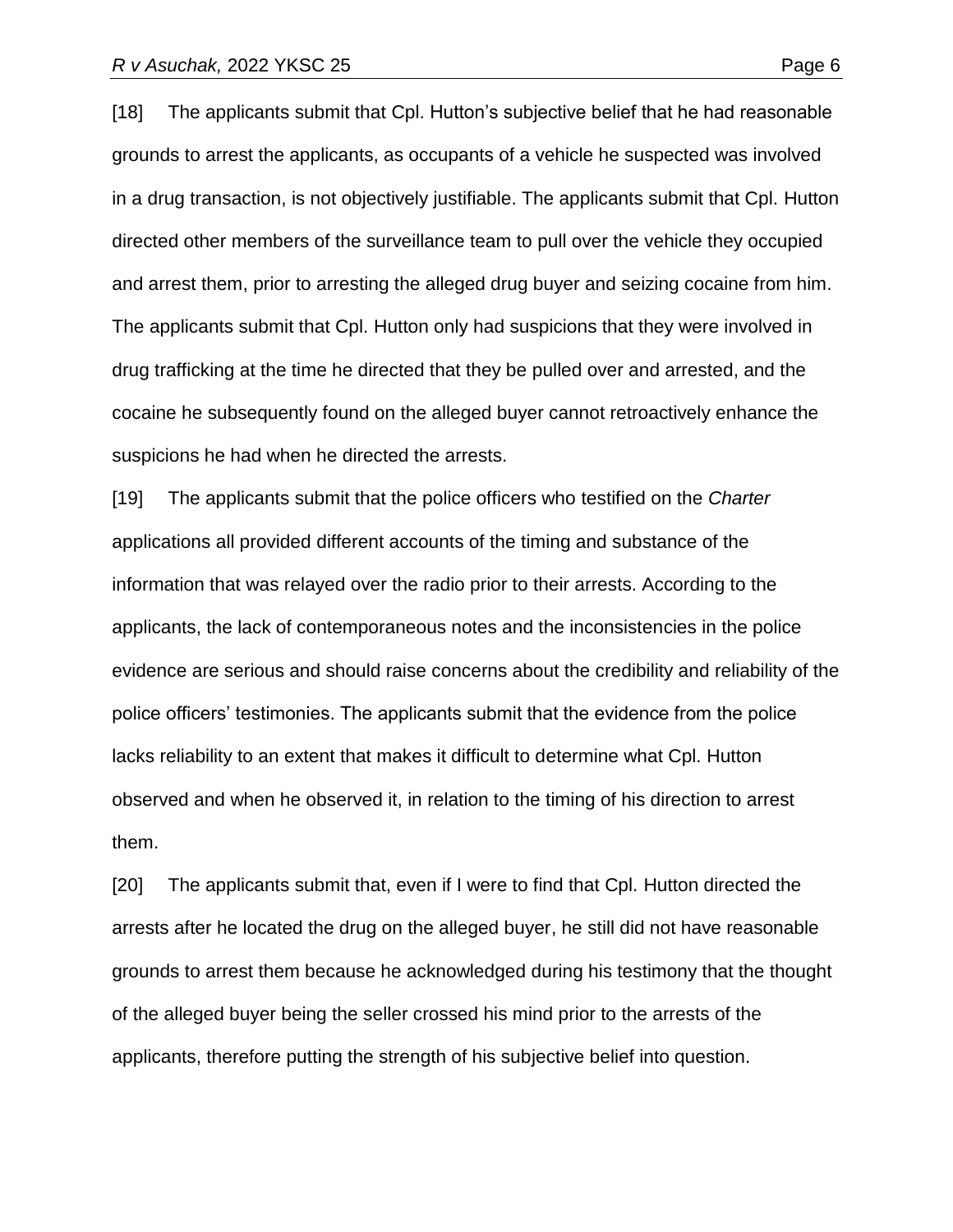[22] However, Crown counsel submits that the RCMP officers had reasonable grounds to believe the applicants were in possession of cocaine for the purpose of trafficking prior to arresting them.

[23] Crown counsel submits that, in assessing the officers' reasonable grounds to arrest, I must look at the totality of the circumstances and not examine each fact or observation made by any one of the officers in isolation.

[24] Crown counsel submits that the evidence, as a whole, reveals that:

- (i) Cpl. Hutton formed his reasonable grounds to arrest the applicants when he arrested the suspected buyer and seized a small quantity of cocaine from him;
- (ii) shortly thereafter, he communicated to Cst. Newbury that the applicants could be pulled over and arrested for trafficking in cocaine, and
- (ii) Cst. Newbury relayed that information via radio to the other members of the surveillance team.

[25] Crown counsel submits that the evidence reveals the officers subjectively believed they had reasonable grounds to arrest the applicants for trafficking in cocaine and possession for the purpose of trafficking in cocaine.

[26] Crown counsel submits that based on the totality of the circumstances, which includes:

- (i) the observations made by the officers themselves and the information they received from others;
- (ii) the rapidly evolving situation in which they were acting; and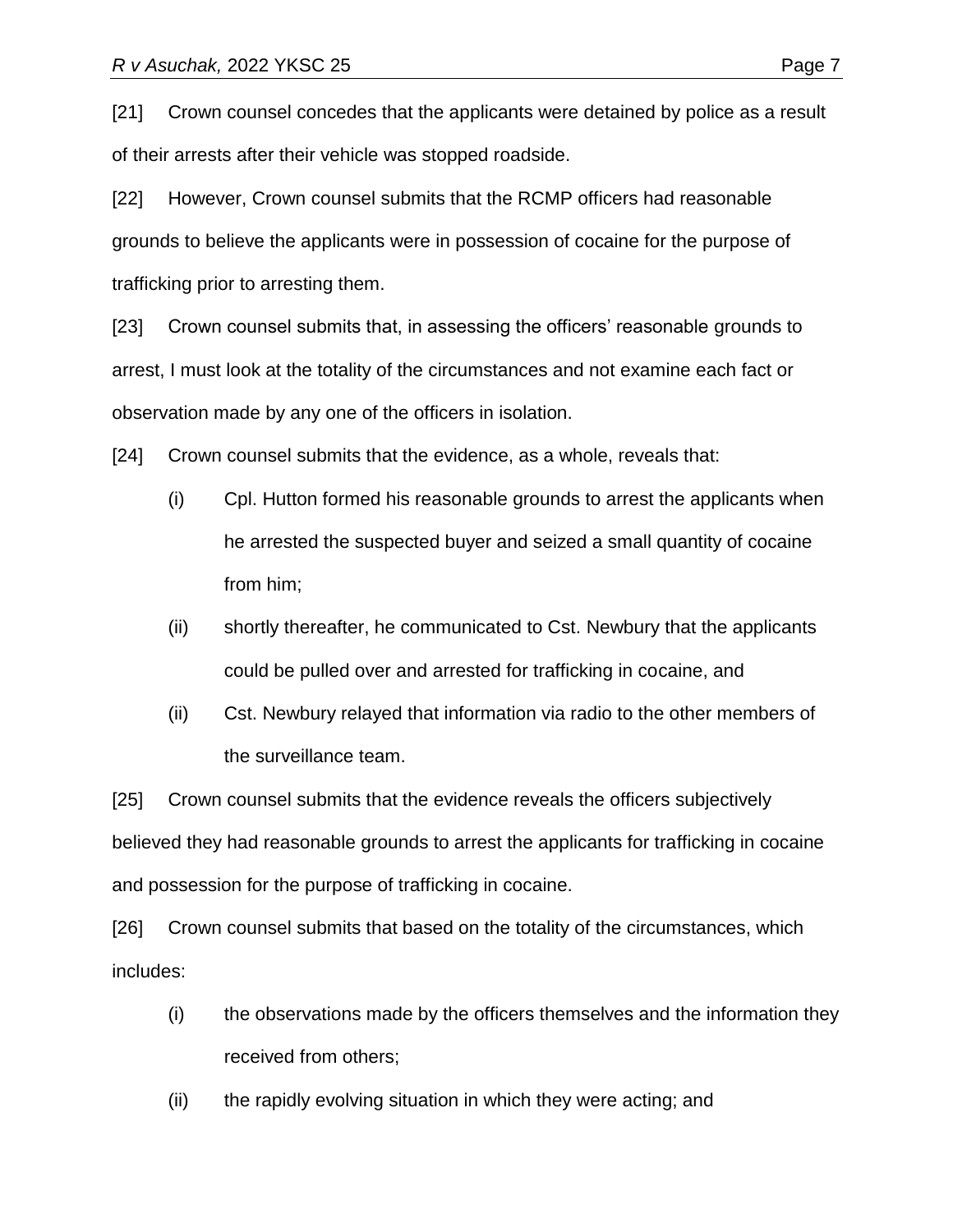(iii) the experience of the police officers involved in this case,

the officers' subjective grounds to believe that the applicants were or had recently been in possession of cocaine for the purpose of trafficking and had been trafficking in cocaine are objectively justifiable.

[27] Crown counsel submits that, as a result, the applicants were lawfully arrested pursuant to s. 495 of the *Criminal Code*, and, consequently, there was no violation of the applicants' s. 9 *Charter* right to not be arbitrarily detained.

#### **Facts**

[28] The facts relevant to the RCMP officers' grounds to arrest the applicants are as follows. On July 23, 2020, Cpl. Mitchell Hutton, Cpl. Martin Fry, Cst. Geremy Newbury, Cst. Neil Gillis, Cst. Joseph Benedet and Cst. Joe Miller, who were assigned to the Crime Reduction Unit ("CRU") of the Whitehorse RCMP, conducted police surveillance targeting street level drug trafficking in Whitehorse.

The officers participating in the surveillance wore plain clothes and drove covert police vehicles. They communicated with one another via police radio. Their radio communications were not recorded.

#### **Cpl. Hutton**

[29] Cpl. Hutton made the observations that led to the roadside arrests of the applicants. He was alone in his covert vehicle when he made the observations.

[30] Cpl. Hutton is an experienced officer who has been with the Yukon RCMP since the beginning of his career, approximately 14 years ago. He worked with the Drug Section for two years. He was also with the Federal Investigations Unit for three-and one-half years, where he was tasked almost exclusively with conducting drug investigations. In addition, most of his work with the CRU was focused on street level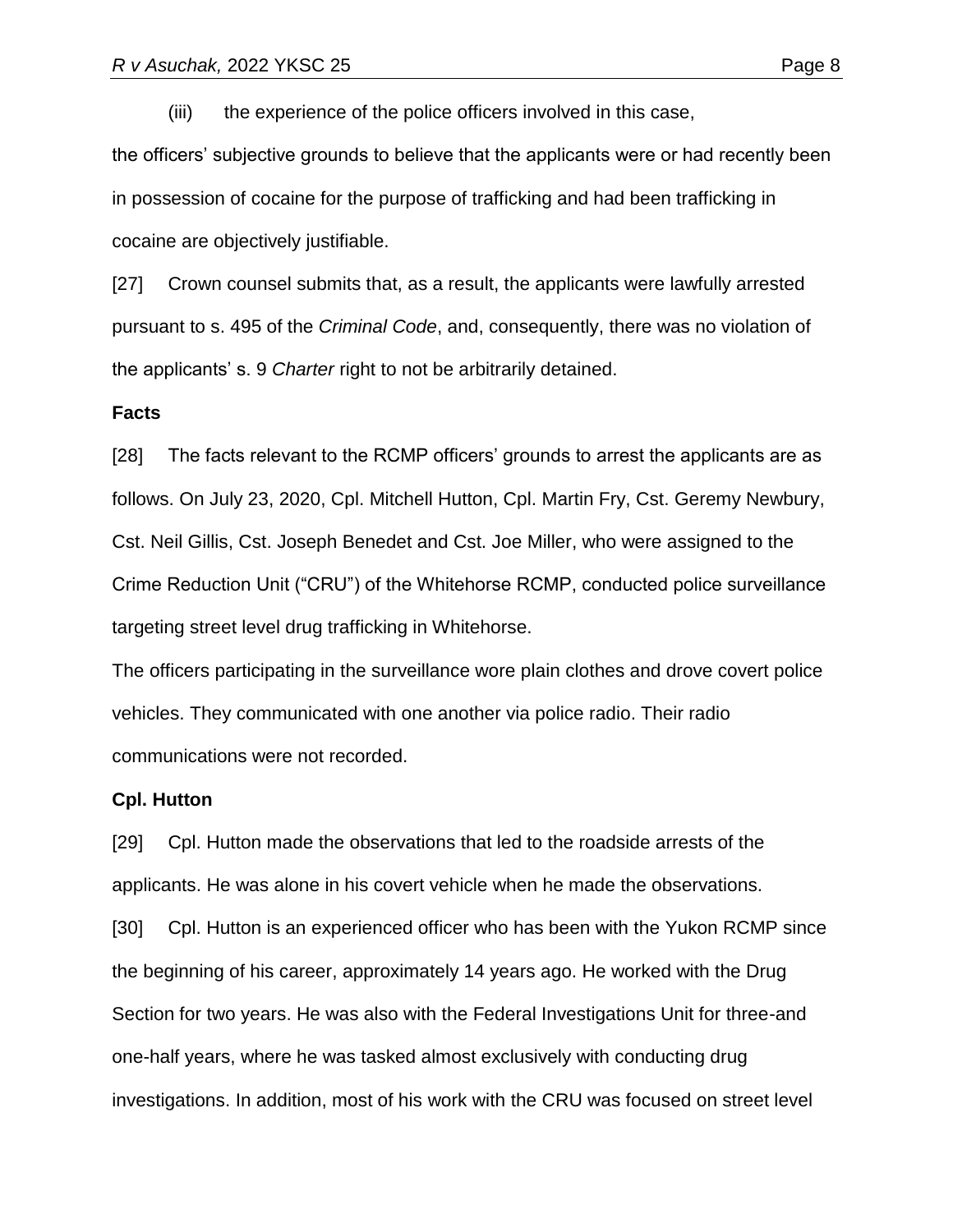drug investigations. Cpl. Hutton estimates that he has participated in over 200 investigations related to possession of drugs for the purpose of trafficking. Cpl. Hutton has testified in several drug trials and has been qualified to give expert opinion evidence with respect to cocaine trafficking before the court in the Yukon.

[31] Cpl. Hutton testified that police mostly observe in Whitehorse "dial-a-dope" drug trafficking whereby individuals drive around town with their cell phones taking phone calls or orders from customers who they then meet in specific locations to conduct a drug transaction prior to moving on to the next customer.

[32] Not long before making the observations that are at issue in this case,

Cpl. Hutton positioned his vehicle in the vicinity of 5131 5<sup>th</sup> Avenue, Whitehorse. He did so based on a few anonymous tips he had received regarding drug trafficking activities in and around that building. In cross-examination, Cpl. Hutton acknowledged that this information was also consistent with a resident of the building being engaged in drug trafficking.

[33] At approximately 8:40 p.m., Cpl. Hutton observed a male exiting the front of the building. The male walked to the sidewalk on  $5<sup>th</sup>$  Avenue and looked in both directions. The male then put his hoodie over his head and looked in both directions again. According to Cpl. Hutton, the male appeared to be looking for someone. While acknowledging that the male's behaviour at that point was not necessarily out of the ordinary, Cpl. Hutton pointed out that he had seen individuals behaving in that particular way a number of times in the past when attempting to locate their drug dealer.

[34] The male walked south around the building, then eastbound on Wood Street towards a silver Chevrolet sedan. From where he was, Cpl. Hutton could observe the driver of the sedan to be a white male with white hair. He could also see that there was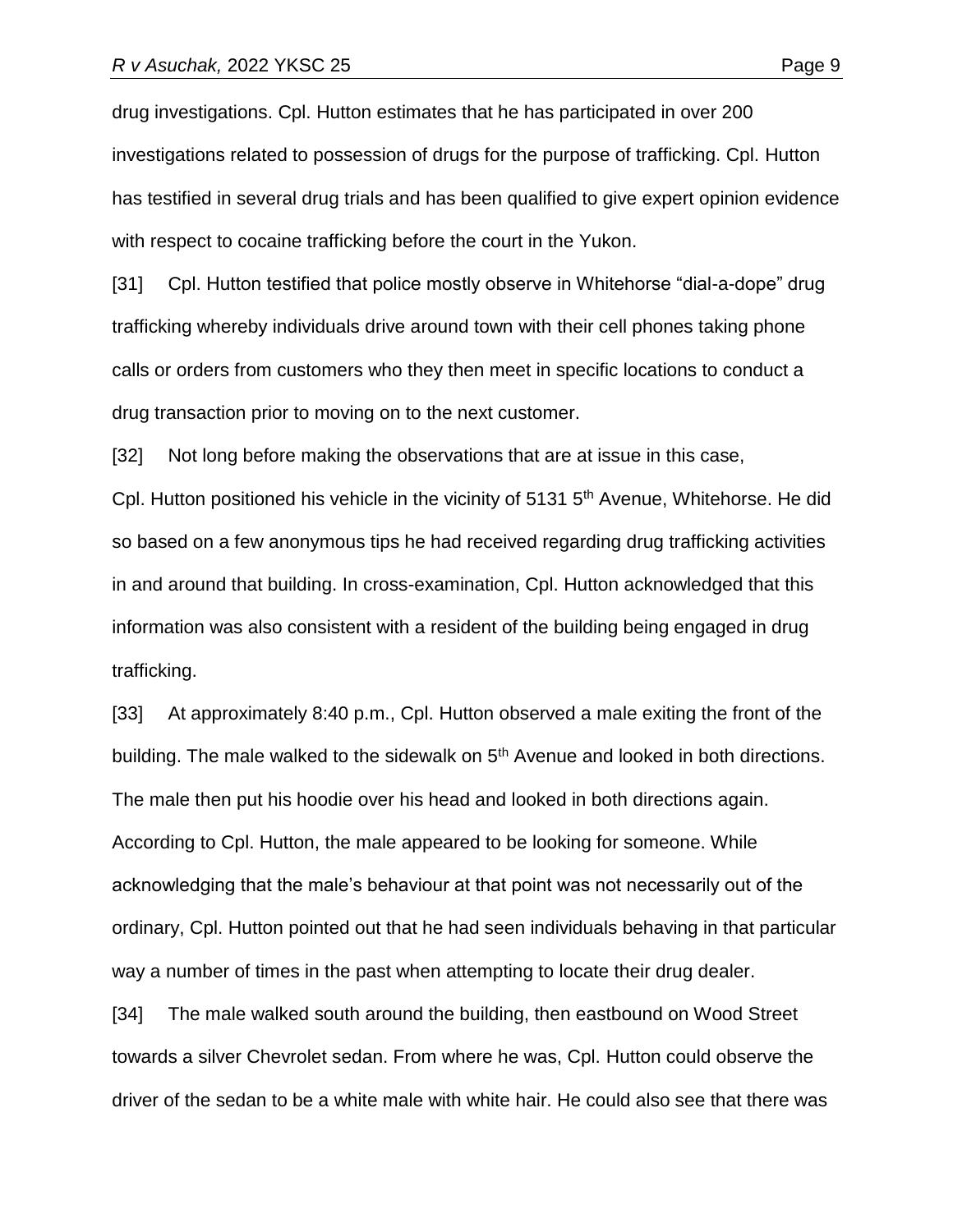a front passenger in the vehicle. However, his viewpoint did not allow him to make any

observation of that passenger.

[35] Cpl. Hutton observed the male on foot squatting down somewhat and reaching down the front of his pants with his right hand. The male then started walking again. His hands came together, then separated. The male's left hand was clenched and his right hand was open. Cpl. Hutton stated that, in the past, he has seen individuals walking with a clenched fist with either money or drugs in that hand for the purpose of buying or selling drugs. The male's hands then came together again. Cpl Hutton testified that the male appeared to be pushing something further into his left clenched fist with his right hand.

[36] Cpl. Hutton testified that this behaviour, in addition to the anonymous tips he had received, led him to believe that the male may have been approaching the car for the purpose of buying drugs and might have money in his clenched hand.

[37] Cpl. Hutton further observed the man walking up to the silver sedan and leaning into the driver's side of the vehicle. The male reached into the car with his left clenched fist and opened his hand. According to Cpl. Hutton, the man appeared to be dropping something into the driver's hand. Cpl. Hutton believed he saw something fall from the male's hand, but he could not say for certain. The man's left hand then remained in the car and slightly out of Cpl. Hutton's view. When the male pulled his hand out of the vehicle, his fist was clenched again. The male then turned around and started walking back towards the building. While doing so, the male put his left hand into a left-side pocket at waist level. When his hand came out, it was open again. Cpl. Hutton testified that what he had just observed looked very similar to drug transactions he had observed in the past.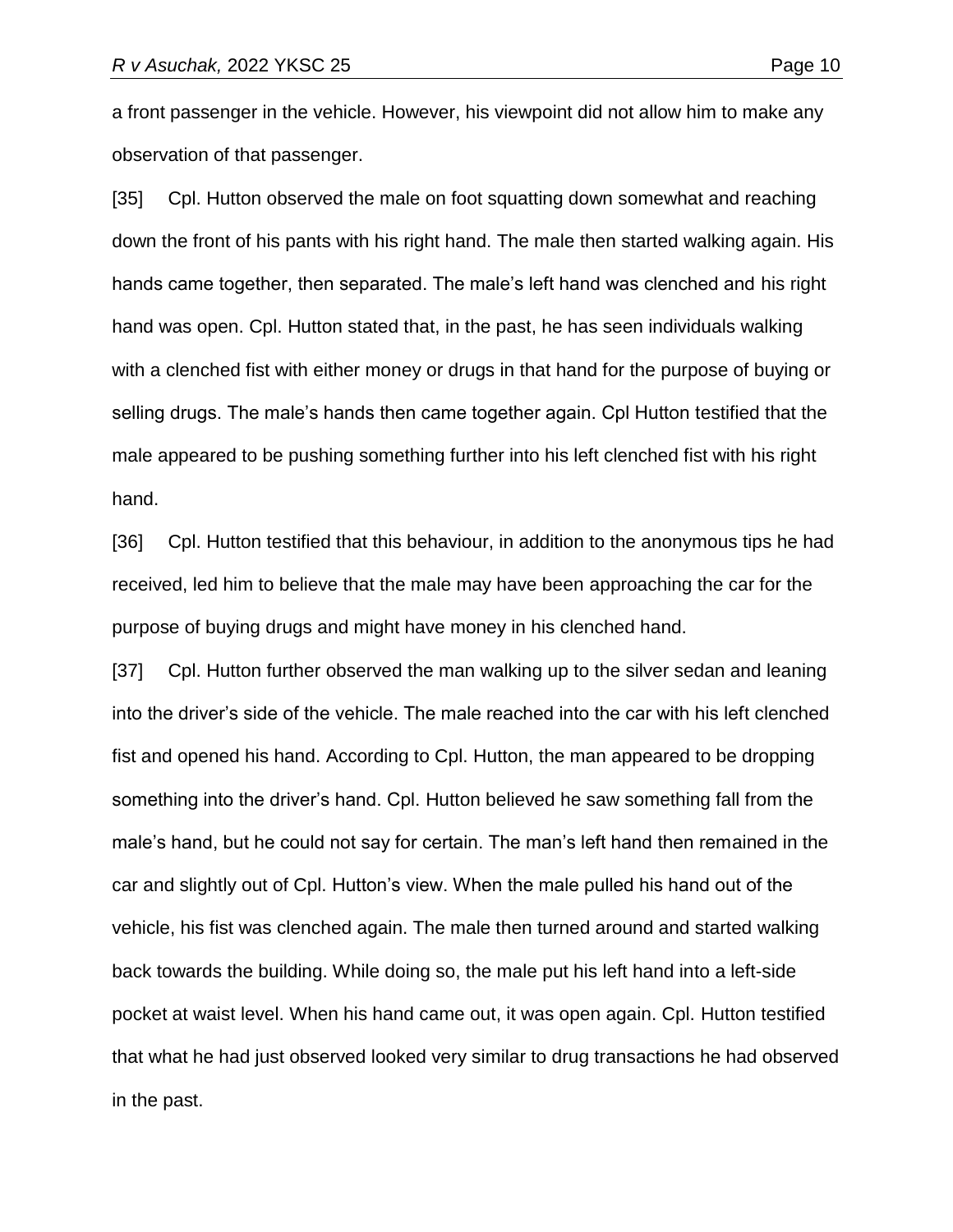[38] Cpl. Hutton then positioned himself to see the licence plate of the vehicle and confirmed with Cpl. Fry it was the same vehicle they had discussed in the morning. Cpl. Hutton testified to having a general discussion with Cpl. Fry earlier that day about a number of possible targets for drug trafficking offences. During that conversation Cpl. Fry had informed him that Mr. Asuchak had been seen driving a silver Chevrolet sedan with the licence plate HZA99.

[39] Cpl. Hutton testified that he knew Mr. Asuchak had been the subject of investigations in the past. However, he had never dealt with Mr. Asuchak or had any conversation with him prior to July 23, 2020.

[40] Cpl. Hutton estimates that he was half a block away from 5131  $5<sup>th</sup>$  Avenue, or approximately 30 metres, when he made his observations through the window of his vehicle, and that he was closer when the male approached the silver Chevrolet sedan on Wood Street. I note that Cpl. Hutton stated that he is not very good at estimating distances. It was daytime and bright out when Cpl. Hutton made his observations.

[41] Cpl. Hutton informed the other members of the surveillance team via radio that he intended to arrest the suspected buyer and requested that the other members attend the area to conduct surveillance on the silver sedan. While Cpl. Hutton testified that he did not recall the exact words he said over the radio, he was definitive in his answer that he did not tell the other officers to arrest the occupants of the vehicle before he arrested the buyer. Cpl. Hutton testified that this was the type of surveillance operation the CRU team conducted regularly at the time and their practice was to confirm that the alleged buyer had drugs prior to taking any action on the trafficker.

[42] Cpl. Hutton then approached the suspected buyer and arrested him for possession of a controlled substance. As soon as Cpl. Hutton arrested him, the male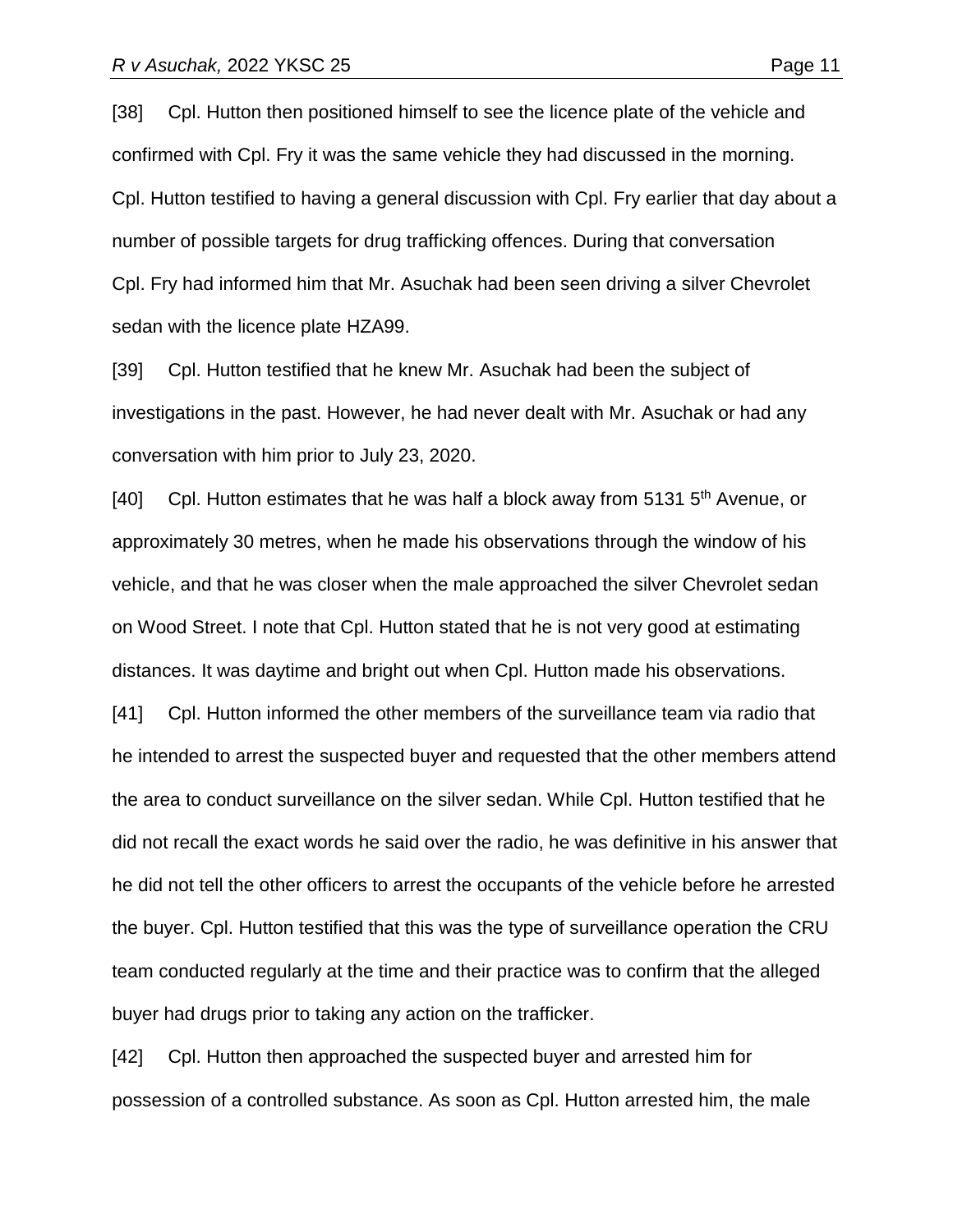asked "Do you want it?" Cpl. Hutton said "yes". The male pulled out what looked like a folded Canadian Tire money bill and placed it into the hand of the officer. Cpl. Hutton asked him what it was and the male stated it was a gram of "soft", which, in Cpl. Hutton's experience means powdered cocaine. The male confirmed he had just purchased it with two fifty dollar bills. The arrest took place at approximately 8:45 p.m. [43] Cpl. Hutton testified that Cst. Newbury arrived around that time. Cpl. Hutton had a very short conversation with Cst. Newbury. He told Cst. Newbury that he had found drugs on the buyer, and that the surveillance team could stop the silver sedan and arrest its occupants for trafficking. Cpl. Hutton believed Cst. Newbury relayed that information to the other members over the radio.

[44] Cpl. Hutton was clear during his testimony to the effect that he did not go back on the police radio to confirm he had found drugs on the buyer or to direct the arrest of the occupants of the vehicle. Cpl. Hutton stated that he only went back on the radio later to inquire whether the team had stopped the vehicle. Once he received confirmation they had, he released the buyer because it is not his practice to lay simple possession charges. Cpl. Hutton explained that he detained the buyer until he had confirmation that the police had stopped the vehicle to prevent any possibility of the buyer alerting the occupants of the vehicle about the police operation. Cpl. Hutton further stated that the pat-down search he conducted on the buyer upon his arrest did not reveal anything that would be consistent with trafficking activities. Cpl. Hutton stated that it is not his practice to conduct or authorize a strip search for individuals arrested for simple possession. Cpl. Hutton did not take a statement from the buyer. Cpl. Hutton confirmed he was aware the buyer had a criminal record. However, he testified that he did not rely on what the buyer said to him to form his reasonable grounds that the occupants of the silver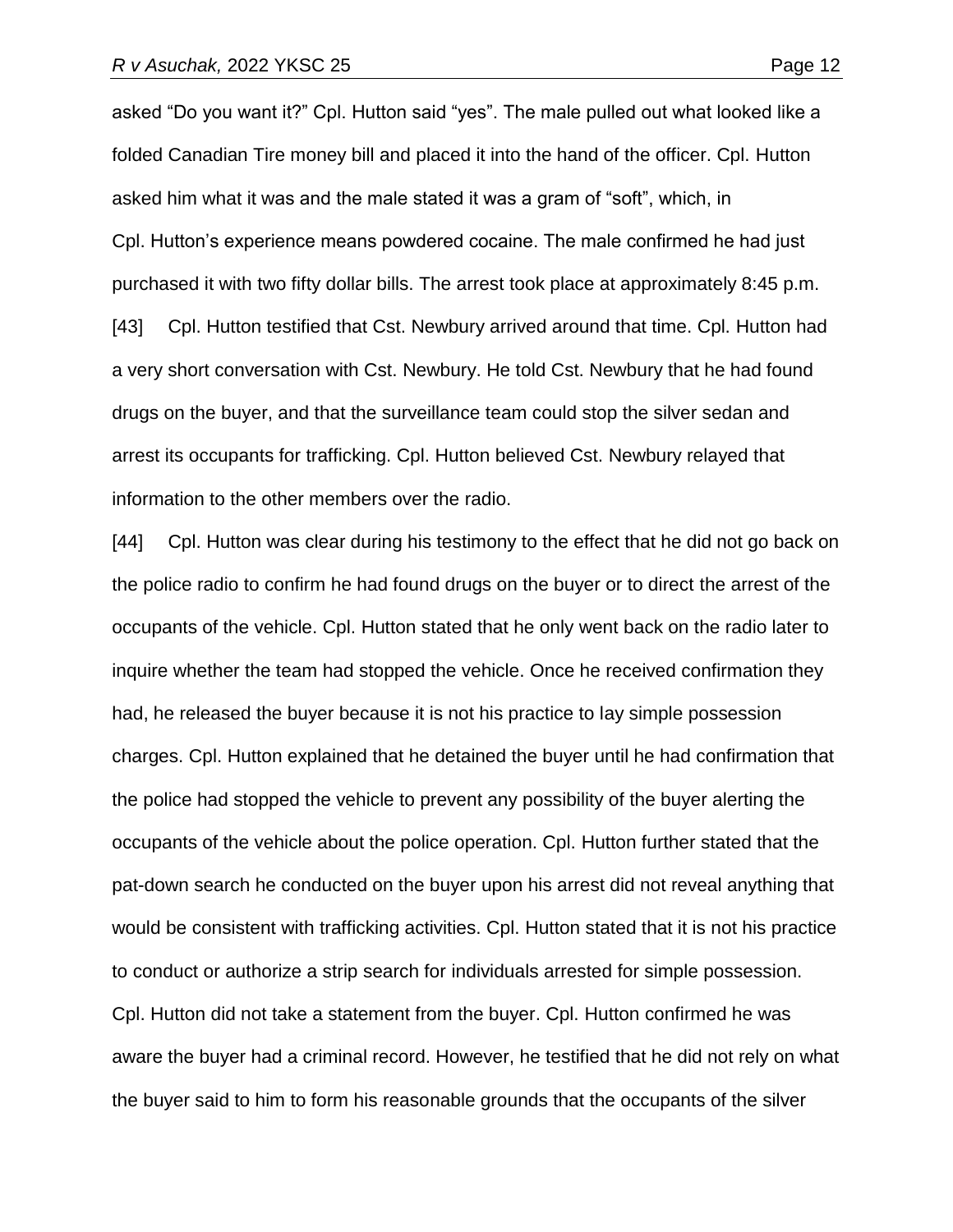sedan were involved in drug trafficking. He relied on his observations and the drug he seized from the buyer.

[45] After releasing the buyer, Cpl. Hutton drove to the bottom of Two Mile Hill where he arrived at approximately 9:05 p.m. Upon arrival, he saw that other members of the surveillance team had pulled over the silver sedan he had earlier observed. Cpl. Hutton did not have any interactions with the occupants of the vehicle roadside. He does not recall at what point or how he learned the identity of the occupants of the vehicle. Cpl. Hutton testified that he wrote his notes regarding his observations either just after releasing the buyer or upon his arrival at the bottom of Two Mile Hill

#### **Cst. Newbury**

[46] Cst. Newbury has been an RCMP officer since 2007. He began his career with the RCMP in Manitoba where he served as a general duty officer for ten years and, after, as a member of the Federal Investigations Unit for approximately three years. Cst. Newbury was then transferred to the Yukon where he has been assigned to the Federal Investigations Unit in Whitehorse for approximately two years. Cst. Newbury has participated in many traffic stops, while on general duty policing in Manitoba, where drugs, usually marijuana, were found. He has also taken a number of courses related to drug investigations over the years, including a Drug Investigative Technique Course. Cst. Newbury testified that there are basic key indicators of street level drug trafficking involving motor vehicles such as, short duration encounters between the occupants of two vehicles or the occupants of a vehicle and a pedestrian, hand-to-hand contact during the short encounters, individuals putting their hand inside a vehicle and removing it quickly, individuals constantly looking side to side, and the use of older vehicles that are usually dirty inside.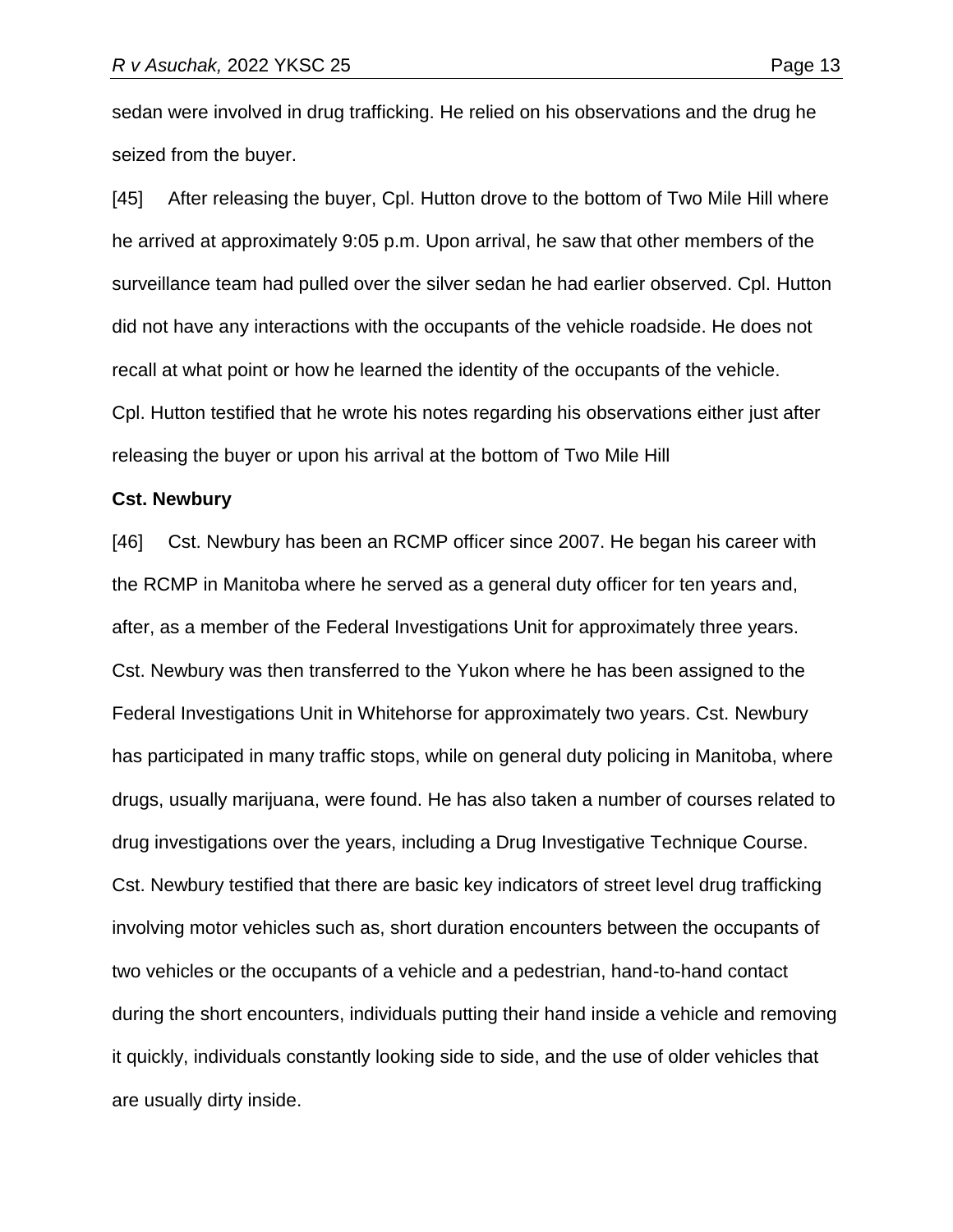[47] Cst. Newbury testified that, on July 23, 2020, he was in his covert surveillance vehicle near the Whitehorse RCMP detachment when he heard Cpl. Hutton say on the

police radio that he had witnessed a hand-to-hand drug transaction between a "grey Chevy Cobalt" and a man on the side of the road on  $5<sup>th</sup>$  Avenue. Cpl. Hutton added that he was going to make an arrest. Cst. Newbury does not recall if Cpl. Hutton mentioned whether the vehicle he saw was Ron Asuchak's vehicle. Cst. Newbury testified that it was clear and bright out at the time he heard the radio announcement.

[48] As he was the closest to Cpl. Hutton's location, Cst. Newbury hurried to assist with the arrest. It took him approximately one minute to drive to Cpl. Hutton's location. However, by the time he arrived, Cpl. Hutton had already arrested the individual. Cpl. Hutton told him that the individual had bought soft cocaine powder from Ron Asuchak, and Cpl. Hutton authorized the arrest of Mr. Asuchak.

[49] Cst. Newbury testified he went on the radio to relay that information to the other members of the surveillance team. While he does not remember the exact words he pronounced, Cst. Newbury testified that, at that point, he would have communicated via radio to the other members of the surveillance team that the buyer was positive for drugs and that Ron Asuchak could be arrested for drug trafficking. Also, he would have provided a description of the vehicle of interest, a "grey Chevy Cobalt" with licence plate number HZA99, if it had not already been done.

[50] Cst. Newbury does not recall if he communicated over the radio that Ron Asuchak was the driver of the vehicle. However, at the very least, he would have described the occupants of the vehicle as a Caucasian male driver and a First Nation female passenger. Cst. Newbury stated that the information he provided to the team over the radio came directly from Cpl. Hutton.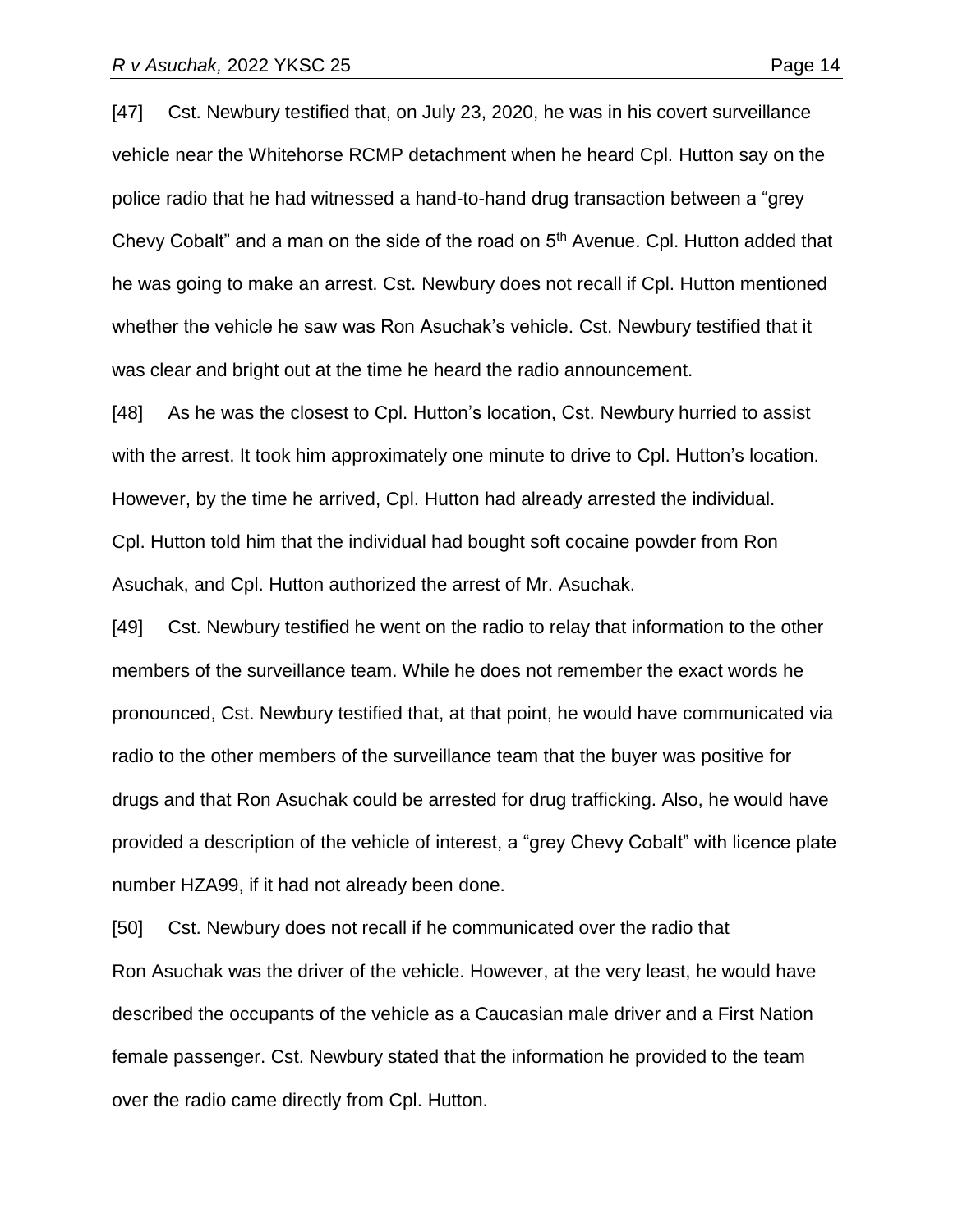[51] Cst. Newbury testified that, subsequently, the surveillance team located the target vehicle on 4<sup>th</sup> Avenue. Cst. Newbury drove to that location and saw that the vehicle had pulled into a parking lot just past the intersection of  $4<sup>th</sup>$  Avenue and  $2<sup>nd</sup>$ Avenue, where 4<sup>th</sup> Avenue turns into Two Mile Hill. Cst. Newbury drove past the vehicle and effected a U-turn. While doing so, Cst. Newbury observed that the occupants of the vehicle had their heads, eyes, and hands down. Cst. Newbury testified that it looked as though they were "fiddling" with something. However, he acknowledged that he could not see what they were doing inside the vehicle. Cst. Newbury testified that the police's main concern at the time was that the occupants were disposing or hiding drugs they had on them.

[52] Cst. Newbury testified that, when the target vehicle pulled out of the parking lot back onto Two Mill Hill, the members of the surveillance team got in position, activated the lights on their vehicles, slowed the target vehicle down and stopped it at the bottom of Two Mile Hill. He added that no physical contact occurred between the police vehicles and the target vehicle. The police blocked traffic for a short period of time while they were proceeding with the stop and the arrests. Cst. Newbury described the traffic as busy on Two Mile Hill at the time.

[53] Cst. Newbury stopped his police vehicle beside the target vehicle. He drew his firearm, walked to the driver's door, opened it, and arrested the driver, whom he identified as Ronald Asuchak, for trafficking in cocaine. Cst. Newbury took Mr. Asuchak out of the vehicle and placed handcuffs on him. While doing so, Cst. Newbury realized that Mr. Asuchak had mobility issues, so he retrieved Mr. Asuchak's crutch from the vehicle for him. They then walked slowly to Cst. Benedet's police vehicle, which was parked nearby. During that time, Cst. Newbury told Mr. Asuchak, from memory, that he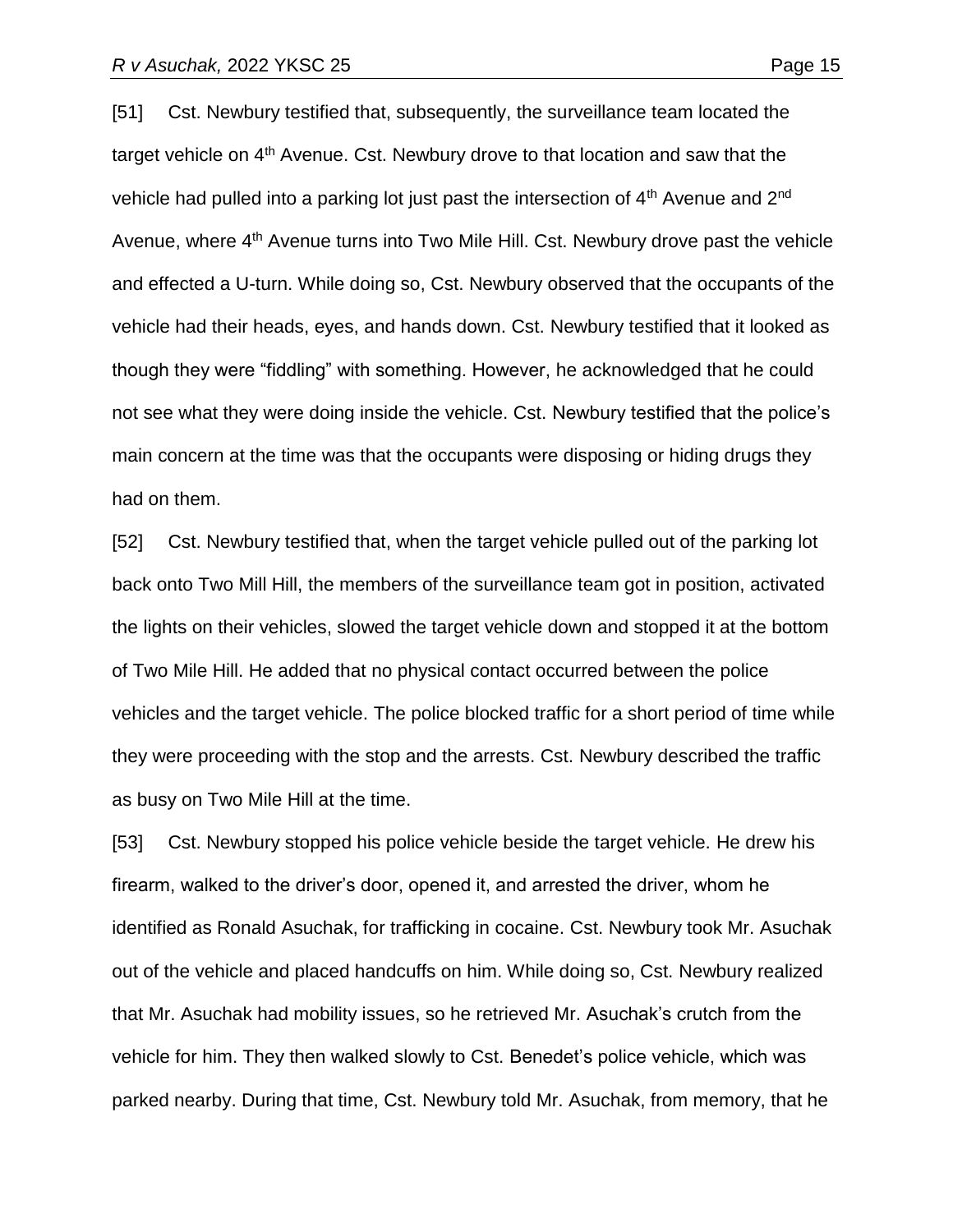had the right to contact a lawyer and to remain silent. Cst. Benedet also gave Mr. Asuchak his *Charter* rights by memory when they arrived at his police vehicle. Mr. Asuchak stated he understood and wanted to speak to a lawyer.

[54] Cst. Newbury explained that Mr. Asuchak was not afforded the opportunity to speak with counsel roadside because the arrest had taken place on a busy road and there were concerns for the safety of all those involved, as well as for the public using the road, if they remained there. According to Cst. Newbury, the goal was to escort Mr. Asuchak to the WCC where he would be provided with an opportunity to speak with counsel. Cst. Newbury confirmed that Mr. Asuchak was cooperative throughout the process.

[55] Cst. Newbury does not know which officer dealt with the passenger, Ms. Tizya, because his focus was on Mr. Asuchak at the time. However, he remembers observing Ms. Tizya brushing what appeared to be cocaine off her clothes or her seat onto the ground while he was arresting Mr. Asuchak. He also recalls hearing Cpl. Fry ordering her to stop.

[56] According to Cst. Newbury, approximately 10 minutes elapsed between the moment he first heard Cpl. Hutton on the radio and the moment the vehicle was stopped at the bottom of Two Mile Hill. Cst. Newbury testified he was uncertain whether it was Cpl. Fry or Cpl. Hutton who ordered the "take down".

#### **Cpl. Fry**

[57] Cpl. Fry has been a member of the RCMP since 2005. From August 2005 to December 2008, he was assigned to general duty policing in the Halifax area. From December 2008 to December 2015, he was assigned to specialized units in the Halifax area (Street Crime Enforcement Unit, Integrated Drug Unit and Integrated Guns and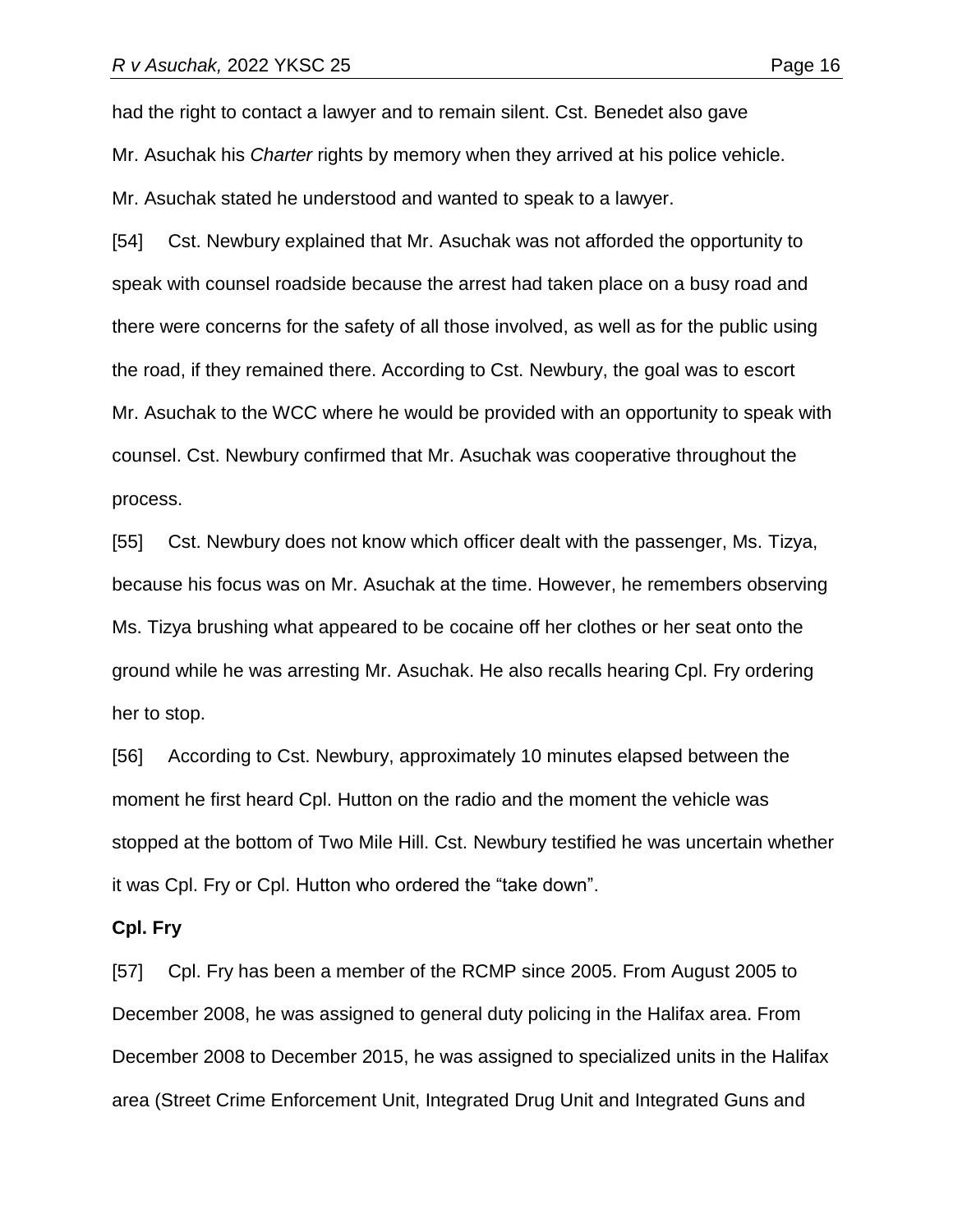Gangs Unit) where a significant portion of his responsibilities included the enforcement of the *CDSA*.

[58] Cpl. Fry was assigned to the Federal Investigations Unit in Whitehorse from December 2015 to February 2021. The Federal Investigations Unit is responsible for all aspects of federal policing in the Yukon. The enforcement of the *CDSA* forms most of the work of that unit. He has been assigned to the Historical Case Unit of the Yukon RCMP since February 2021 investigating missing persons and historical homicides. [59] In the spring of 2020, he was seconded to the CRU for a few months. The mandate of that unit at the time was the investigation of drug trafficking offences. [60] Cpl. Fry was alone in an unmarked police vehicle in downtown Whitehorse when he heard Cpl. Hutton notify over the radio that he had observed a drug transaction between an individual and Mr. Asuchak, and that he had arrested the buyer. The information was that Mr. Asuchak was driving the same vehicle he previously had been seen driving up the driveway of a location where the RCMP were executing a search warrant.

[61] Cpl. Fry had a brief conversation with Cpl. Hutton over the radio. Cpl. Hutton explained to him that he was confident he had observed a drug transaction, he identified the vehicle involved and he identified Mr. Asuchak. Cpl. Fry confirmed with Cpl. Hutton that he was certain he had witnessed a drug transaction and his grounds. Cpl. Hutton said over the radio that he wanted the vehicle stopped. According to Cpl. Fry, the plan, from then on, was to stop the vehicle and arrest the occupants. Cpl. Fry did not recall when he became aware that the buyer was in possession of cocaine.

[62] After his conversation with Cpl. Hutton, Cpl. Fry first observed the target vehicle travelling north past the Yukon Inn. The second time he saw the vehicle, it was parked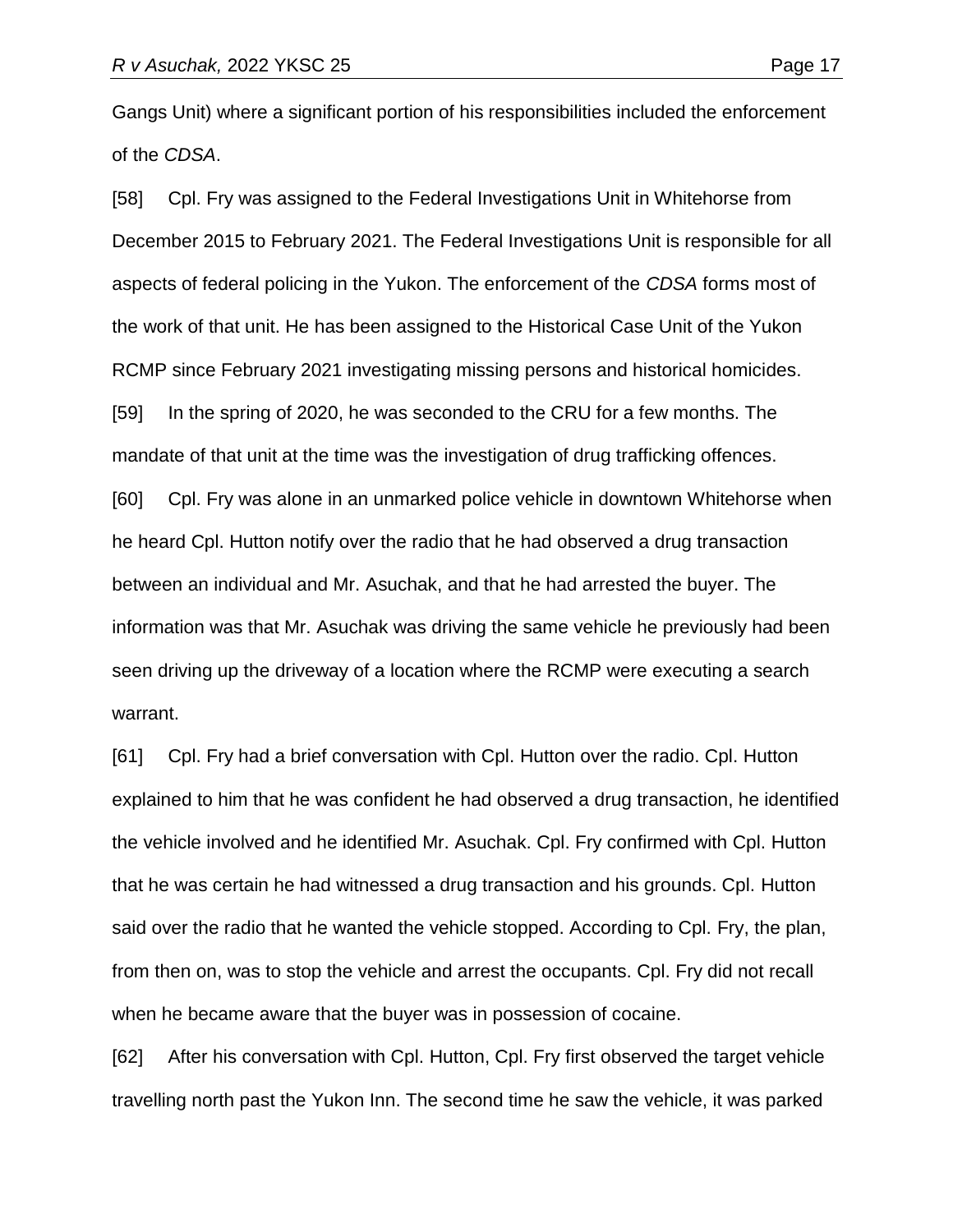at the corner of 2<sup>nd</sup> Avenue and Two Mile Hill. Cpl. Fry alerted the other members of the surveillance team to that effect. He did not see what the occupants of the vehicle were doing at the time. Cpl. Fry stated that, based on his past knowledge of Mr. Asuchak, he believed that the driver looked like him. In addition, Cpl. Fry has no reason to believe that the driver had changed between the moment he first saw the vehicle and when it was stopped at the bottom of Two Mile Hill.

[63] Cpl. Fry is one of the officers who participated in the roadside stop of the vehicle at the bottom of Two Mile Hill. He did so by pulling his police vehicle in front of the Chevrolet Cobalt after it had already come to a stop to prevent it from moving forward. Cpl. Fry then approached the passenger side of the target vehicle. He opened the passenger side door and saw that the front passenger, Ms. Tizya, was brushing off what he thought was cocaine on her pants onto the floor of the vehicle. Cpl. Fry told her she was under arrest for possession for the purpose of trafficking in cocaine and trafficking in cocaine. Cpl. Fry testified that Ms. Tizya said: "its not cocaine, its donuts". Cpl. Fry replied that she was not brushing off donuts and to stop what she was doing. Cpl. Fry observed what he believed to be cocaine scattered all over the interior of the vehicle, particularly, in the front driver seat and the front passenger seat.

[64] After arresting Ms. Tizya, Cpl. Fry immediately turned her over to Cst. Gillis who provided her with her *Charter* rights and police caution. Cpl. Fry did not have any further interactions with Ms. Tizya or Mr. Asuchak.

[65] Cpl. Fry confirmed that Cst. Gillis was nearby when he arrested Ms. Tizya. However, Cpl. Fry is unable to recall whether Cst. Gillis arrived at the same time he was approaching the vehicle.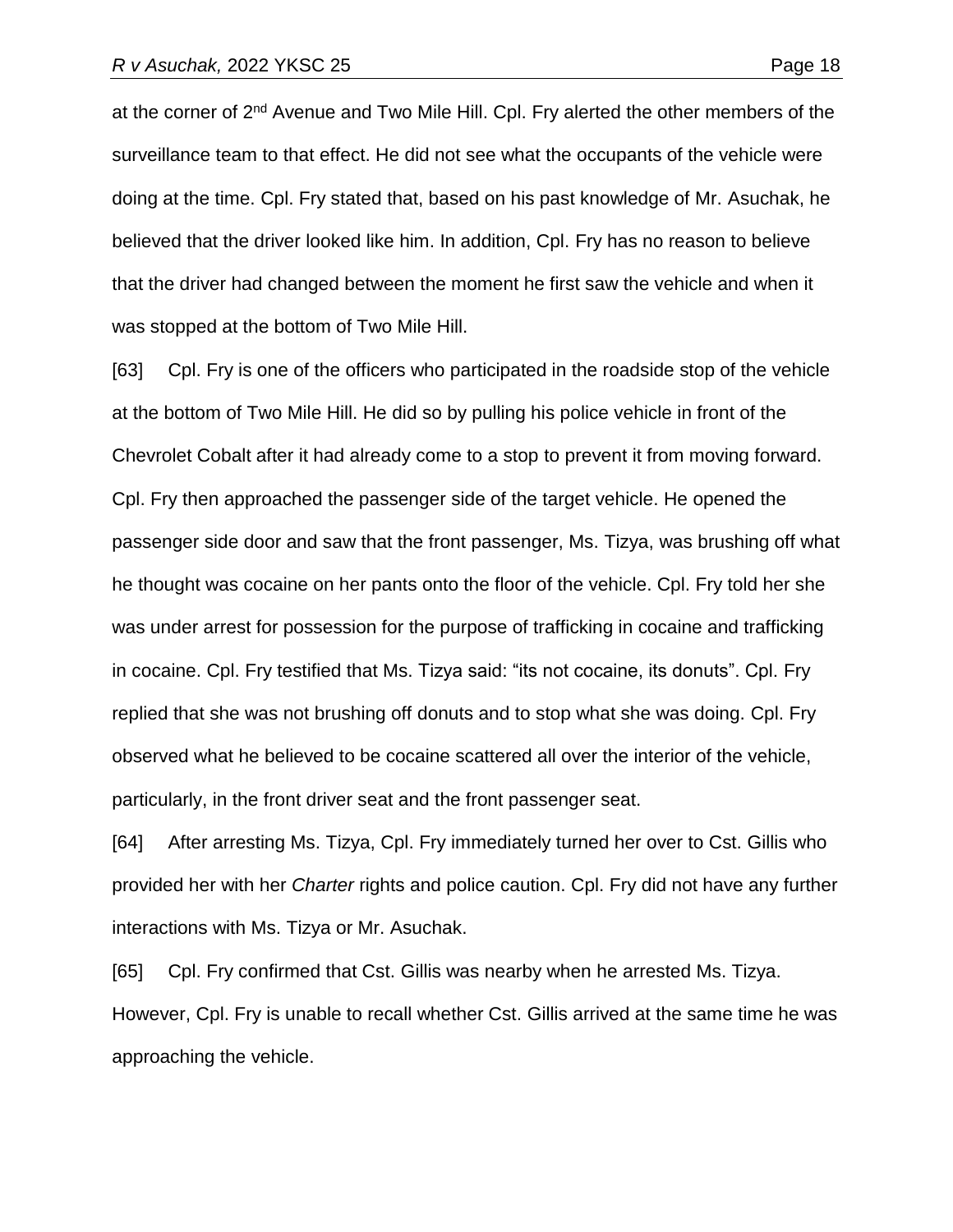#### **Cst. Miller**

[66] Cst. Miller has been a member of the RCMP for 12 years. He started his career with the RCMP in the Northwest Territories where he was posted for seven years prior to transferring to the Yukon RCMP in August 2016. He has been assigned to the Major Crimes Unit of the Yukon RCMP since February 2019. In the spring of 2020, he was seconded for a few months to the CRU.

[67] On July 23, 2020, at approximately 8:40 p.m., Cst. Miller heard Cpl. Hutton say over the radio that he had witnessed what he believed to be a drug transaction on 5<sup>th</sup> Avenue, at a location just south of the RCMP Detachment. Cpl. Hutton provided a description of a small sedan vehicle bearing licence plate HZA99 with a male driver believed to be Mr. Asuchak. Cpl. Hutton indicated that the occupants of the vehicle were now subject to arrest. Cpl. Hutton added that he was going to arrest the alleged buyer of drugs.

[68] Cst. Miller was alone in an unmarked police vehicle near the Prospector Trailer Park on the Alaska Highway when he heard Cpl. Hutton's radio communication. Cst. Miller immediately left his position to drive towards downtown Whitehorse. Cst. Miller recalls that while he was driving, the name of the buyer, who had been arrested, was mentioned on the radio. Cst. Miller does not recall hearing much more on the radio because his focus was on driving down Two Mile Hill to join the other members of the surveillance team to stop the vehicle and arrest its occupants.

[69] Cst. Miller estimates that it took him three to four minutes to drive from his initial position to the bottom of Two Mile Hill. As he was coming down Two Mile Hill, Cst. Miller heard Cpl. Fry announcing over the radio that the target vehicle was parked at the intersection of  $2^{nd}$  Avenue and  $4^{th}$  Avenue at a barber shop location.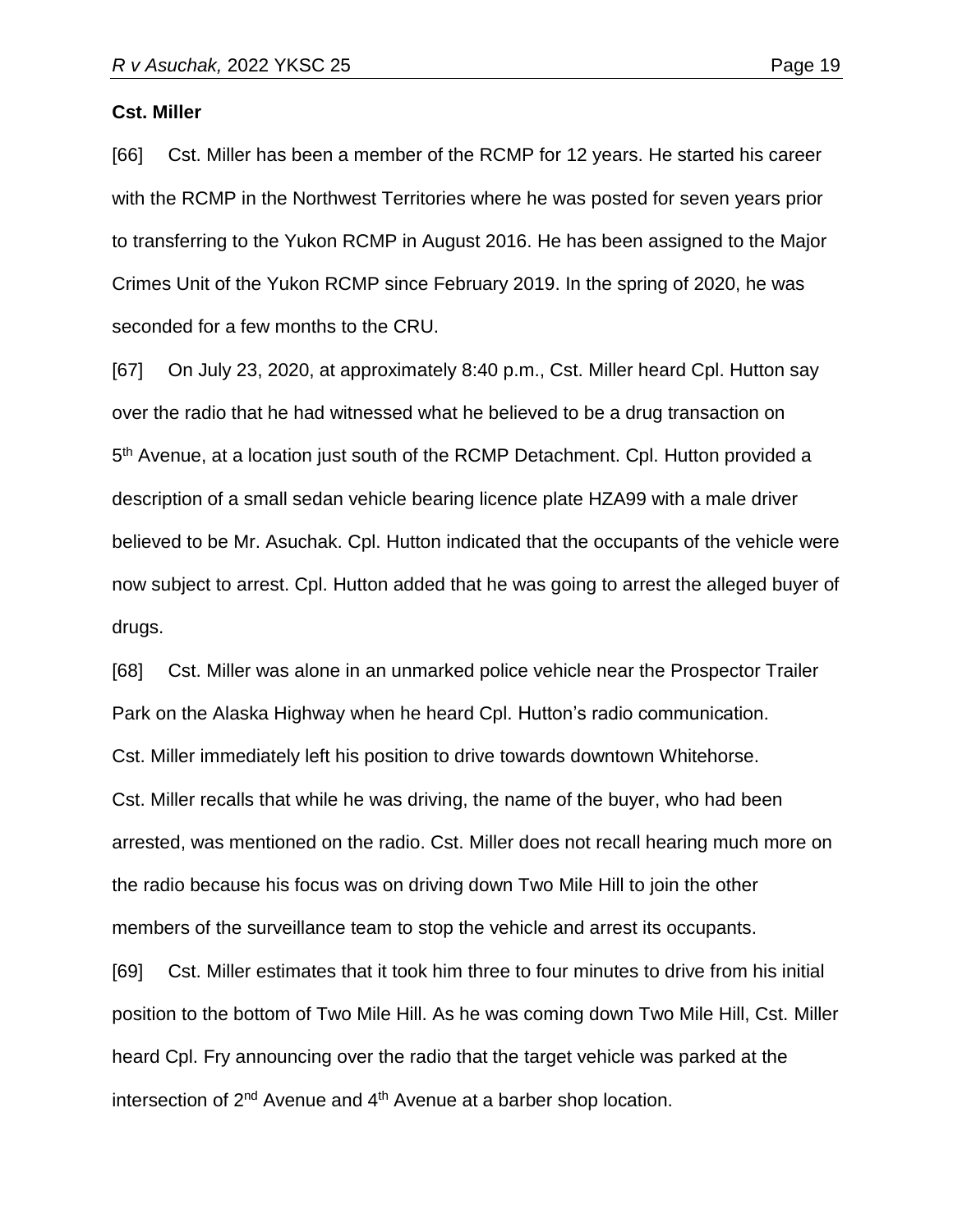[70] When he arrived on scene, Cst. Miller saw that the other officers were already pulling over the vehicle and proceeding with the arrests. Cst. Miller saw Ms. Tizya and Mr. Asuchak being removed from the vehicle by other police officers. However, he did not have any interactions with either of them. Cst. Miller assisted his colleagues by directing traffic, which he described as being very busy at the time, to ensure the safety of all of those on the road.

#### **Cst. Gillis**

[71] Cst. Gillis has been assigned to the Federal Investigations Unit of the Yukon for the past three years, which mandate includes the enforcement of the *CDSA*.

[72] Prior to that, he was assigned to four different RCMP postings in Saskatchewan over a period of nine years. His last posting in Saskatchewan was with the RCMP Federal Investigations Unit in Regina. During that time, he was on secondment for a period of three months to the Regina Police Service to assist with investigations regarding street level crime, drug enforcement and gun violence. Cst. Gillis would have been involved in roadside stops involving *CDSA* matters two dozen times prior to the summer of 2020. In the summer of 2020, Cst. Gillis was temporarily seconded to the CRU. At the time, the mandate of the CRU was to target street level drug trafficking. [73] At approximately 8:30 p.m., on July 23, 2020, Cst. Gillis heard Cpl. Hutton say over the police radio that he had observed a vehicle being driven by Mr. Asuchak; that Mr. Asuchak was believed to be involved or known to be involved in *CDSA* activity within the Yukon; and that Cpl. Hutton was to commence surveillance on the vehicle driven by Mr. Asuchak.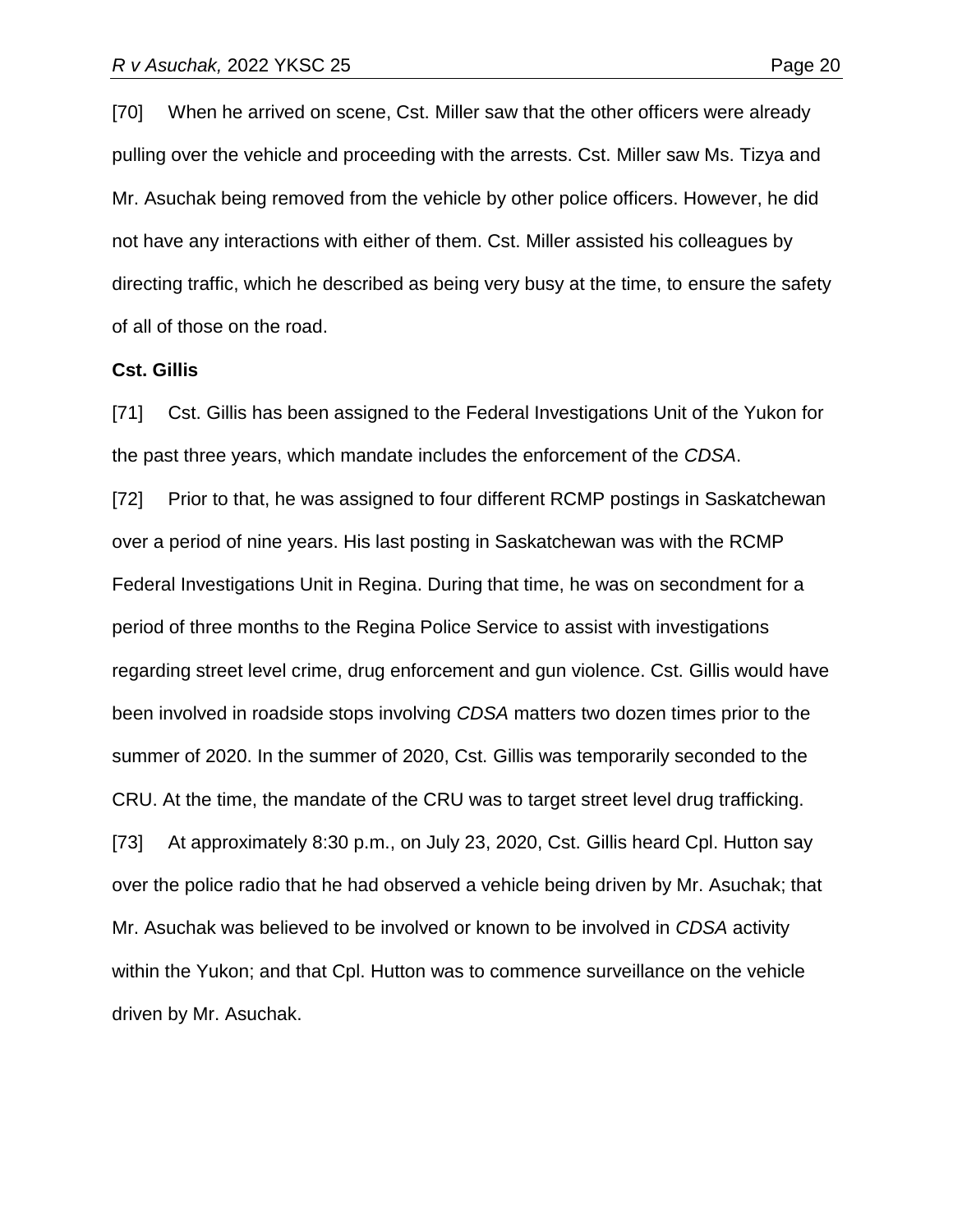[74] Approximately a minute later, Cst. Gillis heard Cpl. Hutton announce over the radio that he had observed a suspected buyer approached the vehicle and that he was going to arrest the individual.

[75] According to Cst. Gillis, the vehicle was described as a grey four-door sedan. Cst. Gillis did not make a note of the licence plate of the vehicle, which would also have been provided over the radio.

[76] Cst. Gillis was at the intersection of  $2^{nd}$  Avenue and  $4^{th}$  Avenue, coming down Two Mile Hill, when he heard Cpl. Hutton's second announcement. Cst. Gillis then saw the vehicle driven by Mr. Asuchak coming towards him on  $4<sup>th</sup>$  Avenue. He identified the driver as Mr. Asuchak and observed that the front passenger was a First Nation female. Cst. Gillis recognized Mr. Asuchak from previous photos he had seen. Cst. Gillis then turned on a side street to await further instructions.

[77] Shortly after, Cst. Gillis heard Cpl. Hutton announce on the radio that he had located cocaine on the suspected buyer and that the vehicle had driven away from the area.

[78] Cst. Gillis then proceeded north on  $4<sup>th</sup>$  Avenue. At some point, the target vehicle left the parking lot at the corner of  $2<sup>nd</sup>$  Avenue and  $4<sup>th</sup>$  Avenue, where it had been parked. Cst. Gillis turned on his lights and sirens and pulled behind the vehicle, which stopped right away.

[79] Cst. Gillis, wearing his police vest, walked to the passenger side of the target vehicle, as he had observed that Cst. Newbury had approached the driver's side of the vehicle. Cst. Gillis opened the front passenger door and arrested Ms. Tizya for trafficking in cocaine. He did not draw his sidearm while doing so. At the time, Cst. Gillis observed a white crystallized substance, which appeared to be crack cocaine, scattered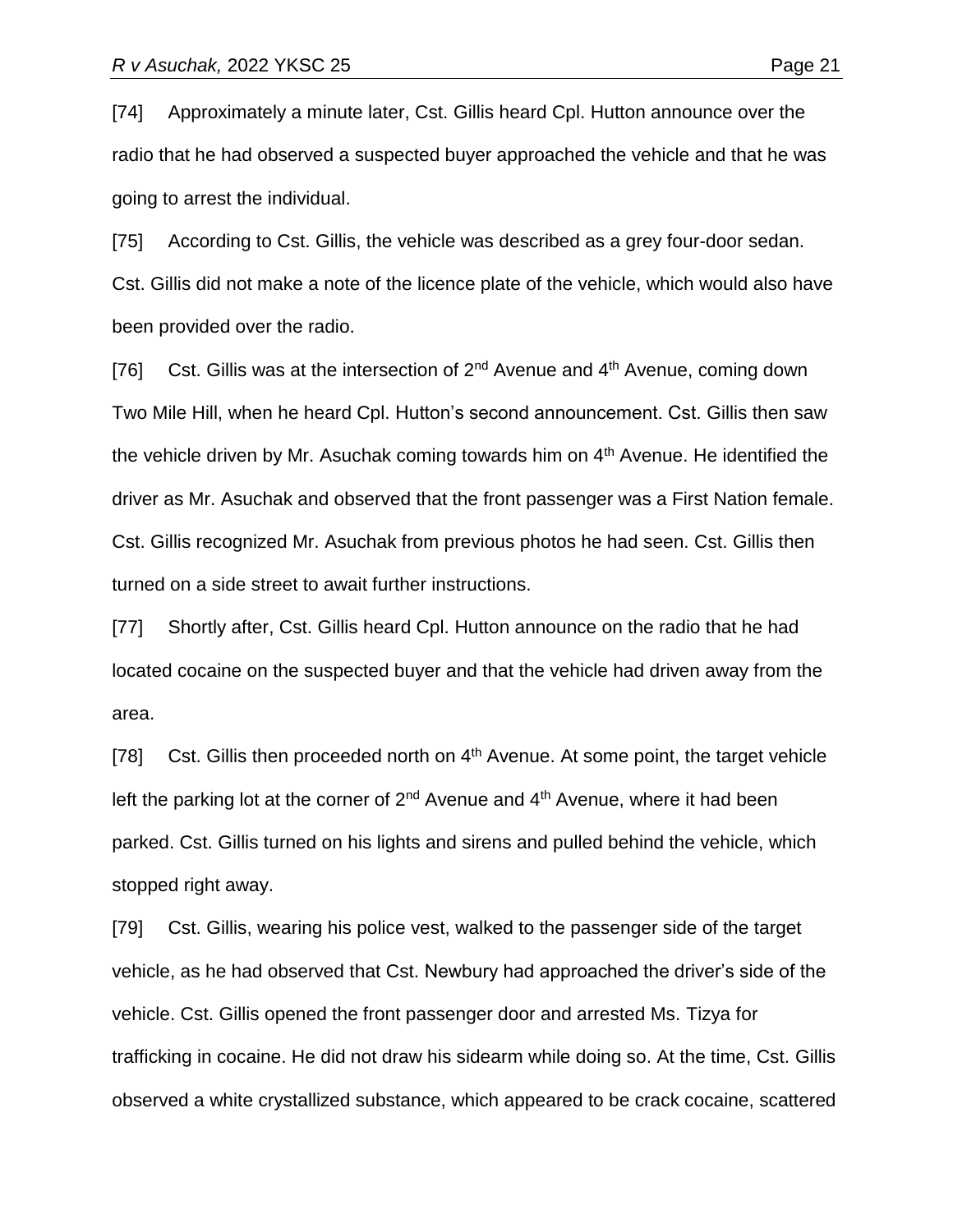throughout the vehicle. Cst. Gillis testified that Cpl. Fry was beside him when he arrested Ms. Tizya. However, Cst. Gillis stated that he was the officer who told Ms. Tizya that she was under arrest.

[80] Cst. Gillis testified that his reasonable grounds to believe that the occupants of the vehicle were engaged in trafficking in cocaine came from the observations that had been relayed over the radio by Cpl. Hutton, and then by his own observations of the substance in the vehicle, which he believed to be crack cocaine.

#### **Cst. Benedet**

[81] Cst. Benedet has been a member of the RCMP since 2007. From 2007 to 2010 he was posted in Rankin Inlet, Nunavut. From 2010 to 2015, he was assigned to the RCMP drug section at the Toronto Pearson International Airport. Cst. Benedet has been posted with the Yukon Division of the RCMP since 2015. He has been assigned to the Federal Investigations Unit in Whitehorse since September 2017. Cst. Benedet was seconded to the CRU in Whitehorse from April to September 2020. The primary focus of the CRU at the time was the investigation of street level drug trafficking. Cst. Benedet was involved in approximately a dozen files during his posting with the CRU.

[82] On July 23, 2020, Cst. Benedet was conducting surveillance in an unmarked police vehicle when, at approximately 8:40 p.m., he heard Cpl. Hutton advise over the radio that he had observed a drug transaction and was going to arrest the suspected drug buyer.

[83] Cst. Benedet testified that he then heard Cpl. Hutton announcing over the radio that he had arrested and found drugs on the buyer. Cpl. Hutton also directed the surveillance team to pull over the suspect vehicle. Cst. Benedet recalls that the vehicle was described as a beige vehicle.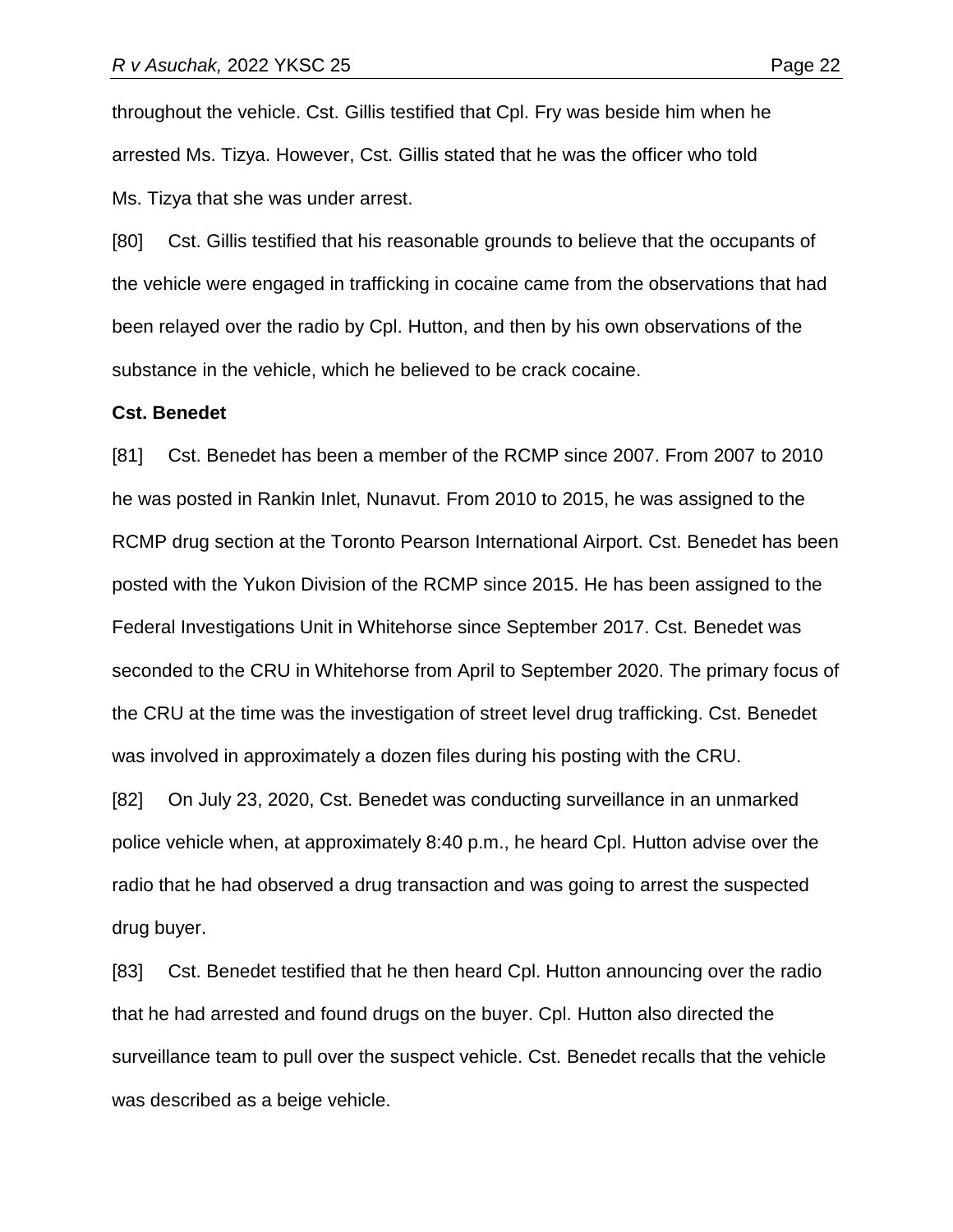[84] The next radio communication Cst. Benedet heard was to the effect that the rest of the surveillance team had stopped the vehicle involved in the transaction on Two Mile Hill. When Cst. Benedet arrived at the bottom of Two Mile Hill, he parked his vehicle on the side of the road behind the others. He saw Cst. Newbury walking towards him with Mr. Asuchak. Cst. Benedet noticed that Mr. Asuchak had a mobility impairment. Cst. Benedet got out of his car and took over custody of Mr. Asuchak. He was advised that Mr. Asuchak had been arrested and it was requested that he provide him with his *Charter* rights. Cst. Benedet did so and ensured Mr. Asuchak understood. Mr. Asuchak requested to speak with counsel. Cst. Benedet testified that Mr. Asuchak spoke with counsel after he was strip searched at the APU.

[85] Cst. Benedet acknowledged that there is no mention in his notes or his supplementary occurrence report that he heard Cpl. Hutton announced over the radio that he had found cocaine on the buyer, and that it was Cpl. Hutton who directed the team to arrest the persons in the vehicle. However, Cst. Benedet testified that he has an independent recollection of hearing Cpl. Hutton make the announcement over the radio.

#### **Analysis**

[86] Section 9 of the *Charter* provides that everyone has the right to not be arbitrarily detained or imprisoned.

[87] A detention not authorized by statute or common law is arbitrary and contrary to s. 9 of the *Charter*. As stated by the Supreme Court of Canada in *R v Grant*, 2009 SCC 32 ("*Grant*") at para. 54:

> … Section 9 serves to protect individual liberty against unlawful state interference. A lawful detention is not arbitrary within the meaning of s. 9 (*Mann*, at para. 20), unless the law authorizing the detention is itself arbitrary. Conversely, a detention not authorized by law is arbitrary and violates s. 9.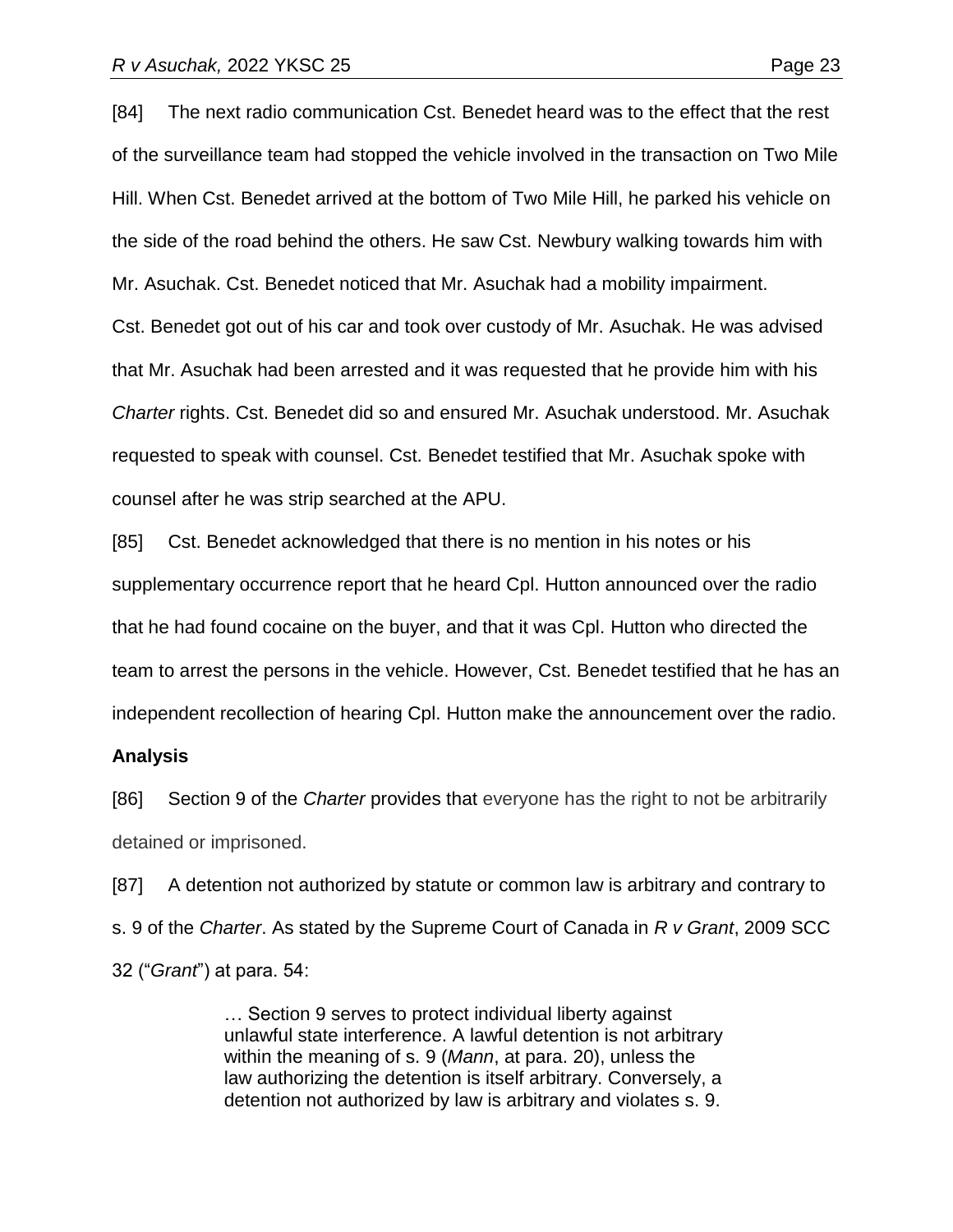[88] The authority of a police officer to arrest a person without a warrant is found at s. 495 of the *Criminal Code*.

[89] The applicants were arrested without a warrant for trafficking and possession for the purpose of trafficking in cocaine (a Schedule 1 substance), which are straight indictable offences pursuant to s. 5 of the *CDSA*.

[90] Section 495(1)(a) provides that peace officers have the authority to arrest someone without a warrant if they have reasonable grounds to believe that the person has committed or is about to commit an indictable offence.

[91] Therefore, the RCMP officers who directed the arrests or arrested the applicants must have had reasonable grounds to believe that they had committed or were about to commit an indictable offence(s) before making the arrests (*R v Storrey*, [1990] 1 SCR 241 ("*Storrey*") at 253).

[92] There are two components to the assessment of whether police officers have reasonable grounds to arrest. First, they must subjectively have reasonable grounds to believe that the person has committed or is about to commit an indictable offence. Second, those subjective grounds must be justified from an objective point of view (*Storrey* at 250-251).

[93] The objective component of the assessment requires that "a reasonable person placed in the position of the officer must be able to conclude that there were indeed reasonable and probable grounds for the arrest" (*Storrey* at 251). The reasonable person "… must be deemed to have the same level of experience as the police officer whose actions are being scrutinized; otherwise, the reasonable man would have no standard or guideline against which to measure the reasonableness of the officer's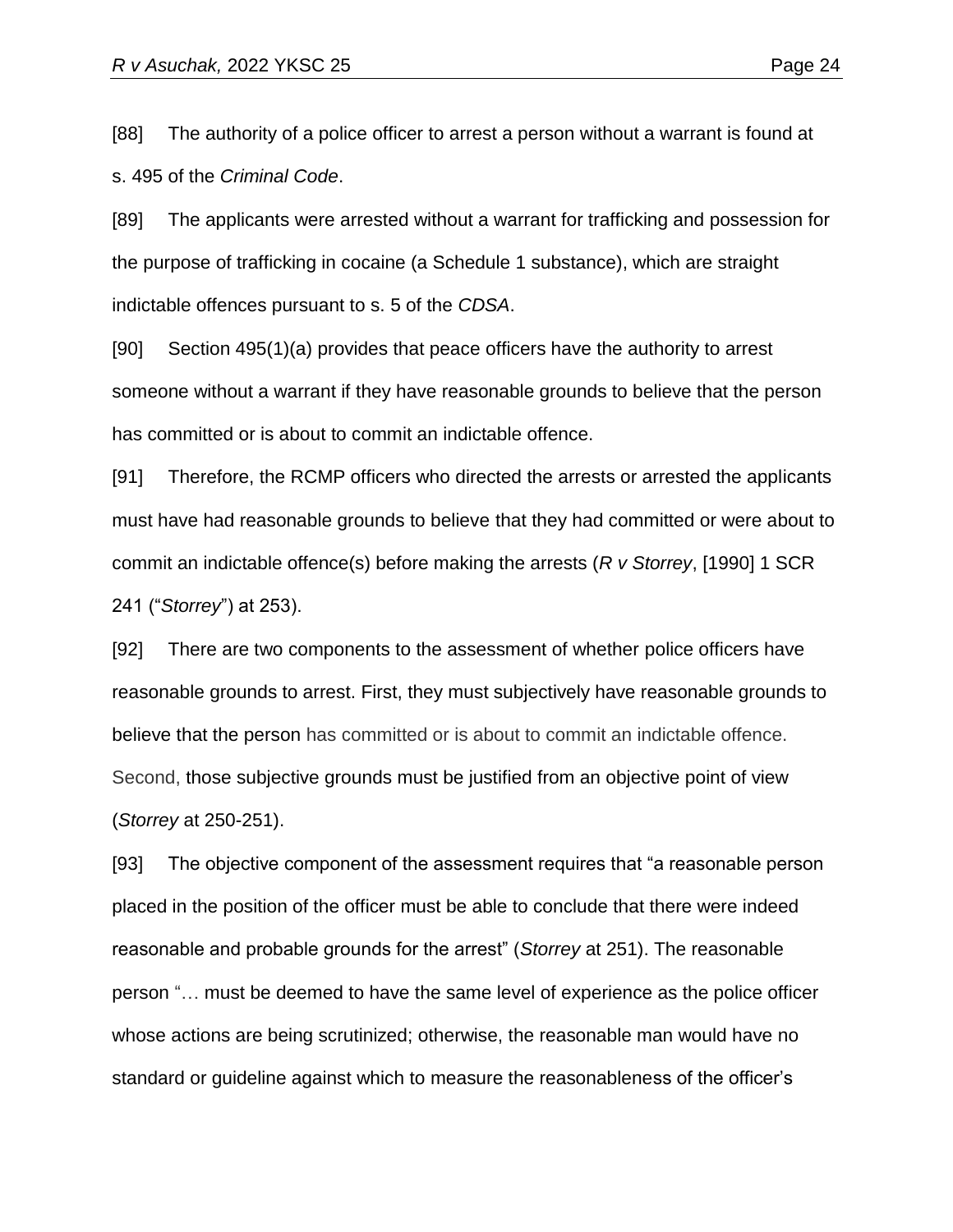belief (*R v Quillian* (1991), 122 AR 131 (QB) at para. 68)" (*R v Hanson*, [2009] OJ No 4152 (Ont Sup Ct) ("*Hanson*") at para. 59. See also *R v Tran*, 2007 BCCA 491 at para. 12).

[94] In addition, the court must look at the totality of the circumstances relied upon by the arresting officer or the officer who ordered the arrest when assessing the objective reasonableness of the subjective grounds for arrest. It is not appropriate to consider each fact in isolation (*R v Labelle*, 2016 ONCA 110 at para. 10). The court shall also take into consideration inferences that trained police officers are entitled to draw and deductions they are entitled to make. In addition, the objective assessment will include the dynamics within which the police officers acted (*Hanson* at para. 58).

[95] Finally, the reasonable grounds standard requires more than mere suspicion but less than the civil burden of proof on a balance of probabilities (*R v Francis*, 2015 BCPC 150 at para. 44 summarizing the legal principles set out in *Hunter v Southam Inc*, [1984] 2 SCR 145; *R v Debot*, [1989] 2 SCR 1140; *Mugesera v Canada (Minister of Citizenship and Immigration)*, 2005 SCC 40).

[96] Six RCMP officers testified to participating in the police surveillance that led to the arrests of the applicants. Each officer had, to different extents, a different recollection of what they had heard, observed, or said prior to the arrests. While some inconsistencies are to be expected when a number of officers with different vantage points participate in a surveillance operation, the number and nature of the inconsistencies in this case raise serious concerns about the credibility and reliability of the evidence of the officers involved in the investigation.

[97] In this case, the grounds for arrest came from the observations of Cpl. Hutton. Cpl. Hutton definitively stated that he was not the officer who directed, over the radio,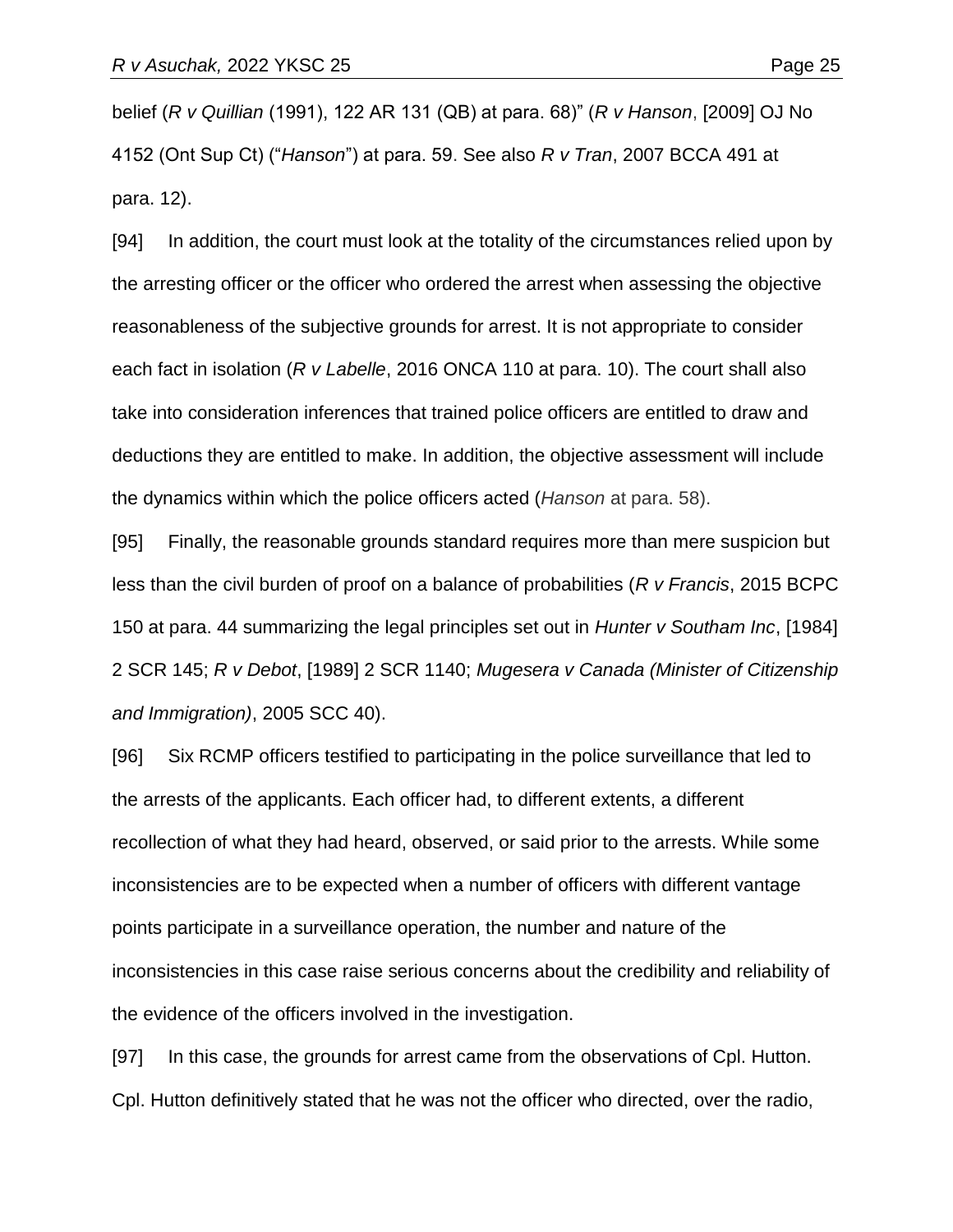the other members of the surveillance team to pull over the vehicle and arrest its occupants. Cpl. Hutton testified that what he relayed over the radio was, in essence, that he had witnessed what he believed was a drug transaction, that he intended to arrest the alleged buyer, and that he wanted his colleagues to conduct surveillance on the vehicle involved in that suspected transaction until he had confirmed further grounds. Cpl. Hutton was adamant that he did not tell the other officers that the vehicle could be stopped and its occupants arrested at that time. Cpl. Hutton testified that it is only after he arrested the buyer and confirmed he had drugs in his possession that he told Cst. Newbury, in person, that the vehicle could be stopped, and its occupants arrested, because he did not have reasonable grounds to arrest before then.

Cpl. Hutton added that Cst. Newbury is the one who would have relayed his information and direction over the radio.

[98] Cst. Newbury corroborates Cpl. Hutton's testimony in that regard. Cst. Newbury testified he heard Cpl. Hutton say over the radio that he had witnessed a drug transaction and that he was going to arrest the suspected buyer. Cst. Newbury testified that he attended Cpl. Hutton's location as soon as he could to assist with the arrest. However, when he arrived, Cpl. Hutton had already arrested the buyer and confirmed he had drugs on him.

[99] Cst. Newbury testified that he then communicated that information to the other officers over the radio. While he does not remember exactly what he said, Cst. Newbury testified that he would have indicated that the buyer was positive for drugs and that the driver could be arrested for drug trafficking. Cst. Newbury also testified that he would have provided a description of the vehicle if that had not already been done. While Cst. Newbury did not recall if he communicated, over the radio, that the driver of the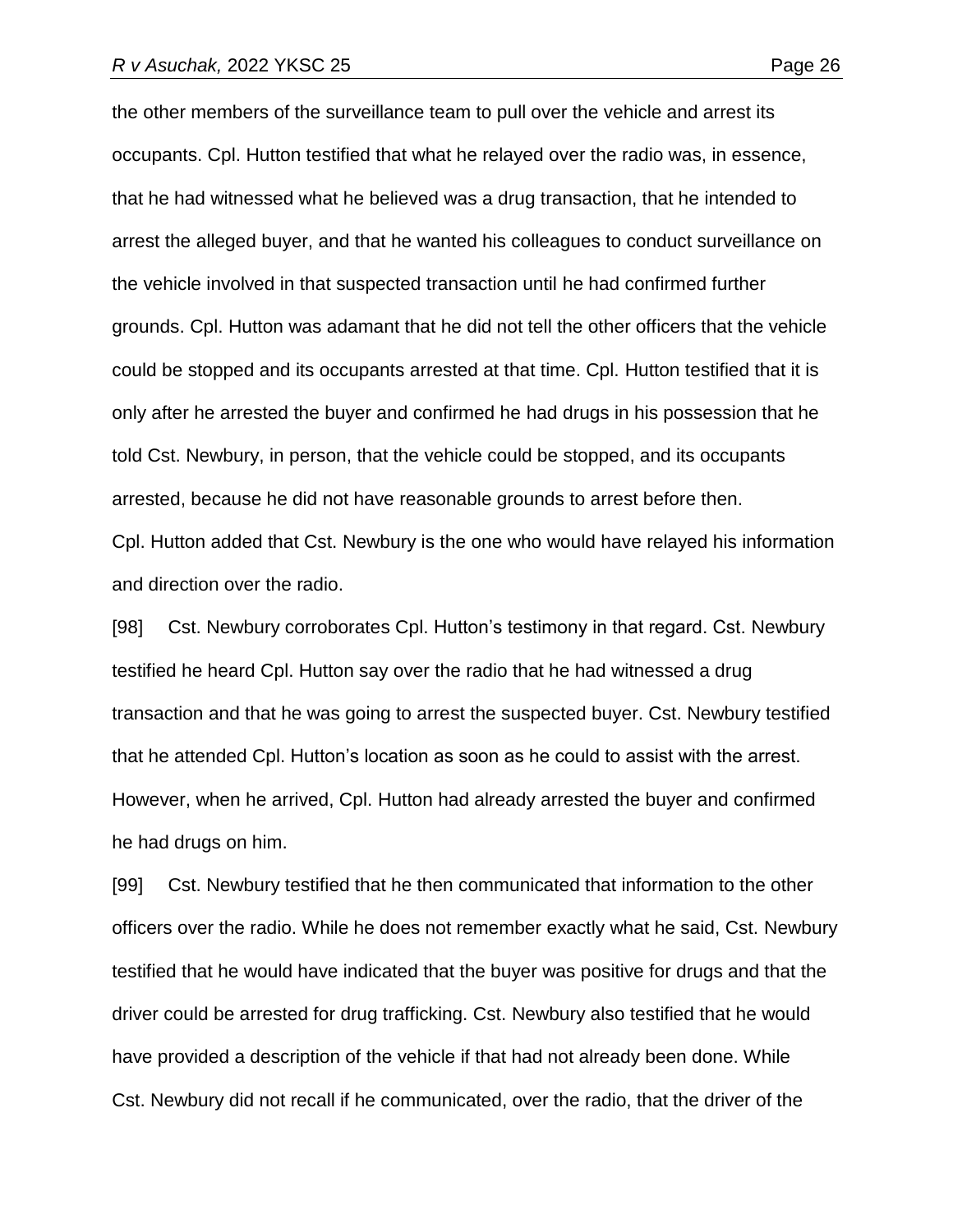vehicle was Ron Asuchak, he stated that, at the very least, he would have described the occupants of the vehicle as a Caucasian male driver and a First Nation female passenger.

[100] What emerges from Cst. Newbury's constant use of the conditional tense during that aspect of his testimony is that he did not seem to remember what exactly he said over the radio. He nonetheless testified about what he assumed he would have said. In addition, while Cst. Newbury testified that he would have, at least, described the passenger of the vehicle as a First Nation female (which is information he could only have received from Cpl. Hutton at that point), Cpl. Hutton testified that, other than to see that there was a passenger in the vehicle, he was unable to make any observation of that passenger.

[101] In addition, it is concerning that none of the other members of the surveillance team testified to hearing Cst. Newbury, whom they all knew, make that critical announcement over the radio confirming that drugs had been found on the buyer and directing them to stop the vehicle and arrest its occupants. According to Cpl. Hutton and Cst. Newbury, this is information that all of the officers would have been waiting for. Instead, all the other members testified to hearing Cpl. Hutton providing that direction, over the radio, at one point or another.

[102] I also note that, in cross-examination, Cst. Newbury stated that he was unsure whether it was Cpl. Hutton or Cpl. Fry who directed the "take down". Cst. Newbury's response contradicts his earlier testimony that Cpl. Hutton is the one who told him that the vehicle could be stopped. While Cst. Newbury may have been referring to the specific moment when the officers got in position to pull over the vehicle, if he did, his testimony on that point was confusing. I note that the other officers involved in stopping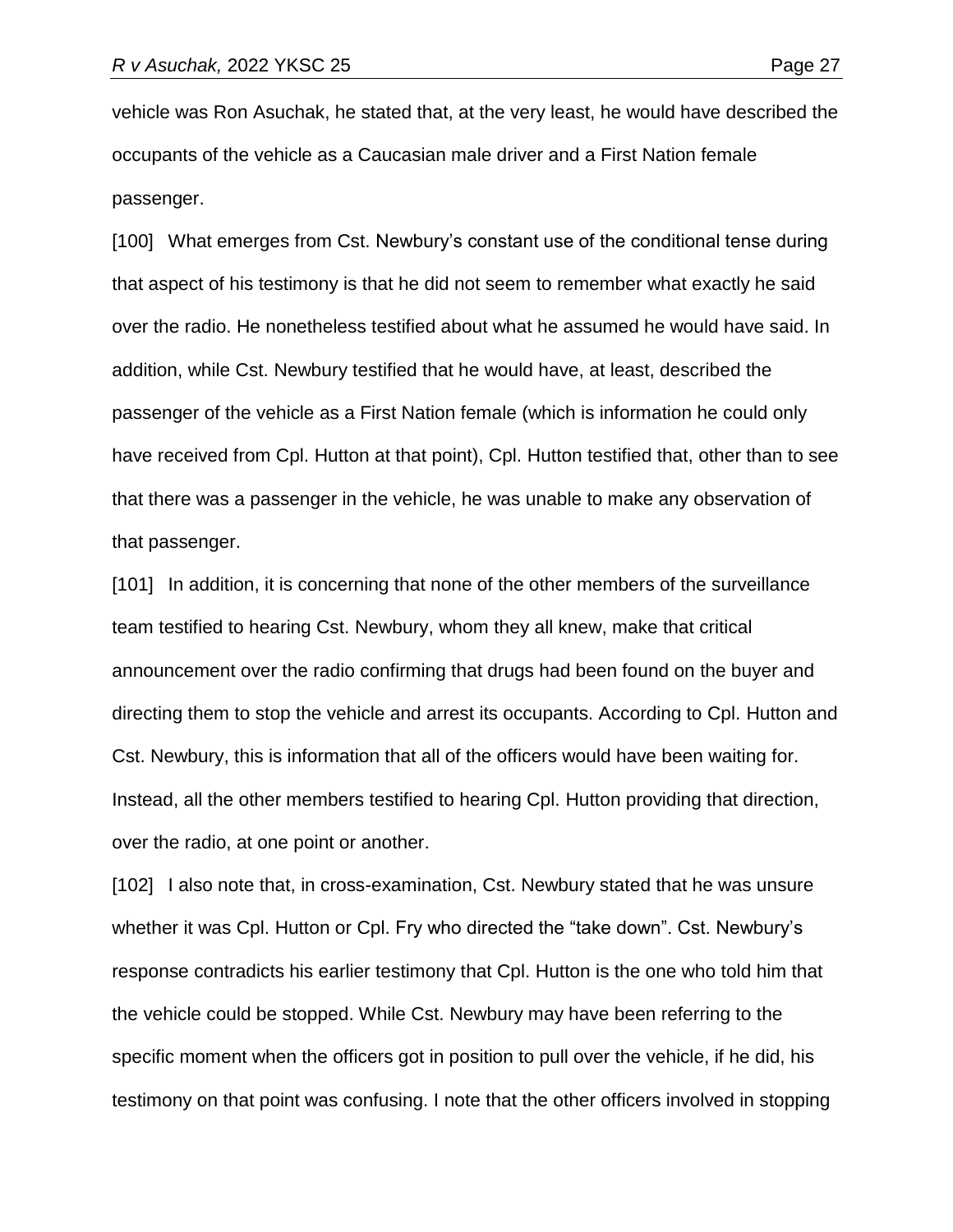the vehicle did not recall a formal "take down" order being given at the time they all got in position to effect the stop.

[103] Cpl. Fry's testimony corroborates in part Cpl. Hutton's testimony, in that he recalled confirming over the radio with Cpl. Hutton that the vehicle Cpl. Hutton had observed was the one associated with Mr. Asuchak. Cst. Gillis also testified that the first radio announcement he heard from Cpl. Hutton was that he had observed a vehicle being driven by Mr. Asuchak.

[104] However, the remainder of Cpl. Fry's testimony regarding the grounds for arrest contradict in large part Cpl. Hutton's testimony. Cpl. Fry testified to hearing Cpl. Hutton announcing over the radio that he had observed a drug transaction between an individual and the driver of a vehicle, and that he had arrested the buyer. According to Cpl. Fry, Cpl. Hutton was not only confident he had observed a drug transaction, but he also described the vehicle involved in the transaction and identified Mr. Asuchak as the driver of that vehicle. Cpl. Fry also testified to having a short conversation with Cpl. Hutton over the radio at the time to confirm his grounds for arrest. Cpl. Fry testified that Cpl. Hutton stated over the radio that he wanted the vehicle stopped, and that, as a result, the plan going forward was to stop the vehicle and arrest its occupants. [105] Cpl. Fry's testimony is incompatible with Cpl. Hutton's in many ways. First, Cpl. Hutton testified that he was not able to identify the driver of the vehicle at the time he made his observations, whereas Cpl. Fry testified that Cpl. Hutton confirmed over the radio that the driver was Mr. Asuchak. I note that Cpl. Hutton testified he had never dealt with Mr. Asuchak prior to that date. Second, Cpl. Hutton testified that he had not yet arrested the buyer when he announced, over the radio, that he had observed a drug transaction. In addition, Cpl. Hutton was certain he never directed, over the radio, that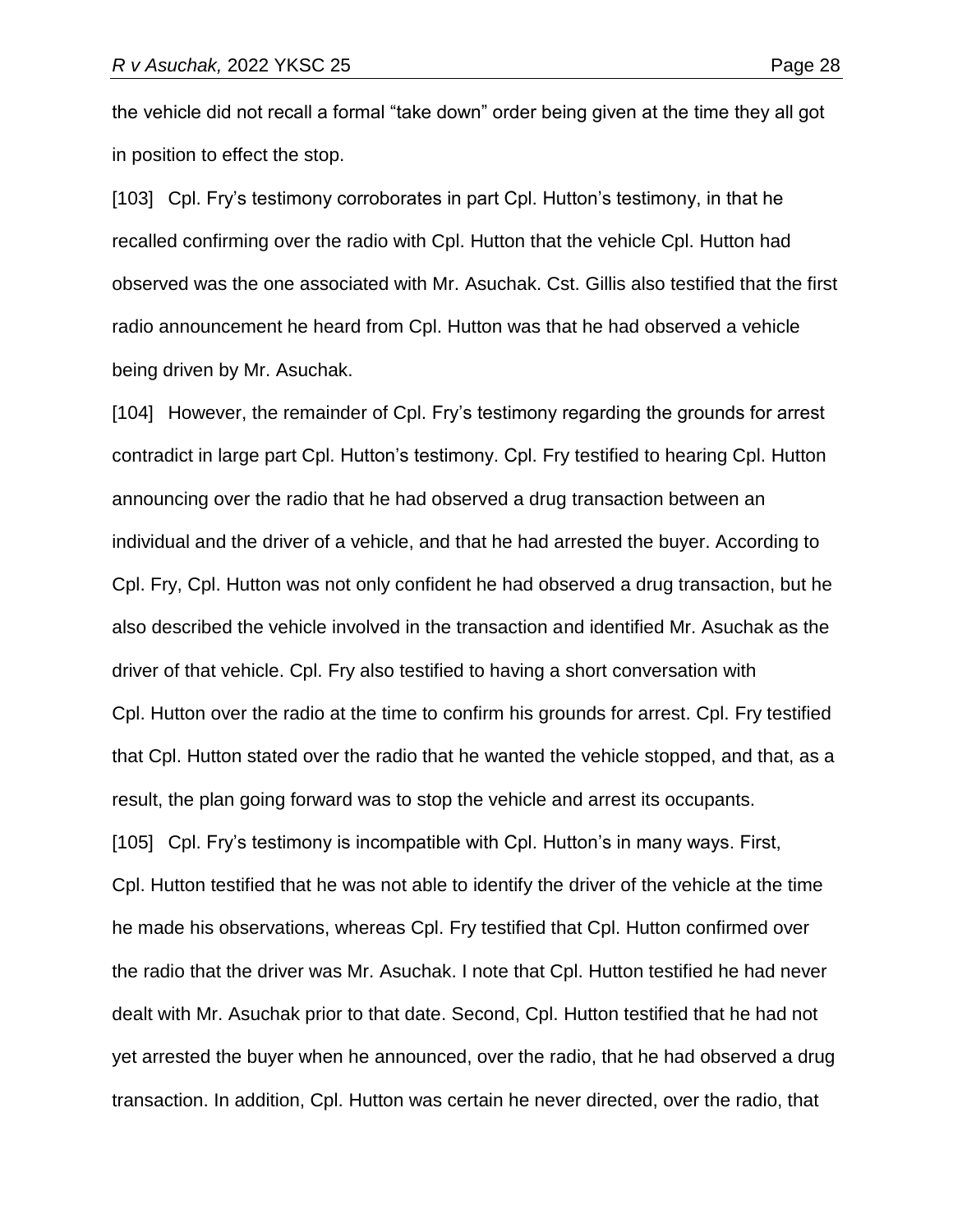the vehicle be pulled over and its occupants arrested. However, Cpl. Fry testified that Cpl. Hutton is the one who directed, over the radio, the stop and the arrests. Finally, the only conversation Cpl. Hutton testified to having with Cpl. Fry, over the radio and prior to the arrests, was to confirm that the vehicle he had observed was the same vehicle they had talked about that morning, which was associated with Mr. Asuchak. Yet, Cpl. Fry testified to having a conversation with Cpl. Hutton to confirm not only his observations but his grounds for arrest. I note that Cpl. Hutton testified that he only formed his reasonable grounds to arrest after he found drugs on the buyer.

[106] Cst. Gillis and Cst. Miller also contradict Cpl. Hutton in that they testified that it was Cpl. Hutton who gave the direction to stop the vehicle and that he did so, over the radio, before arresting the alleged buyer.

[107] Cst. Benedet also testified to hearing Cpl. Hutton over the radio giving the direction to arrest the occupants of the vehicle. However, he testified that Cpl. Hutton did so in his third radio announcement. According to Cst. Benedet, Cpl. Hutton first announced, over the radio, that he had observed a drug transaction and was going to arrest the buyer. He then came back on the radio to announce he had arrested the buyer and found drugs on him. Finally, it is in his third radio announcement that Cpl. Hutton directed that the vehicle be pulled over. While Cst. Benedet testified to having an independent recollection of hearing three separate radio announcements from Cpl. Hutton, only the first announcement made its way into his Supplementary Occurrence Report written on September 8, 2020. The only other radio announcement he mentions in that report is the one confirming that the vehicle has been stopped. That announcement is not attributed to any officer.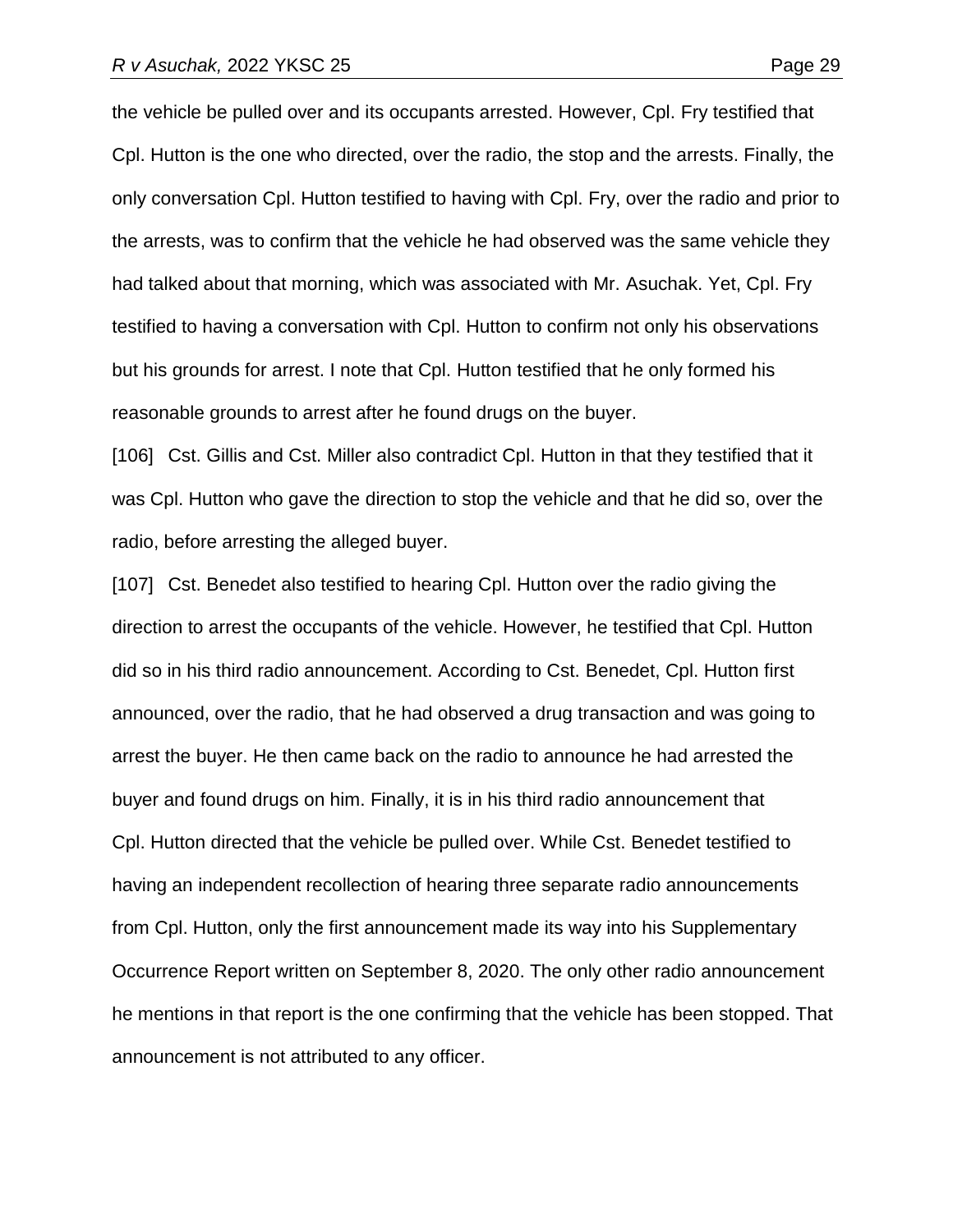[108] The contradictions in the officers' testimonies therefore extend not only to the number of Cpl. Hutton's radio announcement(s) prior to the arrests of the applicants, but also to their content.

[109] In this case, there is no recording of the officers' radio communications prior to the arrests. The recording would have provided reliable evidence against which to assess the credibility and reliability of the officers' testimonies, and most importantly, of Cpl. Hutton's testimony with respect to his observations, the timing and content of his radio communication(s), and, ultimately, his grounds for arrest.

[110] As a result, the evidence I have before me to assess the grounds for arrest is the testimonies of officers contradicting one another on several important aspects of what they heard and communicated to others prior to the arrests of the applicants. I am of the view that these many contradictions regarding not only the number of radio communications but also their substance negatively impact the overall credibility and reliability of the police's evidence. Most importantly, these contradictions negatively impact the overall credibility and reliability of Cpl. Hutton's testimony on important points, such as: whether he communicated over the radio that he had identified Mr. Asuchak as the driver of the vehicle, whereas he testified under oath that he was unable to identify the driver at the time he made his observations; and whether he directed the other officers to stop the vehicle before he arrested the buyer, which he firmly denied under oath.

[111] I am also somewhat skeptical that Cpl. Hutton would have been able to observe every minute detail of the suspected buyer's movements – between the moment he exited the building on 5<sup>th</sup> Avenue and the moment Cpl. Hutton decided to arrest him, including the way both his hands were positioned (open, close or holding something) at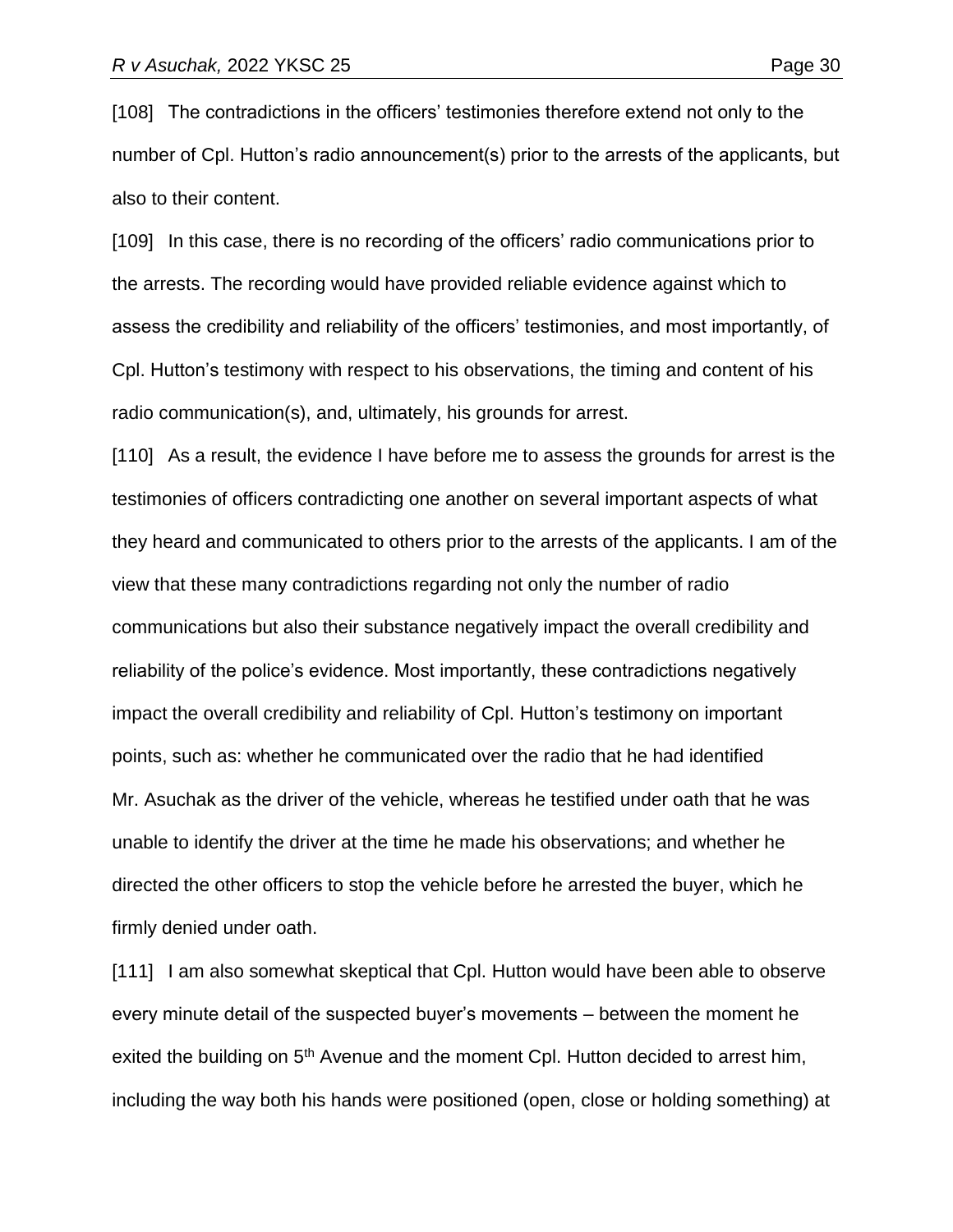different times, while Cpl. Hutton was sitting in his car with the windows closed approximately half a block away from the suspected buyer (which Cpl. Hutton approximates to 30 metres) or somewhat less, when the suspected buyer approached the car. I note that the approximate distance from the suspected buyer is the only information Cpl. Hutton provided in his testimony regarding the location of his vehicle when he made the observations. I also note that Cpl. Hutton testified to making those observations without the help of binoculars or other tool that may have given him a closer view of what was happening.

[112] Overall, the lack of reliability and credibility of the police evidence is such that I find myself unable to accept and rely on Cpl. Hutton's evidence regarding the observations (and the timing of those observations) he testified to making prior to the arrests of the applicants, which form the basis of the grounds for arrest. Considering the lack of reliable evidence before me, I find that the arresting officers, and more particularly Cpl. Hutton, did not, subjectively and objectively, have reasonable grounds to believe that the applicants had committed or were about to commit the offences of trafficking in cocaine or possession for the purpose of trafficking in cocaine when they arrested them.

[113] As a result, I find that the arrests of the applicants were unlawful and in violation of their rights to not be arbitrarily detained pursuant to s. 9 of the *Charter*.

## **2. Were the police's warrantless searches of the applicants' persons, of their surroundings and of the vehicle they occupied, unreasonable and contrary to s. 8 of the** *Charter***?**

[114] Following the arrests of the applicants, the RCMP officers conducted a warrantless search of the applicants, their surroundings, and the vehicle they occupied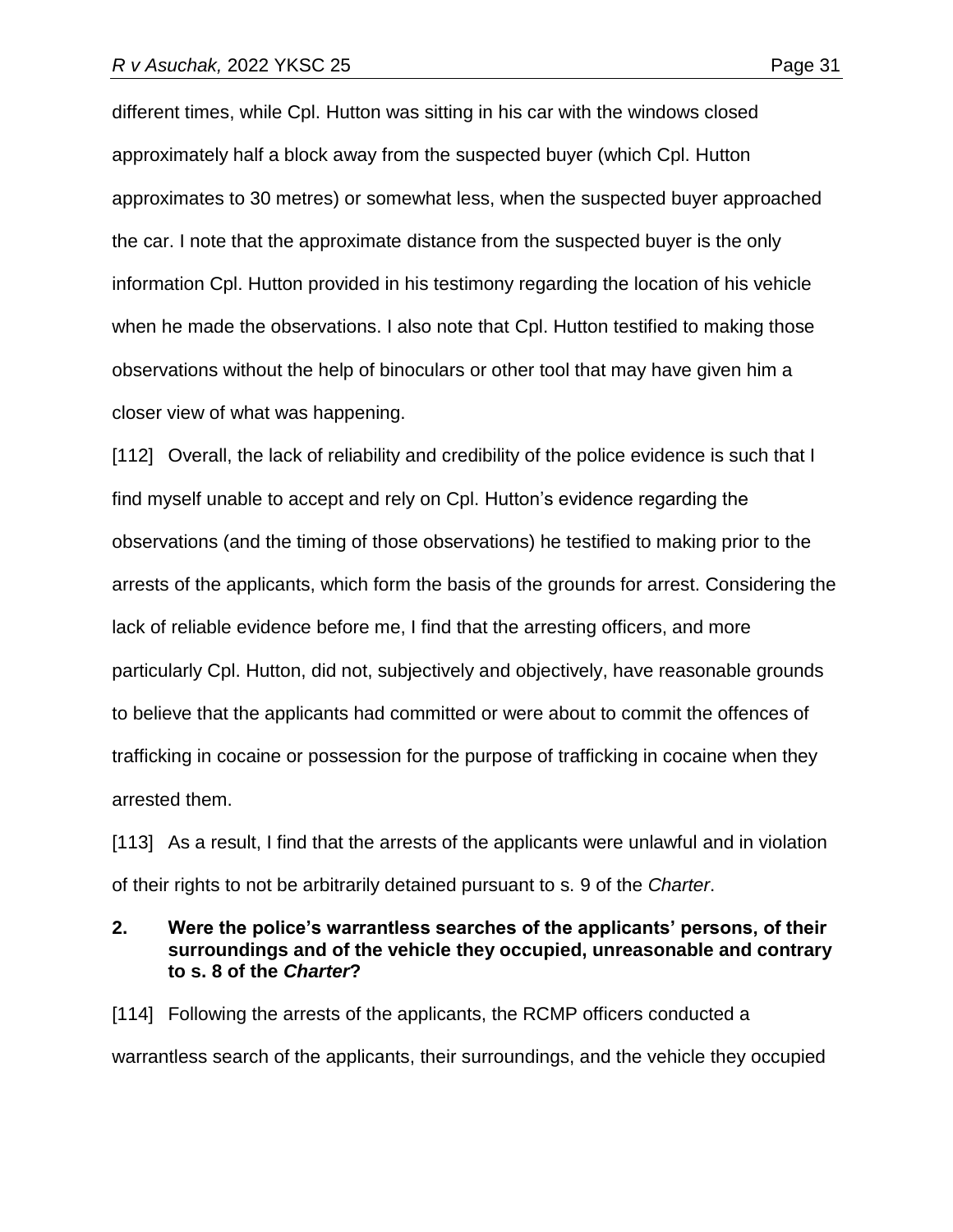at the time of their arrests. While the legality of the searches conducted by the officers is at issue in this case, what the police actually found and seized is not in dispute.

#### **Positions of the parties**

[115] The applicants submit that all the searches conducted incidental to or following their unlawful arrests are unreasonable and in violation of their s. 8 *Charter* right.

[116] The Crown submits that the search of each applicant and any property in which they claim a privacy interest were lawful as they were incidental to valid and lawful arrests, and they were carried out in a reasonable manner.

#### **Facts**

[117] Shortly after arresting Mr. Asuchak, and before leaving him in the custody of Cst. Benedet, Cst. Newbury performed a cursory pat-down search on Mr. Asuchak, for safety reasons, prior to his transport to the WCC. Cst. Newbury found a wallet containing a bundle of cash (\$4,635) from the front left pocket of Mr. Asuchak's pants. He also found a crack pipe on Mr. Asuchak.

[118] After Ms. Tizya exited the police vehicle, Cst. Alice Cote, who transported Ms. Tizya to the WCC and conducted her strip search, seized 4.74 grams of cocaine (a substance listed in Schedule 1 of the *CDSA*) wrapped in transparent plastic on the back seat of the police vehicle where Ms. Tizya was seated during her transport to the WCC. A video showing an empty back seat prior to Ms. Tizya's arrival, Ms. Tizya wiggling around during her transport, and a white substance wrapped in transparent plastic appearing on the back seat as Ms. Tizya exits the vehicle, was filed as an exhibit on the application.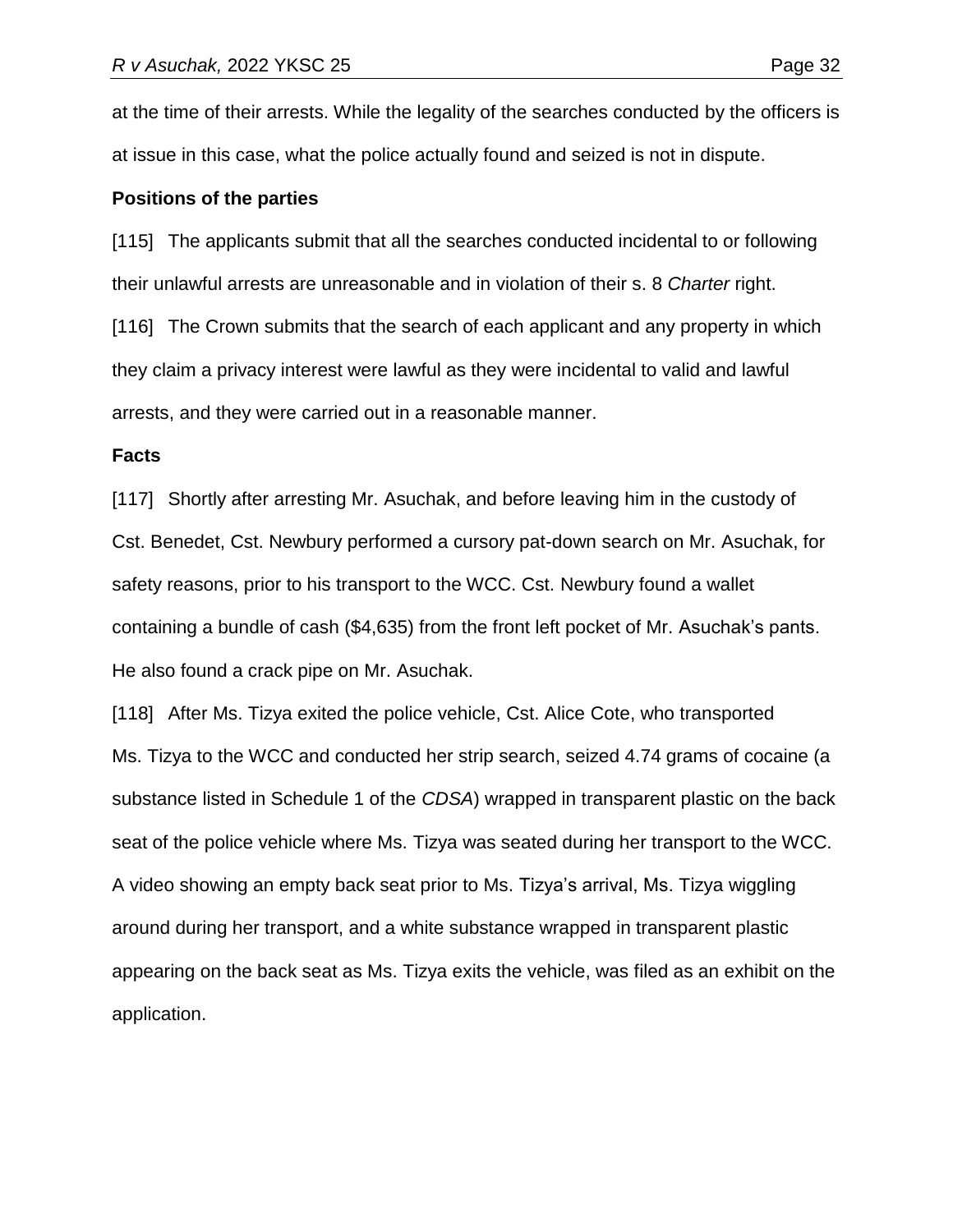[119] In addition, Cst. Cote seized a small quantity (3.4 grams) of fentanyl (a substance listed in Schedule 1 of the *CDSA*) that fell from Ms. Tizya's person during the strip search.

[120] Cpl. Hutton found a small quantity (0.73 gram) of crack cocaine in one of the pockets of Ms. Tizya's jeans that Cst. Cote had seized during the strip search because they were covered with a white substance she believed to be cocaine. Cst. Cote also found one piece of suspected crack cocaine (0.18 gram) in Ms. Tizya's jacket.

[121] Cst. Benedet took the applicants' fingerprints after their arrests.

[122] In addition, the police seized the Chevrolet Cobalt at the time of the applicants' arrests and transported it to the RCMP detachment to be searched. The vehicle was moved prior to the search being conducted due to safety concerns arising from constant traffic on Two Mill Hill. A video of the interior of the vehicle was made prior to the search and filed as an exhibit on the application.

[123] Cpl. Hutton seized a cell phone that was ringing from the Chevrolet Cobalt before it was towed to the RCMP. Cpl. Hutton answered three phone calls before turning the cell phone off. He testified to the content of those phone calls on this application. [124] Also, in the Chevrolet Cobalt, the officers found and seized cocaine (approximately 20 grams), small quantities of codeine (10 tablets) and diazepam (18 tablets), as well as two cell phones, and drug paraphernalia. Codeine is listed in Schedule 1 and diazepam in Schedule 4 of the *CDSA*.

[125] All the items found and seized by the RCMP as a result of the searches incidental to arrest were properly documented. Photographs of the items found were taken and filed on this application. The substances seized were weighed and samples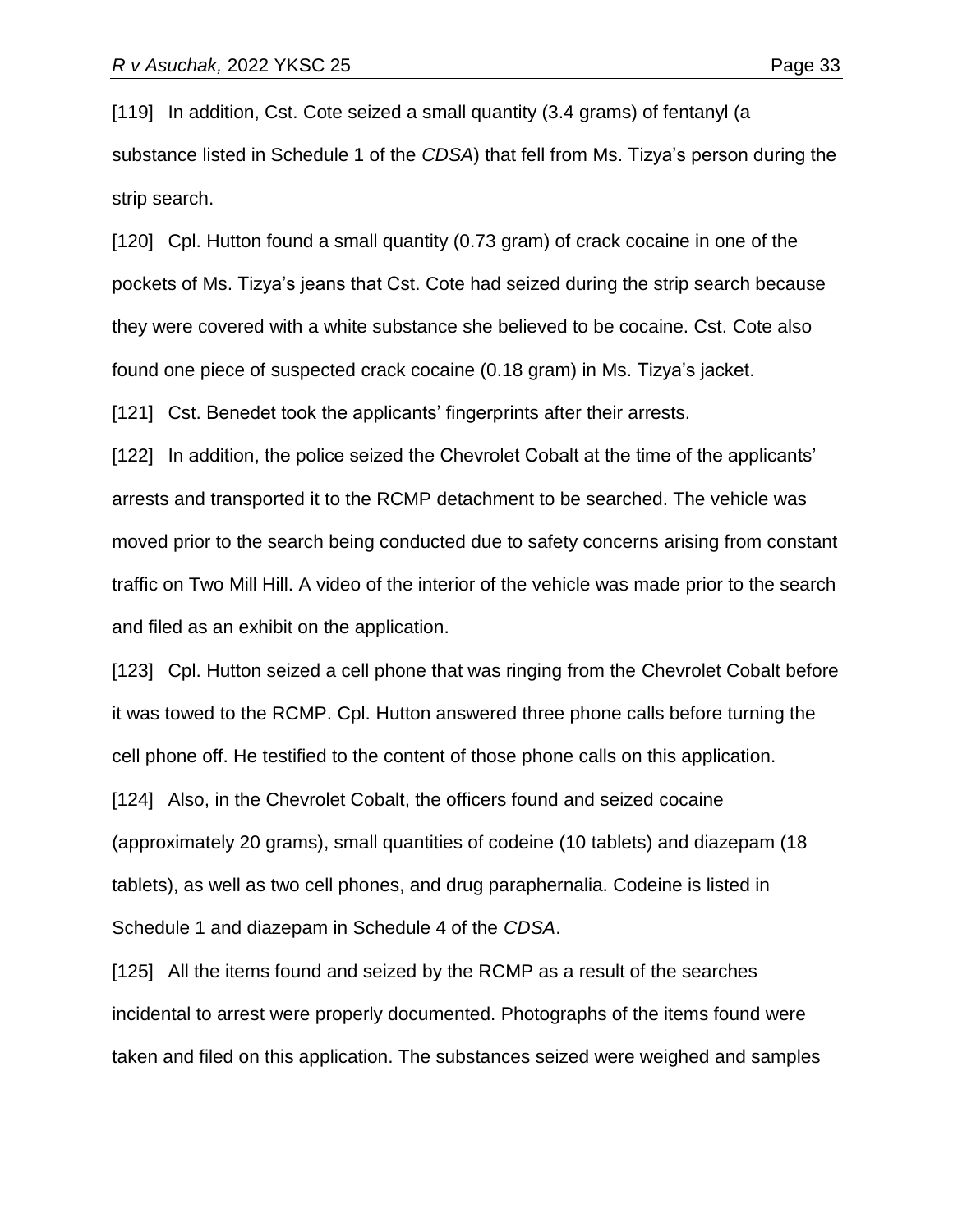sent for analysis. The certificates of analyst confirming the nature of the substances seized were filed on this application.

### **Analysis**

[126] A warrantless search is presumptively unreasonable. In such a case, it is incumbent on the Crown to prove on a balance of probabilities that the search was reasonable. A search will be reasonable if it meets all of the following three conditions:

- (i) it is authorized by law;
- (ii) the law itself is reasonable; and
- (iii) the manner in which the search is carried out is reasonable (*R v Collins*, [1987] 1 SCR 265 at 278; *R v Golden*, 2001 SCC 83, at para. 44).

[127] In this case, the searches of the applicants' persons, of their surroundings, and of the Chevrolet Cobalt were conducted by the officers without a warrant. The Crown relies on the officers' common law power of search incidental to arrest as the legal authority for the searches.

[128] However, for a search incidental to arrest to be authorized by law for the purpose of s. 8 of the *Charter*, the arrest itself must be lawful. A search incidental to an unlawful arrest is unreasonable and in violation of s. 8 of the *Charter* (*R v Caslake,* [1998] 1 SCR 51 at para. 13, and *R v Stillman*, [1997] 1 SCR 607 at para. 27).

[129] As I have found that the arrests of the applicants were unlawful, it follows that all the searches conducted incidental to their unlawful arrests are unreasonable, including the strip searches, and in breach of the applicants' right pursuant to s. 8 of the *Charter*.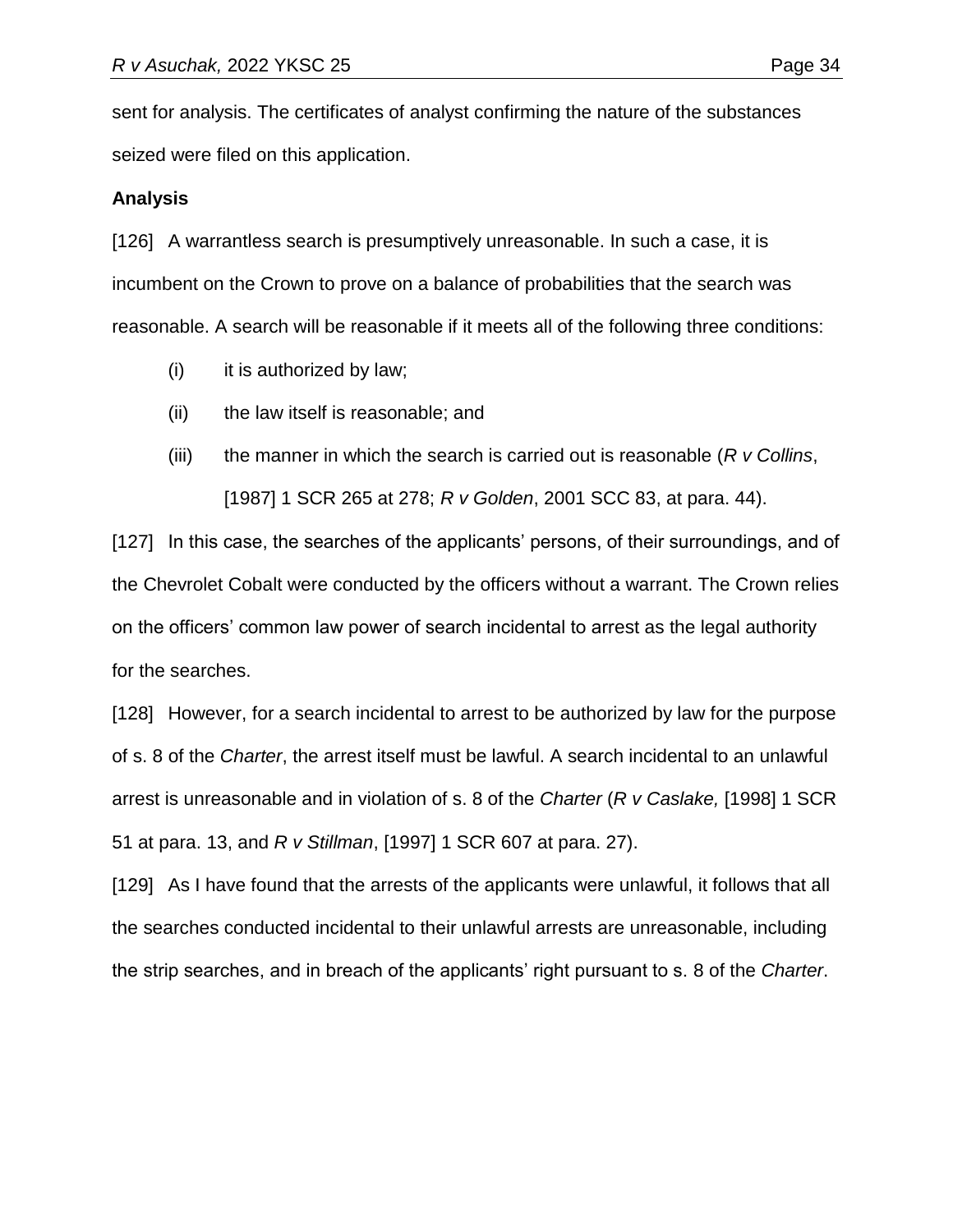#### **3. Were the utterances made by Ms. Tizya after her arrest obtained by the police contrary to her right to counsel pursuant to s. 10(b) of the** *Charter* **?**

[130] After Ms. Tizya's arrest but prior to speaking with counsel, as she had requested, Ms. Tizya made a number of utterances to Cst. Gillis and Cst. Cote. Ms. Tizya contends that those utterances were in response to police questioning that was in violation of her right to retain and instruct counsel without delay pursuant to s. 10(b) of the *Charter*.

#### **Facts**

[131] Cst. Gillis testified that, after he told Ms. Tizya she was under arrest, she exited the passenger side of the suspect vehicle. He then placed her in handcuffs and took her to his unmarked police vehicle, which was parked directly behind the Chevrolet Cobalt. Cst. Gillis, who was wearing his police vest, reiterated that she was under arrest for possession for the purpose of trafficking in cocaine and trafficking in cocaine, and informed her of her right to counsel and right to remain silent. He cautioned her that everything she said could be used in evidence against her. Ms. Tizya indicated that she understood and wished to speak to a lawyer whose name she provided to Cst. Gillis. [132] Cst. Gillis testified that he then had a general conversation with Ms. Tizya. He testified that he asked her why she thought she had been pulled over by the police. Ms. Tizya mentioned something to the effect that she was in the wrong car with the wrong person. She added that she was a user not a seller. Cst. Gillis testified that they talked about her family after that.

[133] Approximately ten minutes after Cst. Gillis read Ms. Tizya her rights, Cst. Cote arrived to transport Ms. Tizya to the WCC. Cst. Gillis informed Cst. Cote that Ms. Tizya had been placed under arrest, summarily searched, and read her *Charter* rights and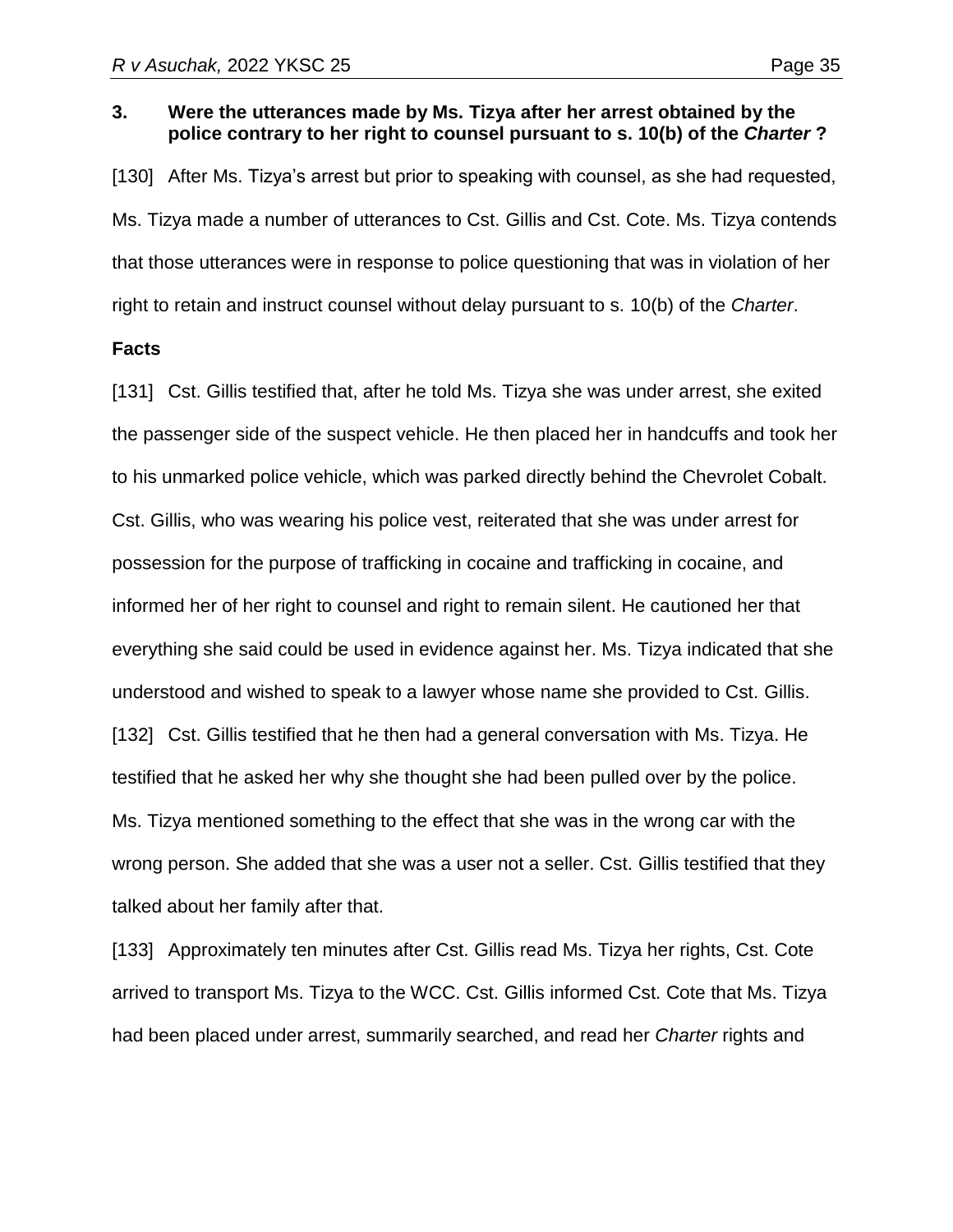police caution. Cst. Gillis gave Cst. Cote the name of the lawyer Ms. Tizya wanted to contact.

[134] Cst. Gillis testified that he did not have any further dealings with Ms. Tizya after she left with Cst. Cote. According to Cst. Gillis, Ms. Tizya was cooperative throughout her arrest.

[135] In cross-examination, Cst. Gillis stated that he thought his questioning of Ms. Tizya was appropriate. He did not believe there was anything wrong with his conversation and questioning of Ms. Tizya after she indicated a desire to speak with counsel.

[136] Cst. Cote testified that she travelled to the scene of the applicants' arrests in a marked police vehicle after Cpl. Hutton requested that she assist with the transport of a female accused. She arrived at the bottom of Two Mile Hill at approximately 8:55 p.m. Upon arrival, she spoke with Cst. Gillis and Cst. Newbury. Cst. Gillis told her that the accused's name was Helen; that she had been arrested for possession for the purpose of trafficking or trafficking, chartered and warned; and that Cst. Cote would have to further search her at the APU. Cst. Cote did not recall what, if anything, Cst. Newbury said at the time. Cst. Cote testified that Cst. Gillis told her that Ms. Tizya wanted to speak with a lawyer. Cst. Cote stated that she intended to provide Ms. Tizya with the opportunity to speak with counsel at the APU. Cst. Cote did not recall whether Ms. Tizya was handcuffed when she arrived at the scene of the arrests.

[137] Cst. Cote testified to performing a quick pat-down search of Ms. Tizya's pockets roadside for officer safety prior to transporting her to the WCC. While conducting the pat-down search, Cst. Cote asked Ms. Tizya if she had any drugs on her. Cst. Cote did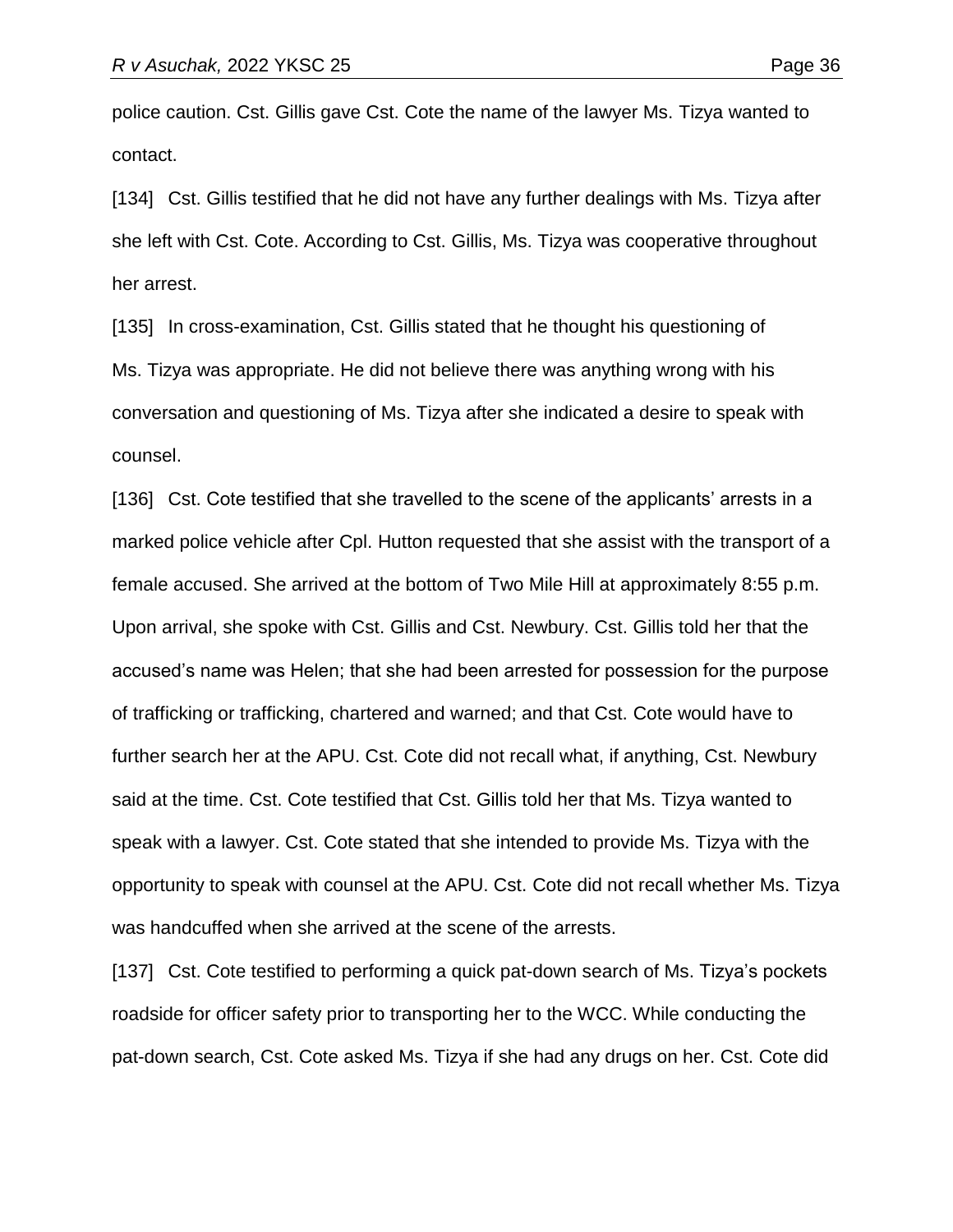not testify to any answer, or lack thereof, Ms. Tizya may have given her. Cst. Cote did not locate anything on Ms. Tizya at the time.

[138] Cst. Gillis searched the back seat of Cst. Cote's police vehicle and confirmed it was empty. Cst. Cote and Cst. Gillis then escorted Ms. Tizya to the back of the police vehicle.

[139] A video from Cst. Cote's police vehicle was entered as an exhibit on the application. The video shows that the back of the police vehicle was empty prior to Ms. Tizya entering the vehicle. The video then depicts Ms. Tizya's movements during her transport. She is seen wiggling around and successfully removing one of her hands from the handcuffs and putting it under her clothing before replacing it back in the handcuffs during her transport to the WCC, which only took a few minutes. Cst. Cote testified that she did not recall having any general conversation with Ms. Tizya while transporting her to the WCC. The video then depicts Ms. Tizya exiting the vehicle with the help of Cst. Cote and an APU guard, upon arrival at the garage of the APU. The video also shows a white substance wrapped in transparent plastic appearing behind Ms. Tizya as she exits the vehicle. Finally, the vehicle depicts Cst. Cote showing the wrapped substance to Ms. Tizya and asking her about it. Cst. Cote testified that she believed the white substance was drugs. Cst. Cote asked Ms. Tizya what it was, where she had it on her body, and if she had anything else on her. Cst. Cote testified that she asked that question to Ms. Tizya because she did not want Ms. Tizya to take any drugs with her inside the APU. Cst. Cote added that the substance was not well wrapped and if Ms. Tizya was concealing something similar inside her body she could overdose. Cst. Cote did not testify to any response Ms. Tizya may have given her at the time. However, the interaction between Ms. Tizya and Cst. Cote can be heard on the video.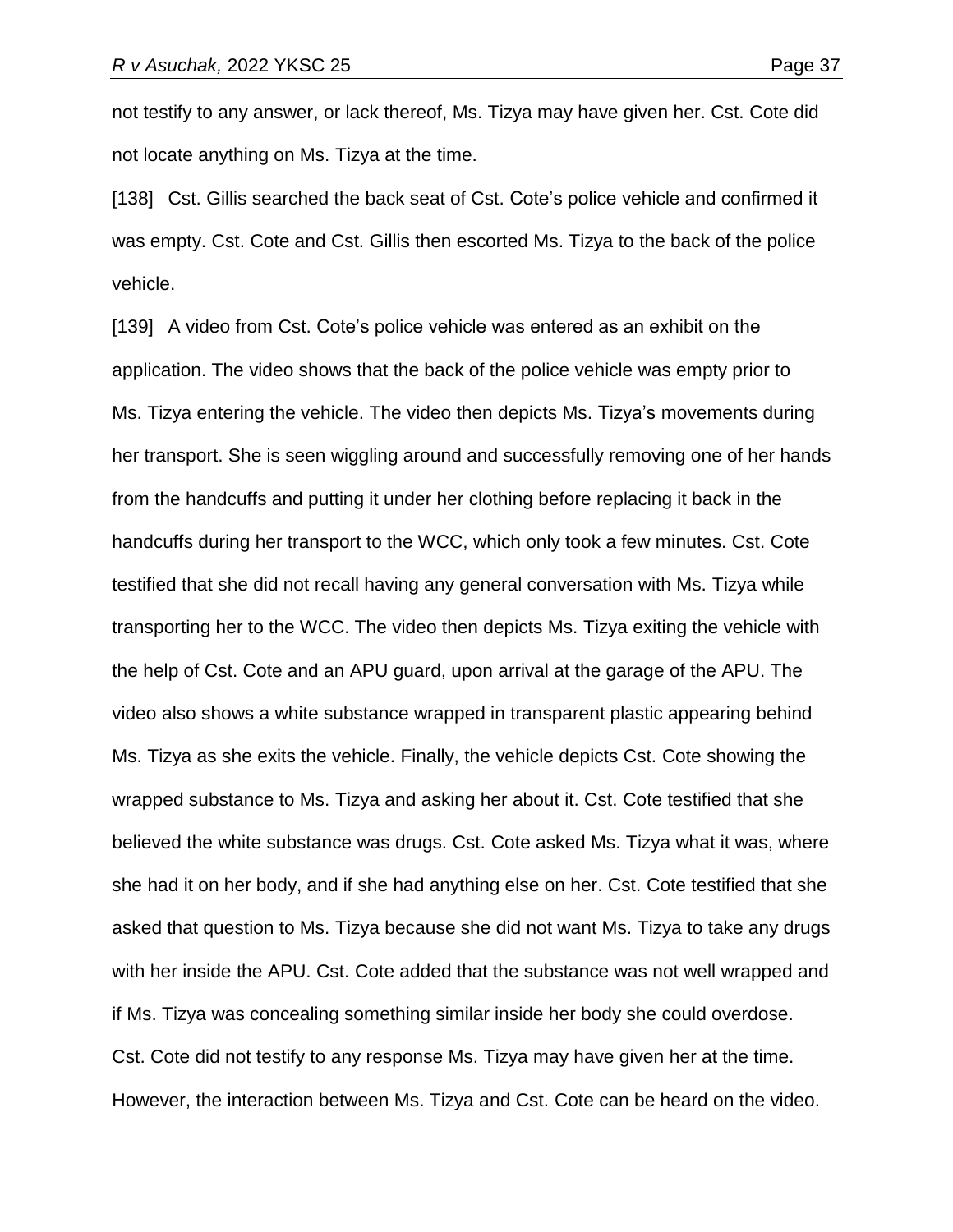[140] Cst. Cote testified that when she arrived at the APU, she noticed that Ms. Tizya's blue jeans had white powder smeared on her right leg coming from her pocket. Cst. Cote testified that she drew Ms. Tizya's attention to the white powder she had observed and asked her what it was. Again, Cst. Cote did not testify to the answer Ms. Tizya may have given her at the time. Cst. Cote testified to then performing a strip search on Ms. Tizya in a separate area of the APU and seizing her jeans, underwear, and a quantity of fentanyl that fell off Ms. Tizya during that strip search. Cst. Cote testified that Ms. Tizya was provided with a new pair of pants before she was brought back to the general area of the APU where she was lodged in cell before she spoke to counsel. Cst. Cote testified that she did not have any further contact or dealings with Ms. Tizya after lodging her in cell and that Cpl. Hutton is the one who facilitated Ms. Tizya's right to counsel after the strip search. Cst. Cote did not testify to any other question she may have asked Ms. Tizya after that, including during the strip search. [141] Cst. Newbury testified to the reasons that motivated the officers' decision to wait until the applicants were transported to the WCC to give them an opportunity to speak with counsel. Cst. Newbury testified that Mr. Asuchak was not afforded the opportunity to speak with counsel roadside because the arrests had taken place on a busy road and there were concerns for the safety of those involved and of the public if they remained on the road. The goal was to escort Mr. Asuchak to the WCC where he would be provided with an opportunity to speak with counsel.

[142] Mr. Asuchak was transported to the WCC in a marked police vehicle by Cst. Simon Roy shortly after Cst. Roy's arrival on scene at approximately 8:55 p.m. Prior to departing for the WCC, Cst. Roy warned Mr. Asuchak that anything he would say could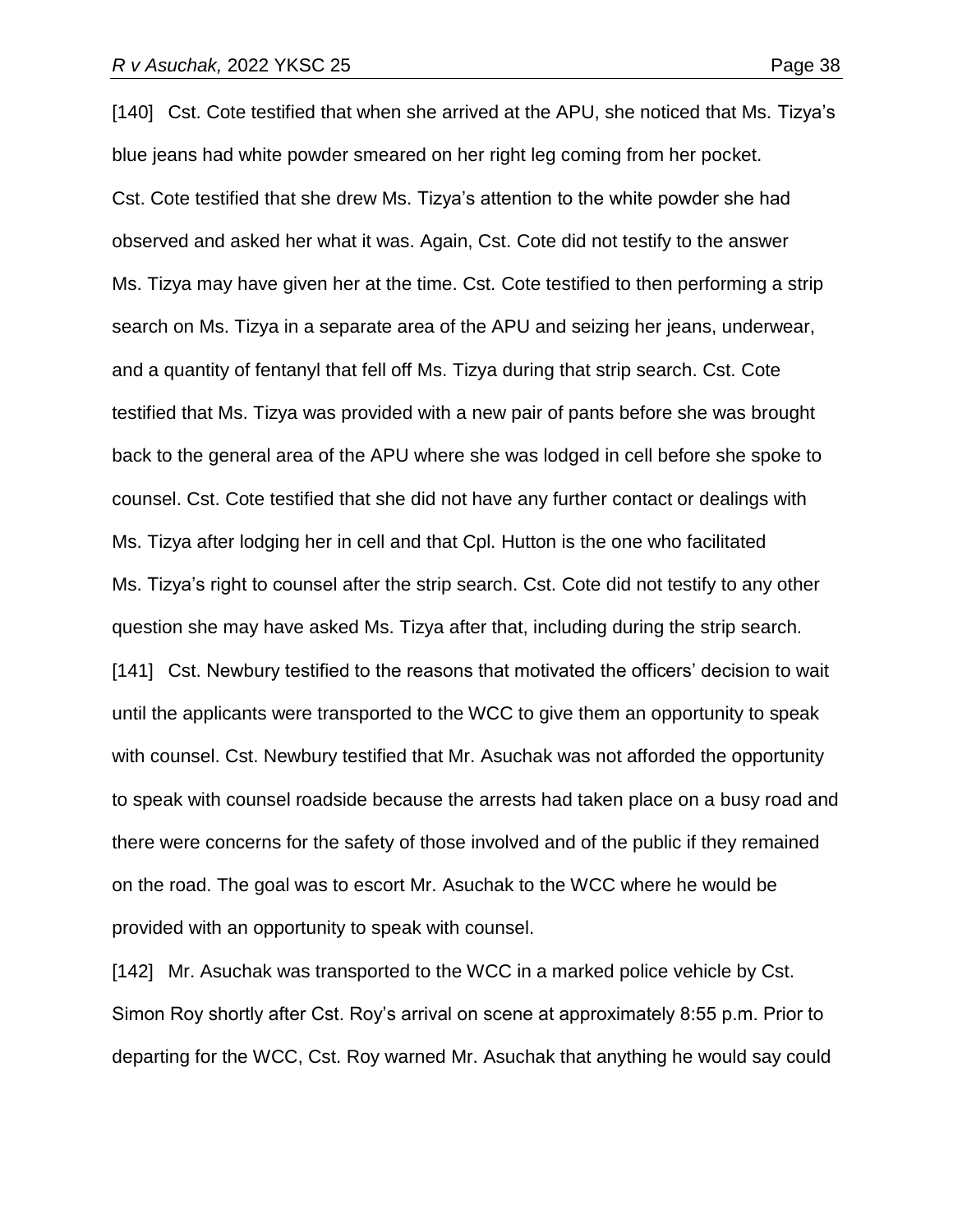be used in evidence in court against him. Cst. Roy's evidence was admitted through an Agreed Statement of Facts.

[143] The evidence also reveals that Mr. Asuchak was not given the opportunity to speak with counsel until he was strip searched at the WCC.

#### **Positions of the parties**

[144] Counsel for Ms. Tizya submits that the utterances she made after her arrest were in direct response to Cst. Gillis' and Cst. Cote's questions. Counsel for Ms. Tizya submits that Cst. Gillis and Cst. Cote violated Ms. Tizya's right to counsel by eliciting evidence from her prior to allowing her to speak with counsel after her arrest, contrary to s. 10(b) of the *Charter*.

[145] Crown Counsel submits that the RCMP officers involved in the arrests of the applicants immediately advised each of them of their right to counsel in accordance with s. 10(b) of the *Charter* and ensured that they understood. Crown counsel submits that any delay in the implementation of Ms. Tizya's right to counsel was reasonable in the circumstances of this case. Crown counsel submits that there is no evidence that any officers elicited evidence from Ms. Tizya until she had had a reasonable opportunity to speak with counsel.

## **Analysis**

[146] In *R v Willier*, 2010 SCC 37 at para. 28, McLachlin C.J., as she then was, and Charron J., summarized the purpose of s. 10(b) of the *Charter as* follows:

> … [it] provides detainees with an opportunity to contact counsel in circumstances where they are deprived of liberty and in the control of the state, and thus vulnerable to the exercise of its power and in a position of legal jeopardy. The purpose of s. 10(*b*) is to provide detainees an opportunity to mitigate this legal disadvantage.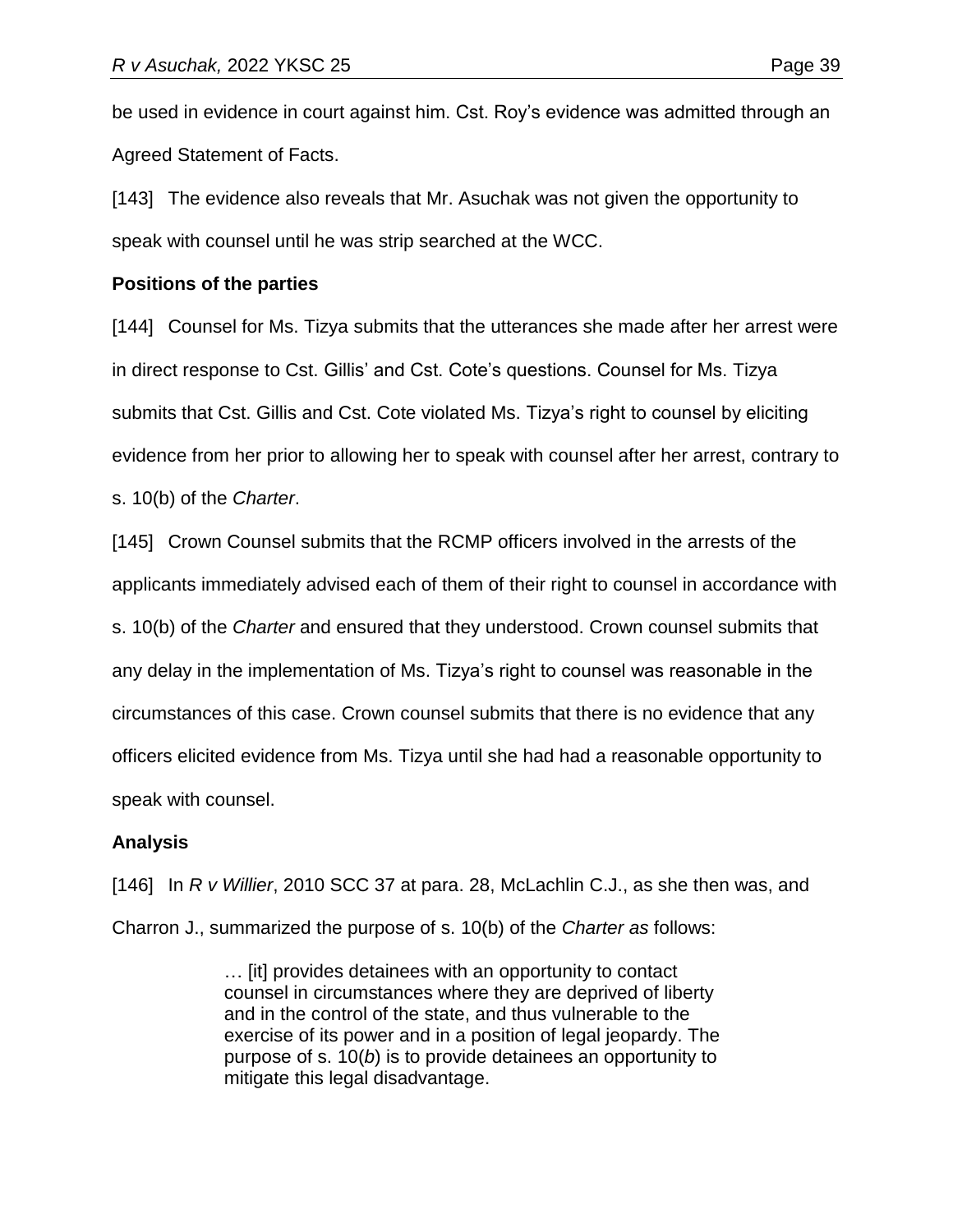[147] In addition, the right to silence protected by s. 7 of the *Charter* and the right to

counsel protected by s. 10(b) of the *Charter* work hand in hand "to ensure that a

suspect is able to make a choice to speak to the police investigators that is both free

and informed" (*R v Sinclair*, 2010 SCC 35, at para. 25).

[148] Section 10(b) of the *Charter* imposes three positive duties on police officers that

arise immediately upon detention or arrest:

(1) to inform the detainee of his or her right to retain and instruct counsel without delay and of the existence and availability of legal aid and duty counsel;

(2) if a detainee has indicated a desire to exercise this right, to provide the detainee with a reasonable opportunity to exercise the right (except in urgent and dangerous circumstances); and

(3) to refrain from eliciting evidence from the detainee until he or she has had that reasonable opportunity (again, except in cases of urgency or danger). [*R v Bartle*, [1994] 3 SCR 173 at 192]

[149] Ms. Tizya has the onus of proving on a balance of probabilities that her right to counsel has been violated.

[150] Upon arrest, Ms. Tizya was informed of the reasons for her arrest. She was also

informed of her right to silence as well as her right to retain and instruct counsel,

including the existence and availability of legal aid and duty counsel, very shortly after

her arrest, and, in any event without delay. The evidence also reveals that Ms. Tizya

understood her situation and her rights, and that she requested to speak with counsel

immediately after she was informed of her *Charter* rights.

[151] I accept the officers' explanation that they had determined it would be safer for all

involved to transport the applicants to the WCC, which, I note, was just a few minutes

away, where they could speak with counsel in private, rather than trying to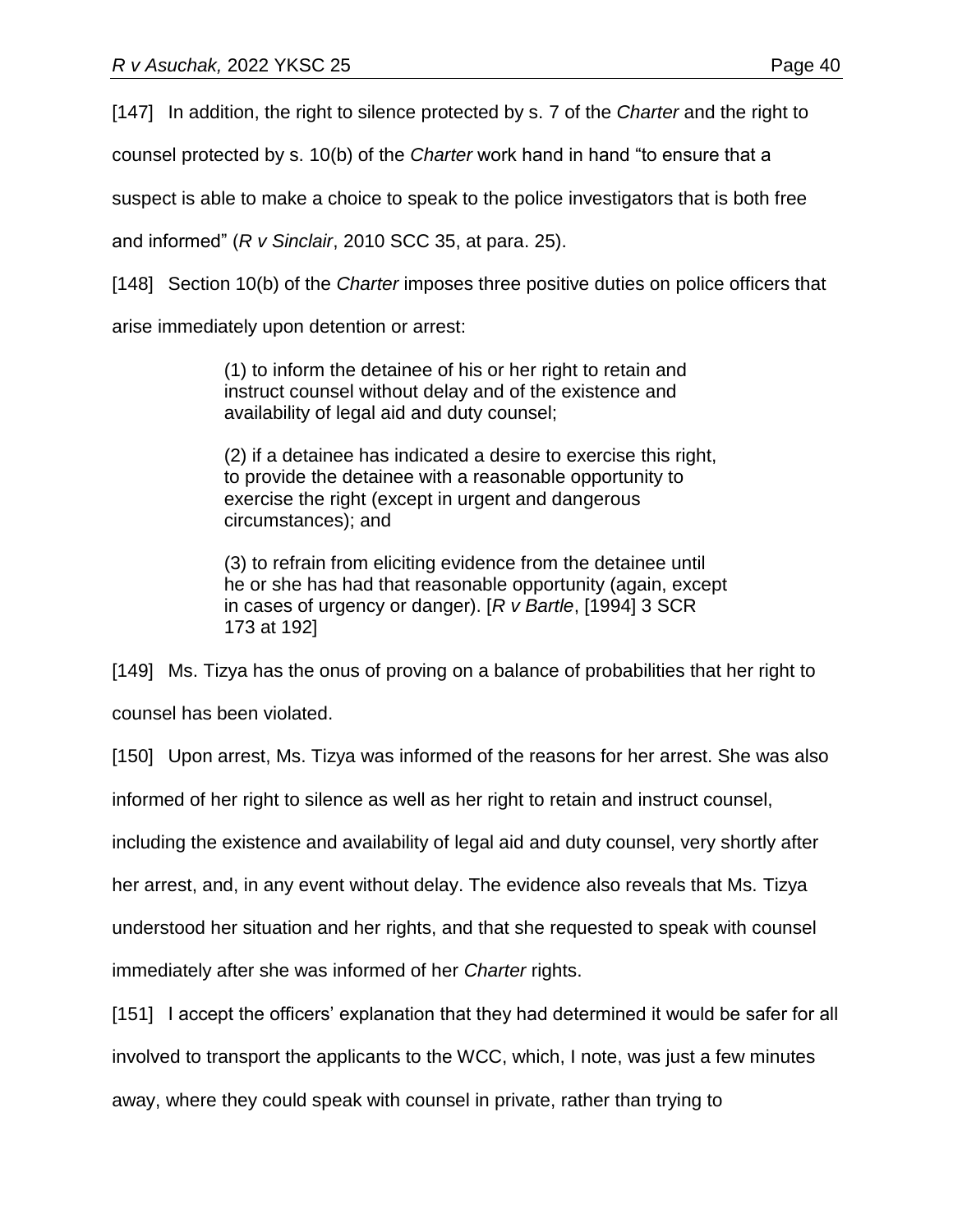accommodate a private conversation in a covert police vehicle roadside – where they were blocking a lane of traffic on a busy road with steady traffic. I also acknowledge that the applicants remained roadside for a relatively short period of time in the circumstances, approximately 10 minutes, in covert police cars, until regular RCMP vehicles arrived to transport them to the WCC. The video from Cst. Cote's police vehicle reveals that the actual transport of Ms. Tizya from Two Mile Hill to the WCC only took a few minutes. I accept that, at some point after the applicants' arrests, Cpl. Hutton found a cell phone in the Chevrolet Cobalt, while it was still roadside at the bottom of Two Mill Hill. This cell phone could have been used to provide the applicants with the opportunity to speak with counsel. However, I am satisfied that based on the safety concerns raised by the location of the arrests, the fact that the first police vehicles on site were covert vehicles, and the short period of time involved in transporting the applicants to the WCC, the decision to provide the applicants with the opportunity to speak with counsel at the APU meets the requirement that they be afforded the opportunity to speak with counsel without delay. As the statements at issue were made between the time Ms. Tizya was arrested and at or around the time of her arrival at the APU, it is not necessary for me to comment on the decision of the officers to wait until after they had conducted the strip search to allow the applicants to speak with counsel.

[152] In any event, the real issue raised by Ms. Tizya in relation to the utterances she made concerns the officers' duty to refrain from eliciting evidence from her until she had had a reasonable opportunity to speak with counsel.

[153] It is well established that police officers must ceased questioning or otherwise refrain from eliciting evidence from a detainee until they have been provided with a reasonable opportunity to speak with counsel, if they request to do so, unless there are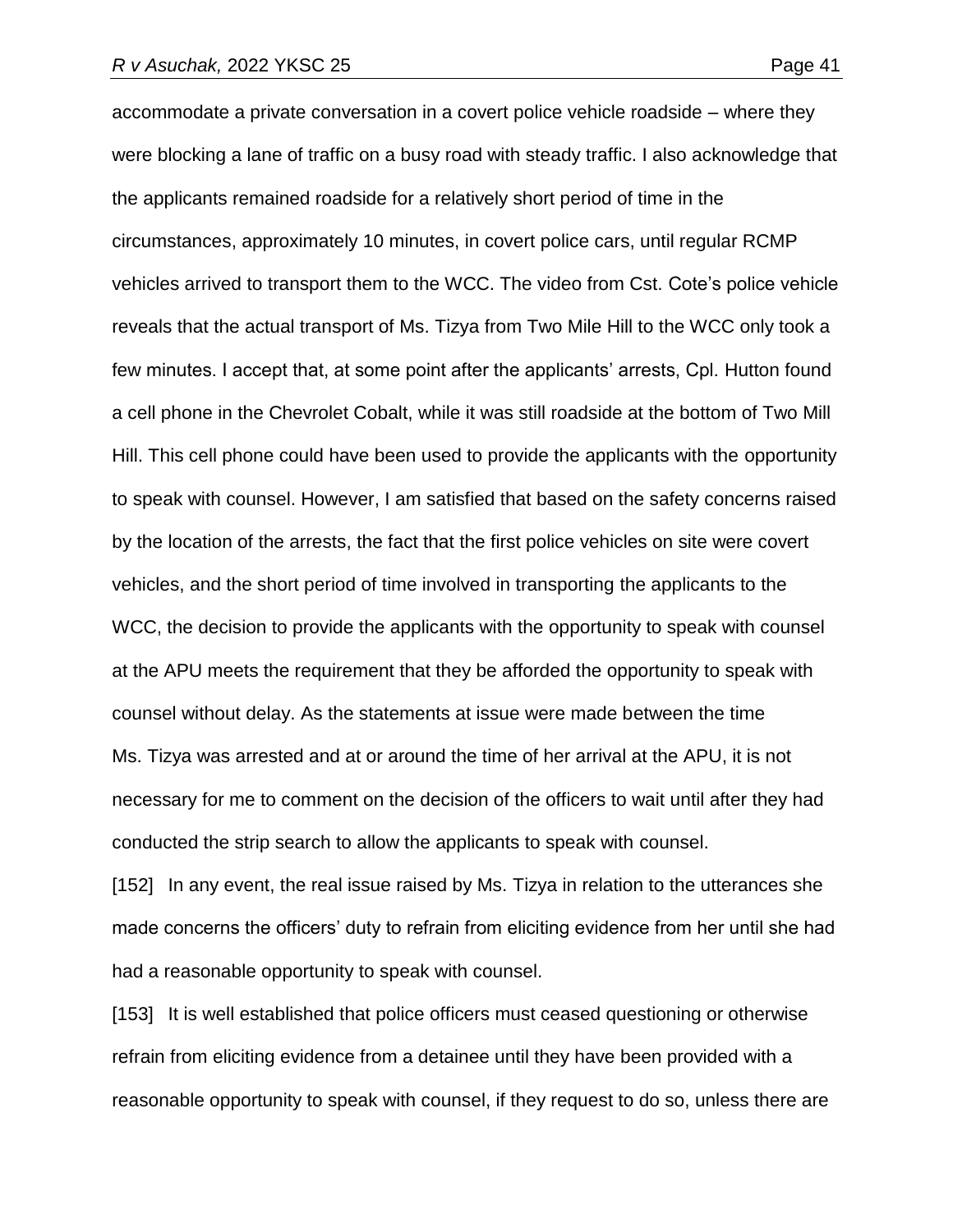urgent circumstances that do not exist here (*R v Manninen*, [1987] 1 SCR 1233 ("*Manninen*")).

[154] Here, as acknowledged by Cst. Gillis, Ms. Tizya clearly asserted her right to speak with counsel after her arrest. She even gave him the name of counsel with whom she wanted to speak. Therefore, the police had a duty to refrain from questioning Ms. Tizya until she had been afforded a reasonable opportunity to speak with counsel. [155] However, almost immediately after Ms. Tizya expressed a desire to speak with counsel, and prior to giving her the opportunity to do so, Cst. Gillis initiated what he described as a general conversation with her, while waiting for her transport to the WCC. The first question he asked, which Ms. Tizya answered, was directly related to the reasons for her arrest and the police investigation. There is no doubt that Cst. Gillis' initial question was aimed at gathering inculpatory information from Ms. Tizya. This constitutes a clear breach of Cst. Gillis' duty to refrain from questioning Ms. Tizya until she had been given a reasonable opportunity to speak with counsel, and a clear infringement of s. 10(b) of the *Charter*. This is not a case where it could be argued that Ms. Tizya waived her right to counsel by answering Cst. Gillis' question (see *Manninen*  at 1244).

[156] Cst. Cote's later questioning of Ms. Tizya also infringed her right to counsel pursuant to s. 10(b) of the *Charter*. Ms. Tizya was in the custody of Cst. Cote when Cst. Cote performed a pat-down search on her and asked her whether she had drugs on her. In addition, the evidence reveals that Cst. Cote knew Ms. Tizya wanted to speak with counsel and had not been given to opportunity to exercise her right to counsel by that point.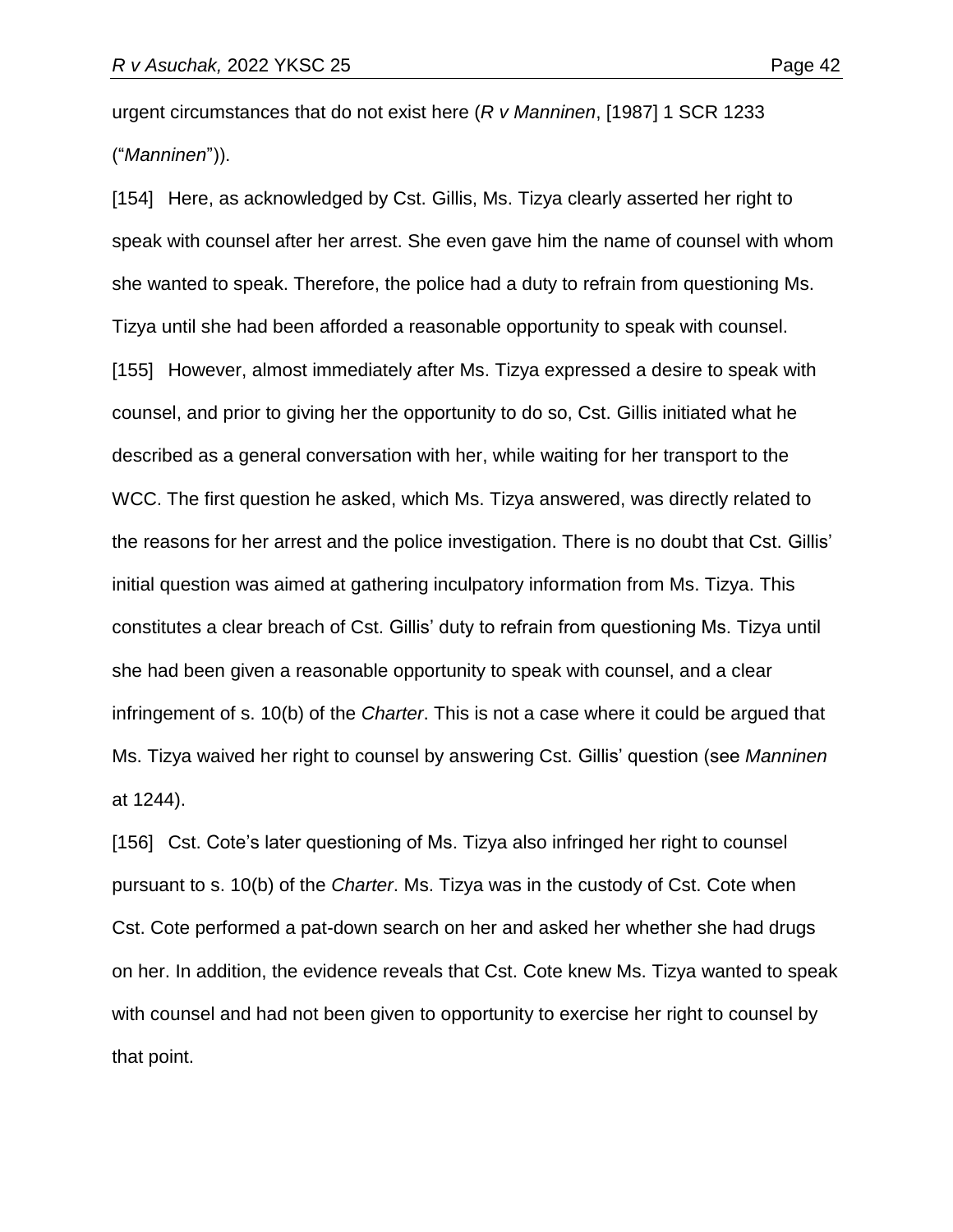[157] In light of the evidence adduced on this application, it cannot be said that Cst. Cote's questioning of Ms. Tizya, as to whether she had drugs on her at the time of performing a pat-down search on her roadside, was related to concerns for the officer's safety. Again, I am of the view that the aim was to gather inculpatory information from Ms. Tizya and further the police investigation.

[158] While there may well have been safety concerns arising out of Cst. Cote's discovery of what she believed was drugs on the back seat of her police vehicle – where Ms. Tizya was seated – upon arrival at the WCC; and while Cst. Cote's discovery may have provided grounds to further search Ms. Tizya's person; there were no urgent circumstances that justified questioning Ms. Tizya about the nature of that substance, where it came from, and if Ms. Tizya's had more drugs concealed on her, when she was still waiting to speak with counsel.

[159] While the evidence on the *Charte*r application does not reveal whether Ms. Tizya answered all of Cst. Cote's questions, I am of the view that, taken together, and in the context of the ongoing investigation, Cst. Cote's questions were aimed at eliciting inculpatory information from Ms. Tizya.

[160] Therefore, I find that the above-mentioned questioning by Cst. Gillis and Cst. Cote infringed Ms. Tizya's right to counsel under s. 10(b) of the *Charter*.

## **4. Did the strip search of Ms. Tizya violate her** *Charter* **rights under ss. 8 and 10(b) of the** *Charter***?**

[161] Considering my findings below regarding the combined effects of the violations to the applicants' ss. 8, 9 and 10(b) *Charter* rights on the admissibility of the evidence gathered by the police as a result of the unlawful arrests of the applicants, I do not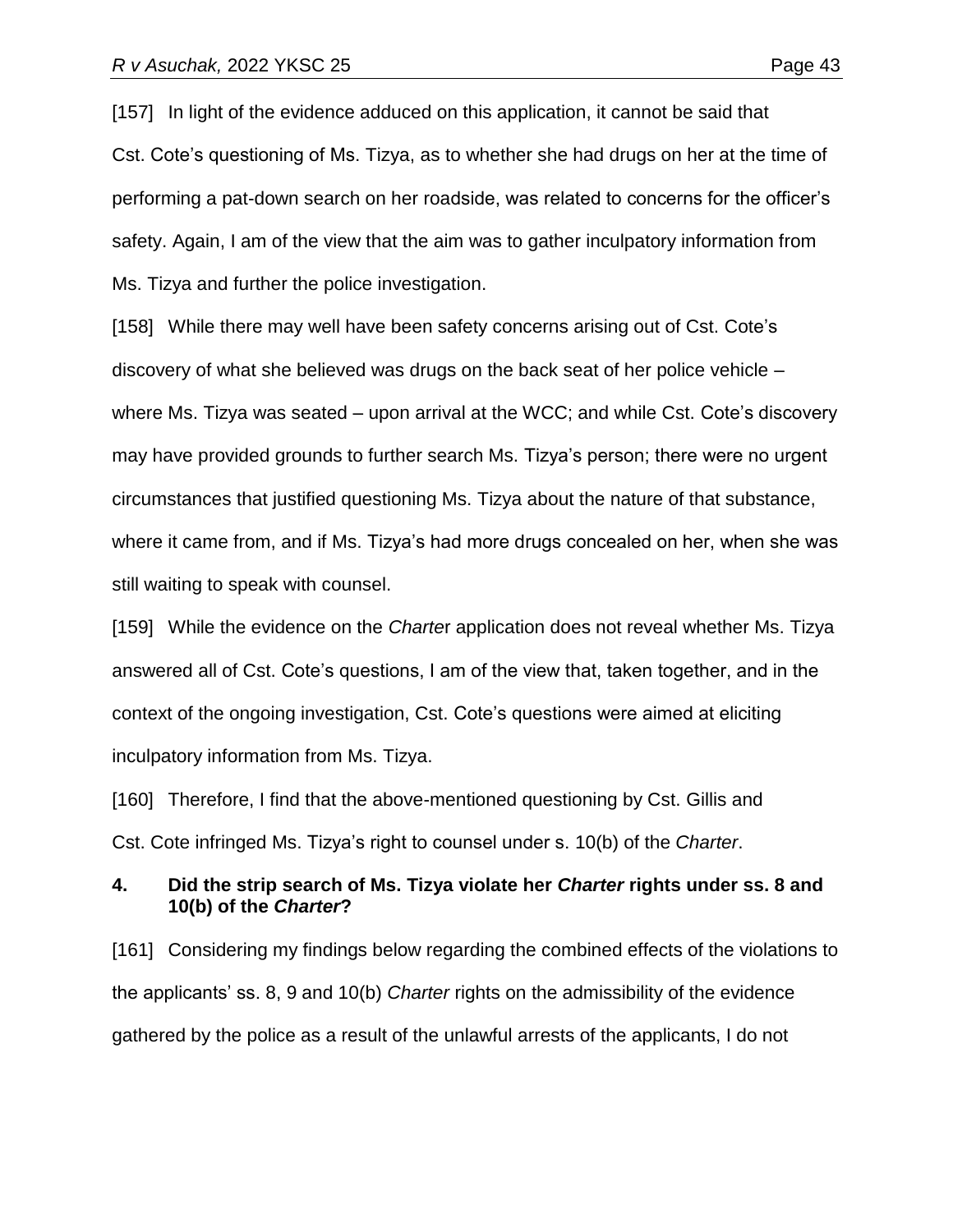intend to address the specific issues raised by Ms. Tizya under ss. 8 and 10(b) of the *Charter* with respect to her strip search.

# **5. Should the evidence obtained in breach of ss. 8, 9 and 10(b) of the** *Charter* **be excluded pursuant to s. 24(2) of the** *Charter***?**

# **Positions of the Parties**

[162] The applicants submit that the violation of their rights pursuant to ss. 8, 9 and 10(b) (for Ms. Tizya) warrant an order excluding the evidence pursuant to s. 24(2) of the *Charter*.

[163] The applicants submit that the violation of their *Charter* rights are serious and led to a lengthy period of detention.

[164] Ms. Tizya also submits that the police's attempts to elicit evidence from her prior to giving her the opportunity to speak with counsel elevate the overall seriousness of the ss. 8 and 9 *Charter* breaches in her case. Ms. Tizya concedes that the s. 10(b) *Charter* breach resulting from Cst. Cote's and Cst. Gillis' questioning does not amount to bad faith but, instead, appears to be due to lack of training. She submits that lack of training is still a concern that must be factored into the analysis.

[165] The applicants submit that the police's behaviour undermines the interests that the *Charter* rights at issue seek to protect.

[166] The applicants acknowledge that society has an interest in the adjudication of trafficking charges and that the evidence seized after their arrests is reliable and important to the Crown's case. However, the applicants submit that it is equally important to have a justice system where the police learn, obey, and respect *Charter* rights.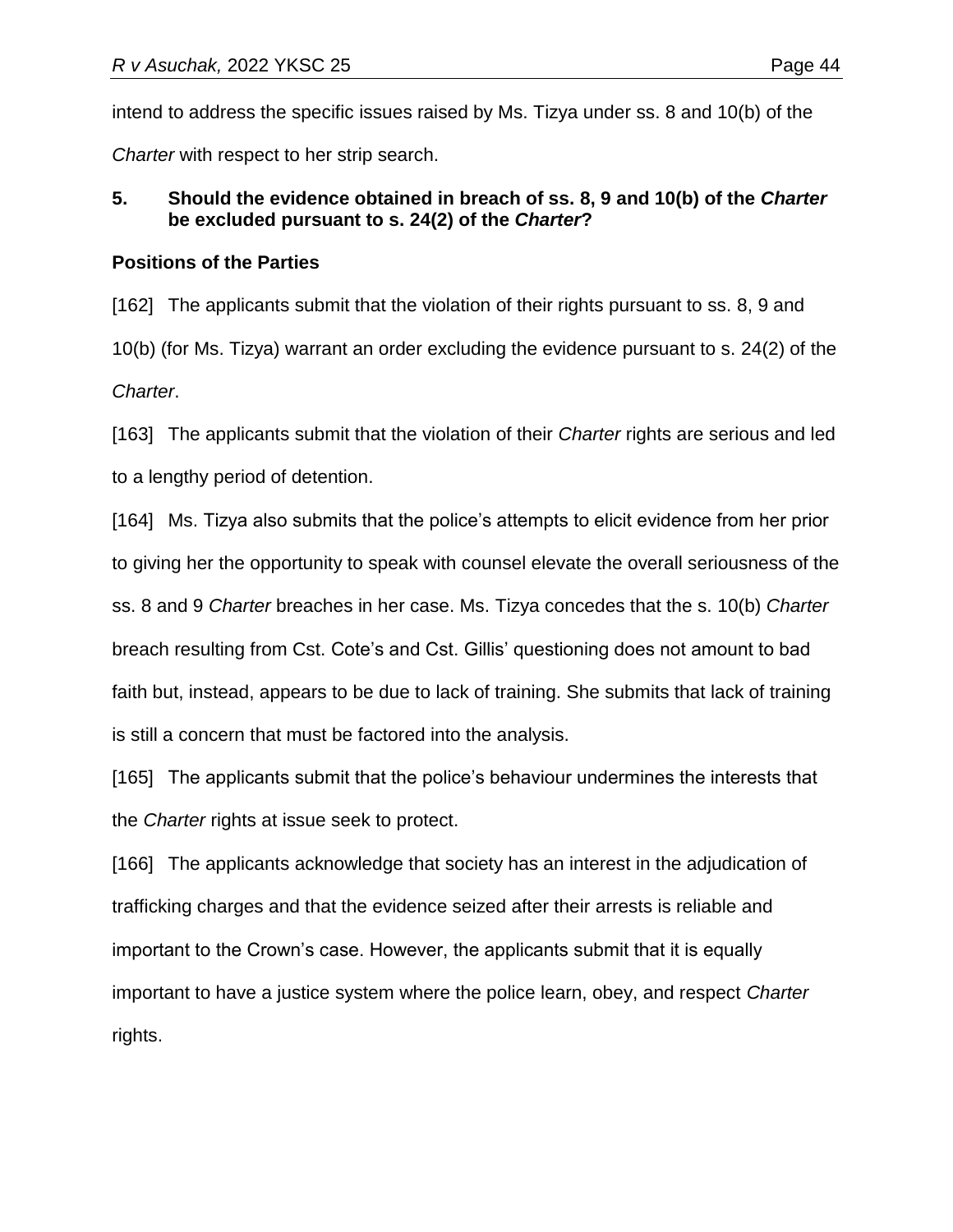[167] The applicants submit that the seriousness of the police conduct combined with the strong impact of the breaches on their *Charter*-protected interests make an overwhelming case for the exclusion of the evidence. The applicants submit that the admission of the evidence obtained as a result of the *Charter* breaches would bring the administration of justice into disrepute.

[168] Crown counsel submits that, if the Court finds that any of the applicants' *Charter*  rights were breached by the conduct of the police, those breaches do not warrant the exclusion of the evidence under s. 24(2) of the *Charter*.

[169] Crown counsel submits that all the officers acted in good faith during the investigation.

[170] Crown counsel submits that the "truth seeking function of the criminal trial process" is better served by the admission of the evidence seized incidental to arrest. Crown counsel submits that the drugs, money, and drug paraphernalia seized is reliable evidence that is at the center of the Crown's case. Crown counsel submits that the items seized existed entirely independently of any *Charter* breach. Also, Crown counsel submits that the spontaneous utterances and warned statements made by the applicants are significant evidence of their involvement in the trafficking of illegal drugs. [171] In addition, Crown counsel submits that society has a real interest in prosecuting offences involving possession of deadly drugs for the purpose of trafficking. [172] Crown counsel concedes that, if the Court were to find that the applicants' arrests

were not based on reasonable grounds, the searches of the applicants, of the Chevrolet Cobalt, and the more invasive strip searches, even if conducted in a reasonable manner, had a significant impact on the applicants considering their high expectation of privacy in the areas searched.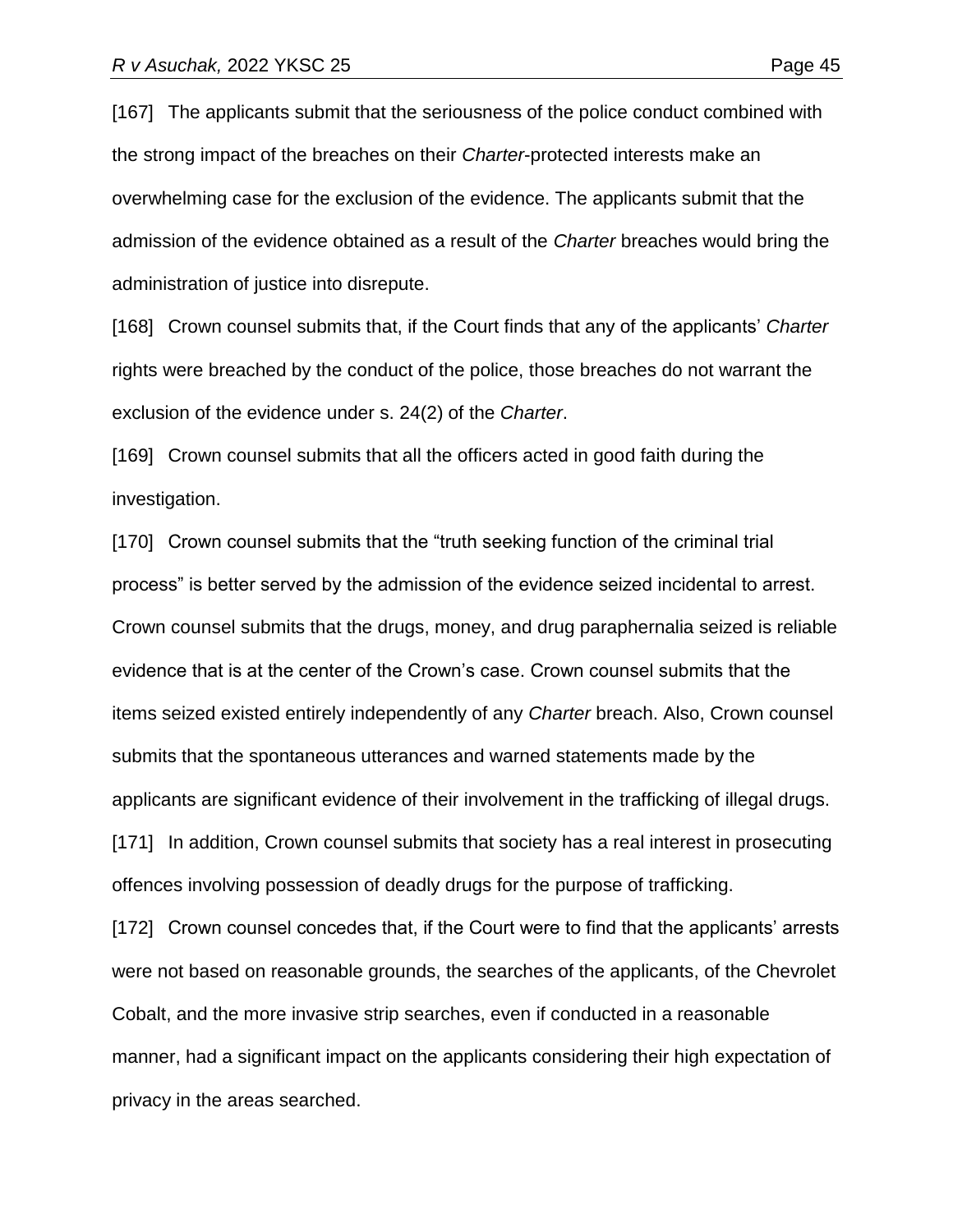[173] However, Crown counsel submits that any impact on the Applicants' *Charter*

protected interests that weighs in favour of excluding the evidence should be balanced

by the fact that the officers did not demonstrate a deliberate disregard for those rights.

Crown counsel submits that, taken as a whole, the officers' conduct would not

negatively impact the public's confidence in the administration of justice and the rule of

law. The Crown submits that a balancing of all the relevant factors militates in favour of

admission of the evidence.

# **Analysis**

[174] Section 24(2) of the *Charter* provides that:

Where, in proceedings under section (1), a court concludes that evidence was obtained in a manner that infringed or denied any rights or freedoms guaranteed by this Charter, the evidence shall be excluded if it is established that, having regard to all circumstances, the admission of it in the proceedings would bring the administration of justice into disrepute.

[175] In this case, there is no question that there is a connection or relationship

between the infringement of the applicants' rights to not be arbitrarily detained under

s. 9 of the *Charter* and their right to not be submitted to unreasonable search and

seizure under s. 8 of the *Charter*, and the finding of the evidence that the applicants are

seeking to have excluded. There is also a direct connection between the officers'

questioning of Ms. Tizya in breach of her right to counsel pursuant to s. 10(b) of the

*Charter* and her responses to their questions.

[176] The remaining question is whether the admission of the evidence obtained by the officers as a result of the applicants' arrests would bring the administration of justice into disrepute.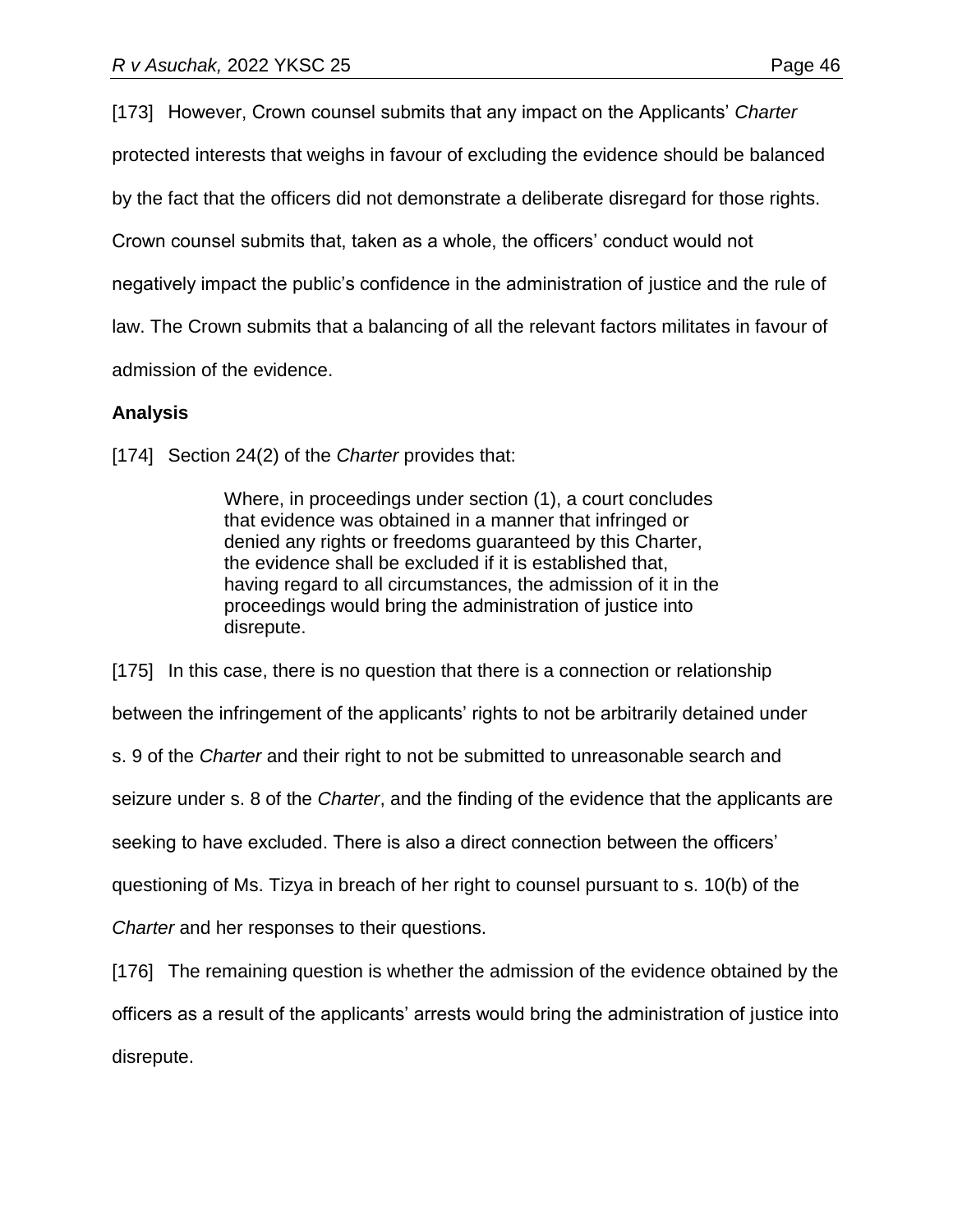[177] The onus is on the applicants to demonstrate on a balance of probabilities that

the admission of the evidence would bring the administration of justice into disrepute.

[178] As stated in *Grant* at para. 68:

… The inquiry is objective. It asks whether a reasonable person, informed of all relevant circumstances and the values underlying the *Charter*, would conclude that the admission of the evidence would bring the administration of justice into disrepute.

[179] There are three lines of inquiries to consider when assessing and balancing "the

effect of admitting the evidence on society's confidence in the justice system":

- (i) the seriousness of the *Charter*-infringing state conduct;
- (ii) the impact of the breach on the *Charter*-protected interests of the

accused; and

(iii) society's interest in the adjudication of the case on its merits. [*Grant* at

para. 71]

# **(i) The seriousness of the** *Charter***-infringing state conduct**

[180] This line of inquiry requires an evaluation of the seriousness of the state conduct

that led to the *Charter* breaches. As stated in *Grant* at para. 72:

… The more severe or deliberate the state conduct that led to the *Charter* violation, the greater the need for the courts to dissociate themselves from that conduct, by excluding evidence linked to that conduct, in order to preserve public confidence in and ensure state adherence to the rule of law.

[181] The main concern is to preserve public confidence in the rule of law and its

processes; it is not to punish the police (*Grant* at para. 73).

[182] Deliberate or reckless police conduct in violation of established *Charter*

standards tend to support the exclusion of evidence whereas inadvertent or minor

violations may minimally impact public confidence in the justice system. Urgent or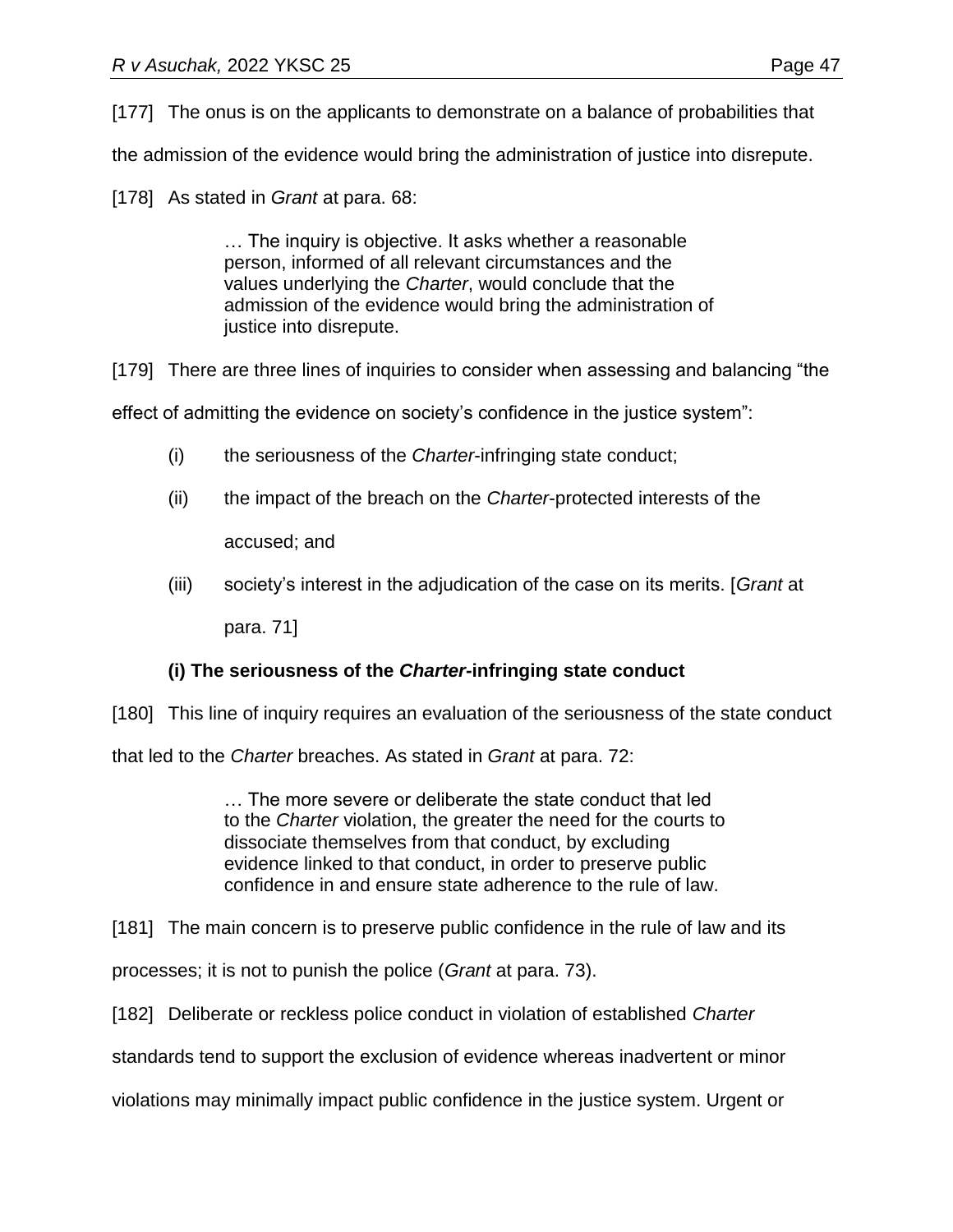extenuating circumstances may lessen the seriousness of the police conduct at issue. Good faith on the part of police officers will reduce the need for the Court to distance itself from police conduct. Ignorance of *Charter* standards should not be rewarded. Negligence or willful blindness cannot be equated to good faith (*Grant* at paras. 74-75). [183] I found that the inconsistencies between the police officers' testimonies regarding the grounds for arrest were such that I was left with no reliable evidence upon which I could determine whether they possessed reasonable grounds to arrest the applicants. As a result, I concluded that, subjectively and objectively, the officers lacked reasonable grounds to believe the applicants had committed or were about to commit the offence of trafficking or possession of trafficking in cocaine when they arrested them.

[184] The lack of reasonable grounds for arrest with respect to the ss. 8 and 9 *Charter* breaches is, on its own, an indicator that the conduct of the state is serious. [185] In addition, I am of the view that the concerns raised by the inconsistent testimonies of the police officers on the grounds for arrest must also factor into the assessment of the seriousness of the ss. 8 and 9 *Charter* breaches, as those concerns go beyond a finding of lack of reasonable grounds, they reflect the lack of confidence of the Court in the police evidence with respect to this issue. This is not a technical or a minor breach. I am of the view that this is a serious breach.

[186] In addition, based on my finding regarding the unreliability of the police evidence on the grounds for arrest, I am unable to find there were exigent circumstances that attenuate the breach in this case.

[187] I now turn to the seriousness of the violation of Ms. Tizya's right to counsel protected by s. 10(b) of the *Charter*. It is surprising and concerning that more than thirty five years after the Supreme Court of Canada held that s. 10(b) of the *Charter* includes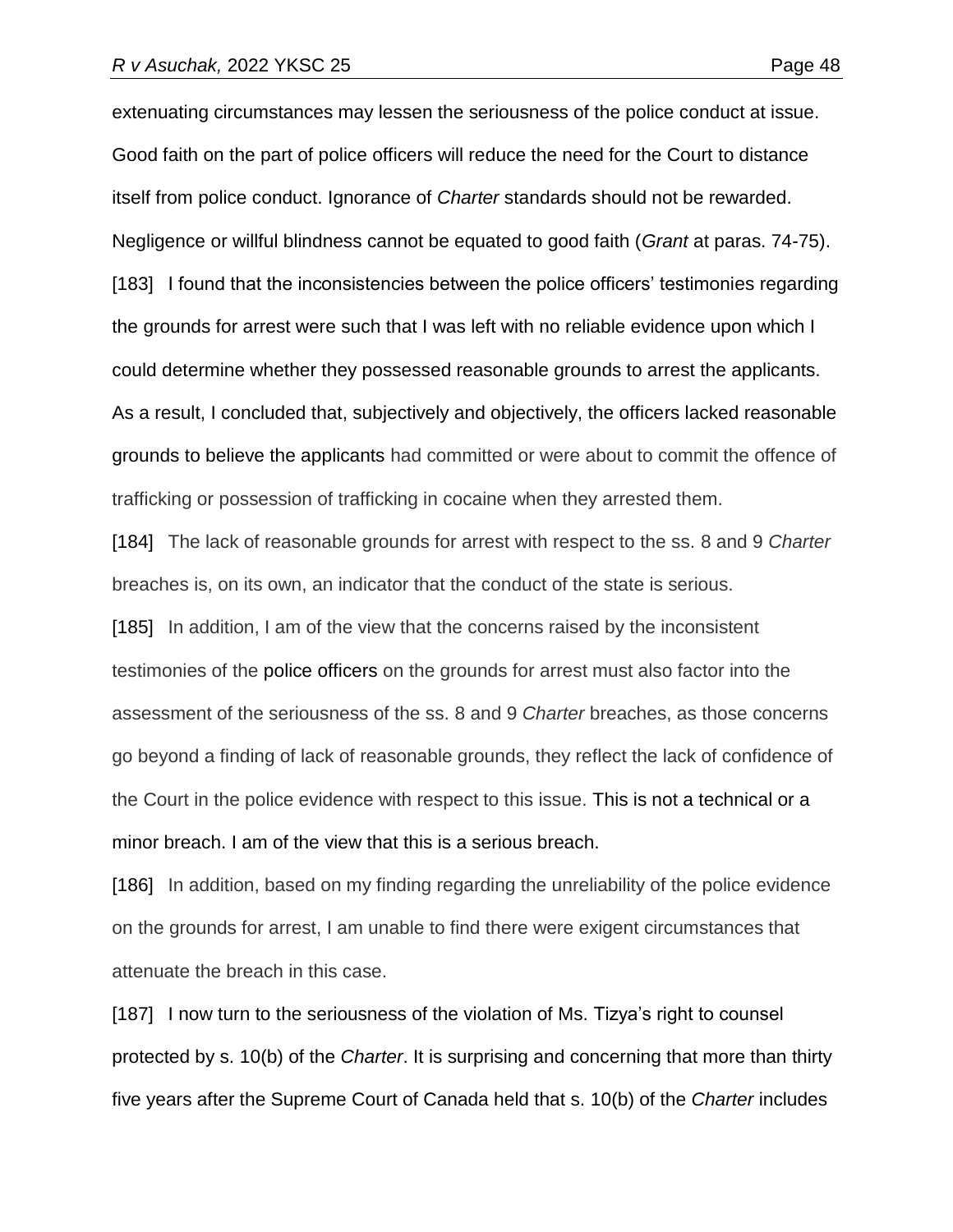a duty on the part of the police to refrain from questioning or otherwise try to elicit evidence from a detainee who has expressed a desire to speak with counsel until they have been provided with a reasonable opportunity to do so, a police officer with more than 10 years of service would not find it problematic to ask Ms. Tizya why she thought she had been pulled over prior to giving her the opportunity to speak with counsel. This question was clearly aimed at eliciting inculpatory evidence from Ms. Tizya, almost immediately after she had been arrested and had indicated a desire to speak with counsel. This initial breach is worsened by the fact that the next officer Ms. Tizya encountered did essentially the same thing, by asking her incriminating questions not just once but twice, despite being aware of the fact that Ms. Tizya wanted to speak with counsel. As I have already stated, there was no urgency or exigent circumstances that warranted that type of questioning prior to implementing Ms. Tizya's right to counsel. I accept that part of Cst. Cote's questioning upon their arrival at the WCC may have been motivated by health concerns for Ms. Tizya. However, questioning Ms. Tizya on the nature of a substance the officer had already seized, and which the officer suspected to be drugs, had more to do with establishing Ms. Tizya's knowledge of the nature of that substance than concerns for her safety. I also accept that in certain circumstances concerns for an officer's safety may justify certain type of questioning prior to conducting a pat-down search. However, Cst. Cote did not testify to any specific safety concerns relating to Ms. Tizya potentially having drugs on her person prior to effecting the pat-down search roadside. Nonetheless, as conceded by the applicants, the evidence does not reveal bad faith on the part of the two officers. Instead it reveals a lack of knowledge or training. However, lack of knowledge or training regarding wellestablished *Charter* standards cannot be used to minimize the conduct of the police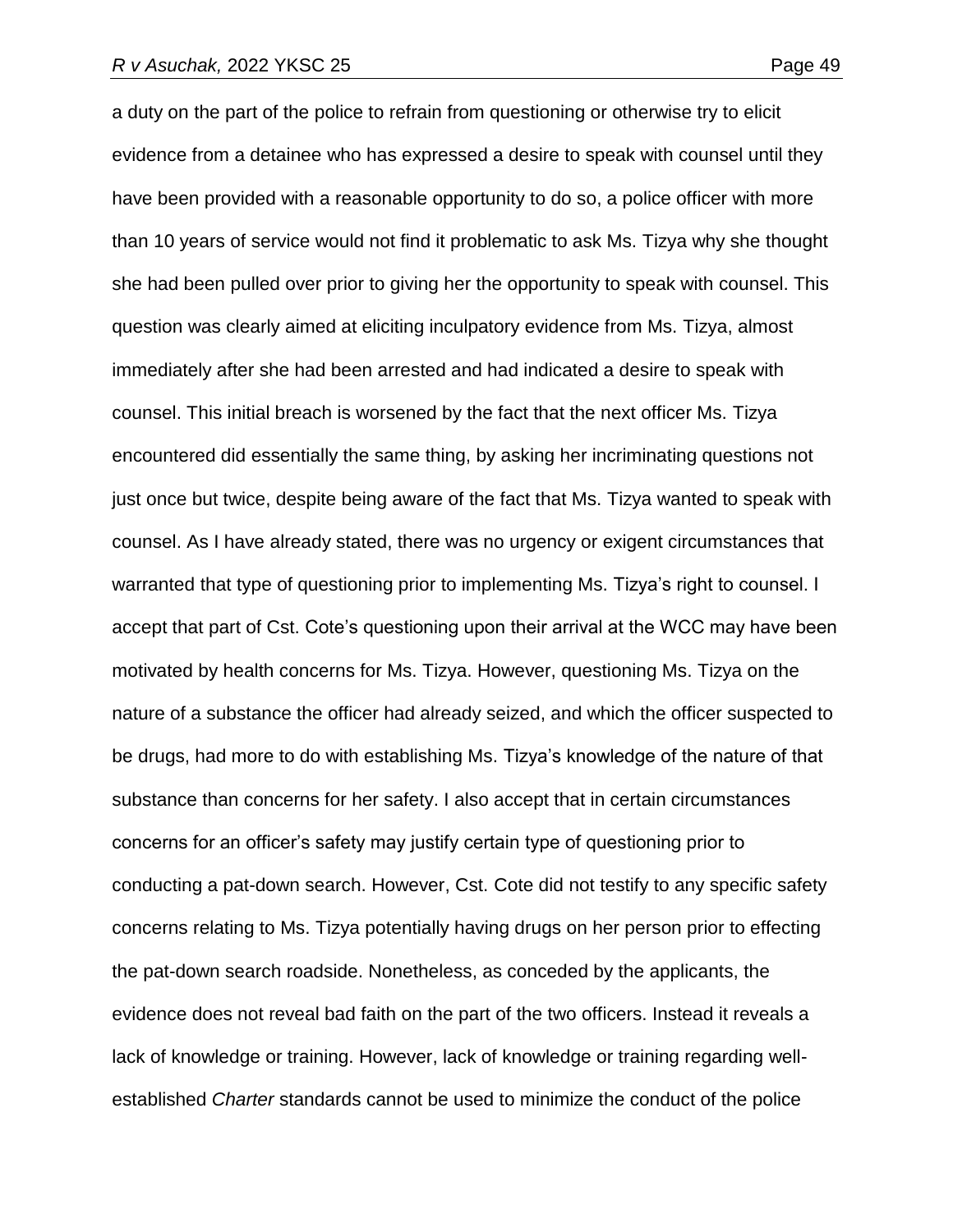officers. As a result, I am of the view that the violation of Ms. Tizya's s. 10(b) *Charter* right falls also towards the serious end of the spectrum.

# **(ii) The impact of the breaches on the** *Charter***-protected interests of the applicants**

[188] Crown counsel concedes that the searches of the applicants, including the more invasive strip searches and the search of the Chevrolet Cobalt, even if conducted in a reasonable manner, had a significant impact on the applicants considering their high expectation of privacy in the areas searched. This is a fair concession with the minor caveat that the search of the vehicle raises a lower expectation of privacy than the search of their persons and, more specifically, the intrusive strip search the applicants were submitted to in violation of their ss. 8 and 9 *Charter* rights.

[189] I also note that the applicants were held overnight prior to appearing before a justice of the peace the next day. Mr. Asuchak remained in custody for a few days prior to being released on conditions. Ms. Tizya was released on conditions at her first appearance in court.

[190] The drugs, drug paraphernalia, money and cell phones seized by the police would not have been discovered but for the arrests and searches, which were in breach of the applicants' *Charter* rights. In addition, there is nothing in the evidence that could allow me to conclude that Ms. Tizya would have said anything incriminating to the police after her arrest had the officers refrained from questioning her. I note however that Cst. Cote was not questioned on Ms. Tizya's responses to her questions.

## **(iii) Society's interest in an adjudication on the merits**

[191] As stated in *Grant* at paras. 79-81:

Society generally expects that a criminal allegation will be adjudicated on its merits. Accordingly, the third line of inquiry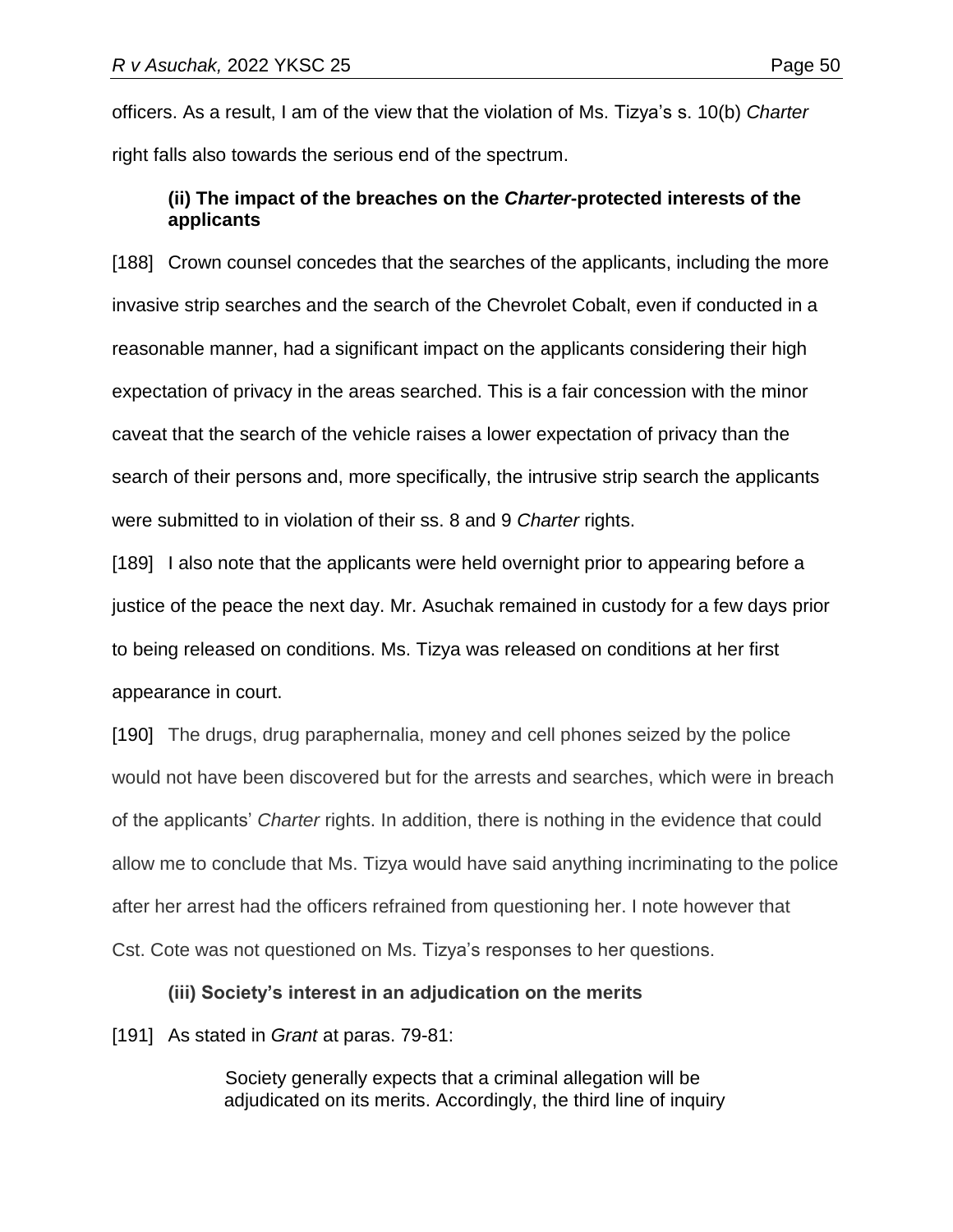relevant to the s. 24(2) analysis asks whether the truthseeking function of the criminal trial process would be better served by admission of the evidence, or by its exclusion. This inquiry reflects society's "collective interest in ensuring that those who transgress the law are brought to trial and dealt with according to the law": *R. v. Askov*, [1990 CanLII 45](https://www.canlii.org/en/ca/scc/doc/1990/1990canlii45/1990canlii45.html)  [\(SCC\),](https://www.canlii.org/en/ca/scc/doc/1990/1990canlii45/1990canlii45.html) [1990] 2 S.C.R. 1199, at pp. 1219-20. Thus the Court suggested in *Collins* that a judge on a s. 24(2) application should consider not only the negative impact of admission of the evidence on the repute of the administration of justice, but the impact of *failing to admit* the evidence.

The concern for truth-seeking is only one of the considerations under a s. 24(2) application. The view that reliable evidence is admissible regardless of how it was obtained (see *R. v. Wray*, 1970 CanLII 2 (SCC), [1971] S.C.R. 272) is inconsistent with the *Charter*'s affirmation of rights. More specifically, it is inconsistent with the wording of s. 24(2), which mandates a broad inquiry into all the circumstances, not just the reliability of the evidence.

This said, public interest in truth-finding remains a relevant consideration under the s. 24(2) analysis. The reliability of the evidence is an important factor in this line of inquiry. If a breach (such as one that effectively compels the suspect to talk) undermines the reliability of the evidence, this points in the direction of exclusion of the evidence. The admission of unreliable evidence serves neither the accused's interest in a fair trial nor the public interest in uncovering the truth. Conversely, exclusion of relevant and reliable evidence may undermine the truth-seeking function of the justice system and render the trial unfair from the public perspective, thus bringing the administration of justice into disrepute.

[192] The material items (drugs, drug paraphernalia, cell phones, money) seized from

the applicants' person and the Chevrolet Cobalt constitute reliable evidence that is

central to the Crown's case. This militates in favour of their admission in evidence.

[193] The context in which Ms. Tizya responded to the officers' questioning raises

some concerns with respect to the reliability of her statements that would militate in

favour of the exclusion of her utterances to Cst. Gillis and Cst. Cote.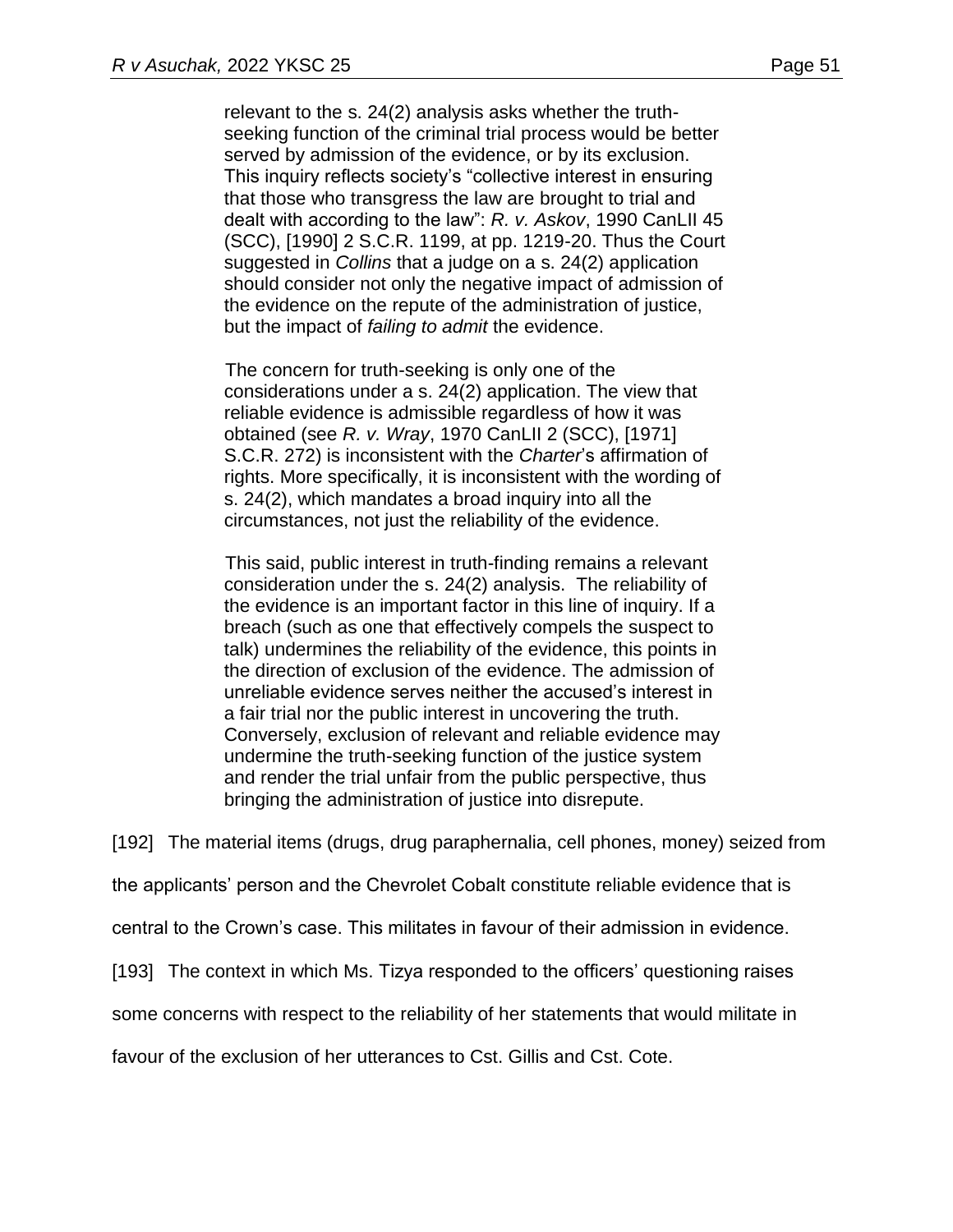[194] The offences before the Court are serious considering the nature of the drugs seized, fentanyl in particular, which is widely recognized has a very dangerous drug even in small quantities. However, in *Grant*, the Supreme Court of Canada cautioned about including and weighing considerations relating to the seriousness of the offence before the court under this line of inquiry as follows:

> [84] It has been suggested that the judge should also, under this line of inquiry, consider the seriousness of the offence at issue. Indeed, Deschamps J. views this factor as very important, arguing that the more serious the offence, the greater society's interest in its prosecution (para. 226). In our view, while the seriousness of the alleged offence may be a valid consideration, it has the potential to cut both ways. Failure to effectively prosecute a serious charge due to excluded evidence may have an immediate impact on how people view the justice system. Yet, as discussed, it is the long-term repute of the justice system that is s. 24(2)'s focus. As pointed out in *Burlingham*, the goals furthered by s. 24(2) "operate independently of the type of crime for which the individual stands accused" (para. 51). And as Lamer J. observed in *Collins*, "[t]he *[Charter](https://www.canlii.org/en/ca/laws/stat/schedule-b-to-the-canada-act-1982-uk-1982-c-11/latest/schedule-b-to-the-canada-act-1982-uk-1982-c-11.html)* is designed to protect the accused from the majority, so the enforcement of the *[Charter](https://www.canlii.org/en/ca/laws/stat/schedule-b-to-the-canada-act-1982-uk-1982-c-11/latest/schedule-b-to-the-canada-act-1982-uk-1982-c-11.html)* must not be left to that majority" (p. 282). The short-term public clamour for a conviction in a particular case must not deafen the s. 24(2) judge to the longer-term repute of the administration of justice. Moreover, while the public has a heightened interest in seeing a determination on the merits where the offence charged is serious, it also has a vital interest in having a justice system that is above reproach, particularly where the penal stakes for the accused are high.

## **Weighing the three lines of inquiries**

[195] The decision to admit or exclude the evidence at issue is based on a weighing of

all the circumstances of the case "encapsulated" in the three lines of inquiries. Based on

all those circumstances, the Court must then determine, on balance, whether the

admission of the evidence obtained as a result of the *Charter* violations would bring the

administration of justice into disrepute. As stated in *Grant* at paras. 85-86: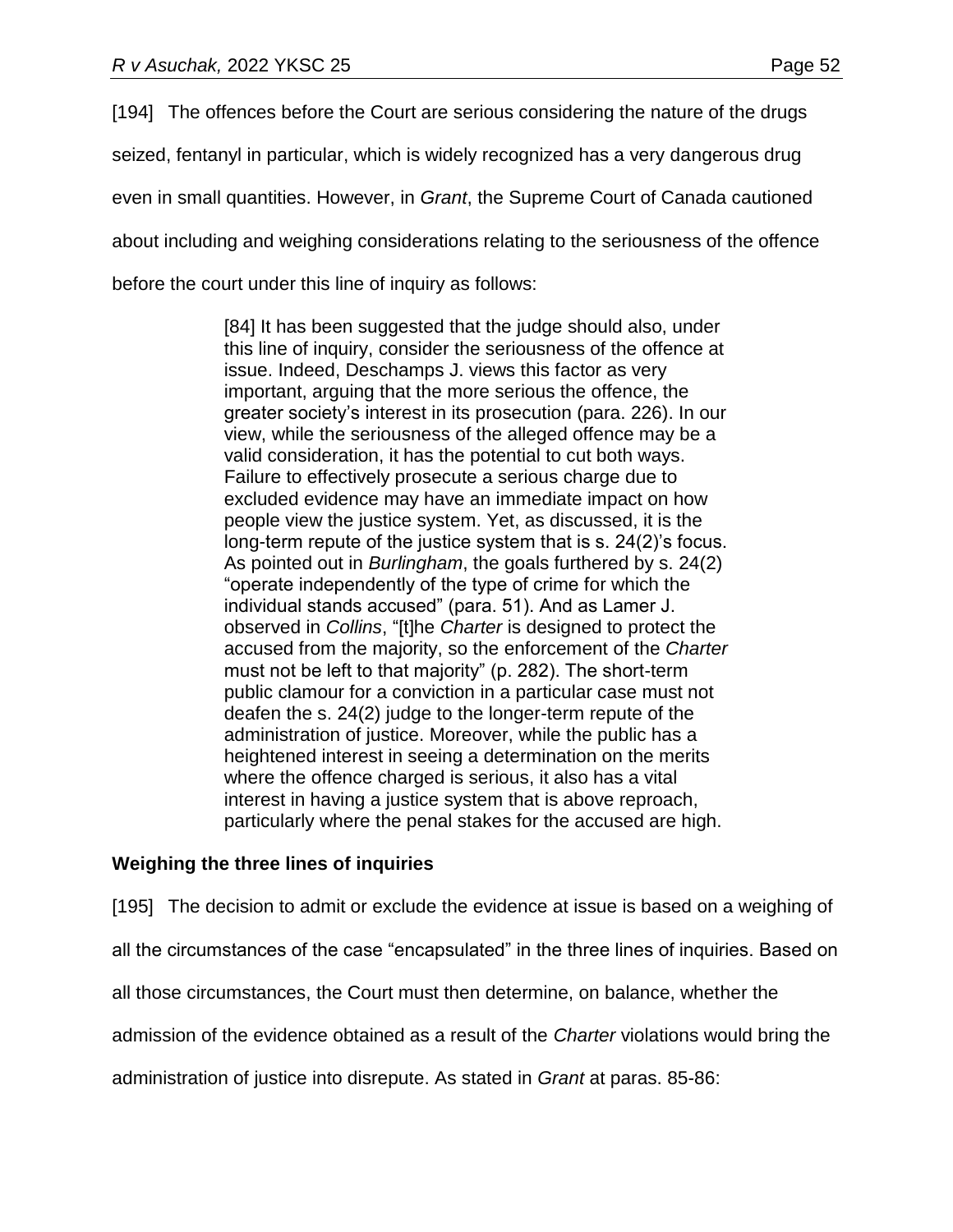To review, the three lines of inquiry identified above — the seriousness of the Charter-infringing state conduct, the impact of the breach on the Charter-protected interests of the accused, and the societal interest in an adjudication on the merits — reflect what the s. 24(2) judge must consider in assessing the effect of admission of the evidence on the repute of the administration of justice. Having made these inquiries, which encapsulate consideration of "all the circumstances" of the case, the judge must then determine whether, on balance, the admission of the evidence obtained by Charter breach would bring the administration of justice into disrepute.

In all cases, it is the task of the trial judge to weigh the various indications. No overarching rule governs how the balance is to be struck. Mathematical precision is obviously not possible. However, the preceding analysis creates a decision tree, albeit more flexible than the Stillman selfincrimination test. We believe this to be required by the words of s. 24(2). …

[196] On balance, I find that the concerns raised by the ss. 8 and 9 *Charter* breaches and their seriousness combined with the significant impact they had on the applicants' rights to liberty and privacy, favour the exclusion of the evidence gathered as a result of the applicants' arrests despite the reliability and importance of the items seized to the Crown's case. I am of the view that the admission of the evidence gathered by the police officers as a result of the applicants' unlawful arrests would bring the administration of justice into disrepute. Therefore, the evidence shall be excluded. [197] I am also of the view that, even on its own, the s. 10(b) *Charter* breach warrants the exclusion of Ms. Tizya's utterances in response to the questioning of Cst. Gillis and Cst. Cote. I come to this conclusion based on the seriousness of the breach on Ms. Tizya's right to counsel, the impact it had on her at the time she was detained and the circumstances under which they were elicited from her, which raise some concerns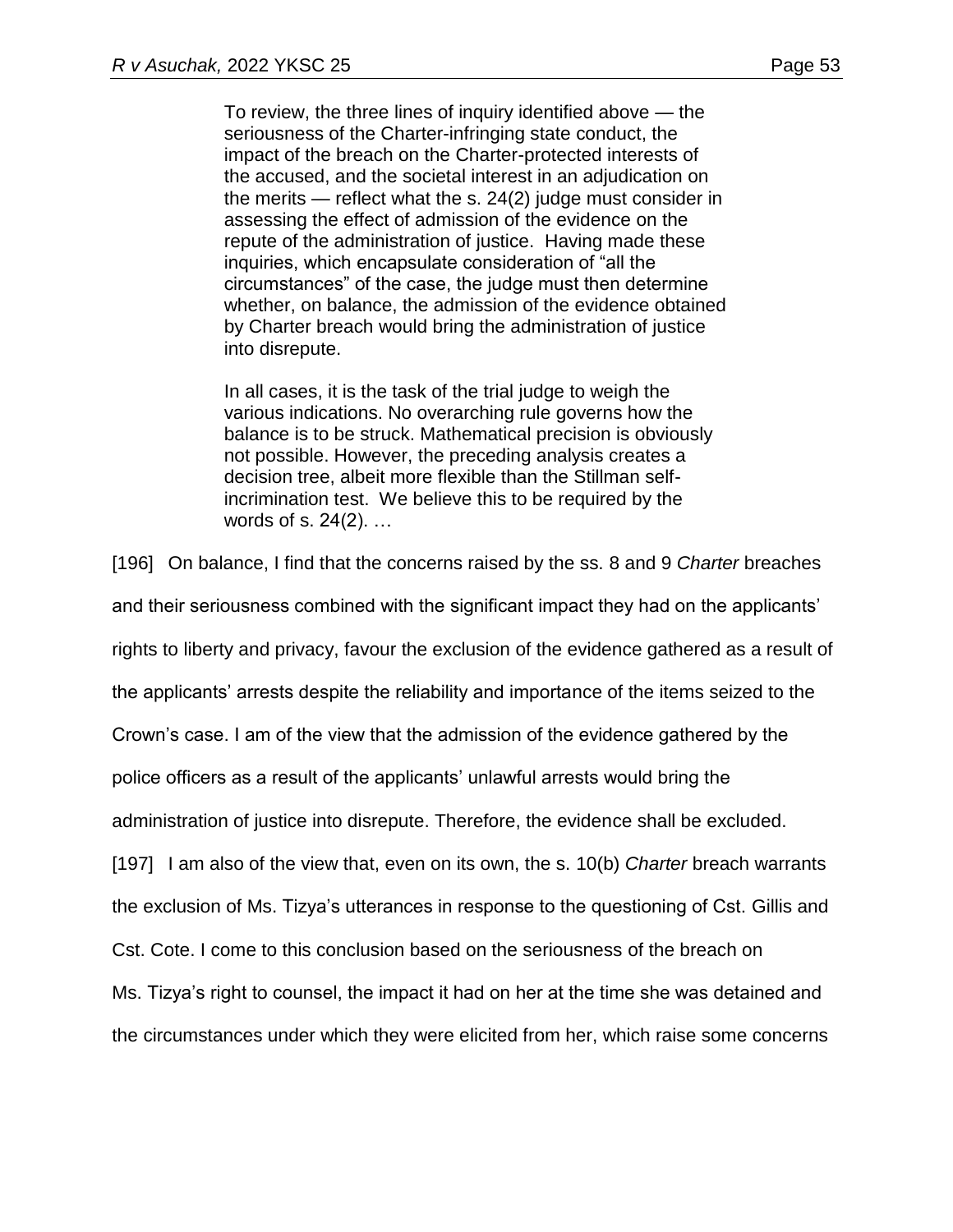regarding the reliability of her answers, the content of which is not before the court in its entirety.

- 
- **6. Does the late disclosure of an officer's supplementary occurrence report constitute a breach of the applicants' rights to make full answer and defence guaranteed by s. 7 of the** *Charter***? If so, should a stay of proceedings or, in the alternative, a mistrial be ordered pursuant to s. 24(1) of the** *Charter***?**

[198] The applicants argue that the discovery and disclosure of Cst. Benedet's supplementary occurrence report several days into the hearing of their *Charter* applications constitute a breach of their right to make full answer and defence guaranteed by s. 7 of the *Charter* that warrants a stay of proceedings, or in the alternative, a mistrial pursuant to s. 24(1) of the *Charter*.

### **Facts**

[199] Cst. Benedet was the second to last RCMP officer to testify at the hearing of the *Charter* applications. Early in his testimony, Cst. Benedet referred to a supplementary occurrence report he had completed in September 2020 regarding his involvement in this matter. It quickly became apparent that his report had never been disclosed to the Crown and the applicants. I therefore granted Crown counsel's request for a brief recess to obtain a copy of Cst. Benedet's report, review it, and provide a copy to the applicants. The hearing resumed, approximately thirty minutes later, after the report had been disclosed to the applicants. At that time, counsel for Mr. Asuchak and counsel for Ms. Tizya requested an adjournment to review the report and consider their options. Crown counsel did not oppose the request and I granted the adjournment. [200] The parties were back before me two days later. At that time, counsel for Mr. Asuchak and counsel for Ms. Tizya requested a further and longer adjournment to amend their clients' *Charte*r applications to include a breach of their clients' rights to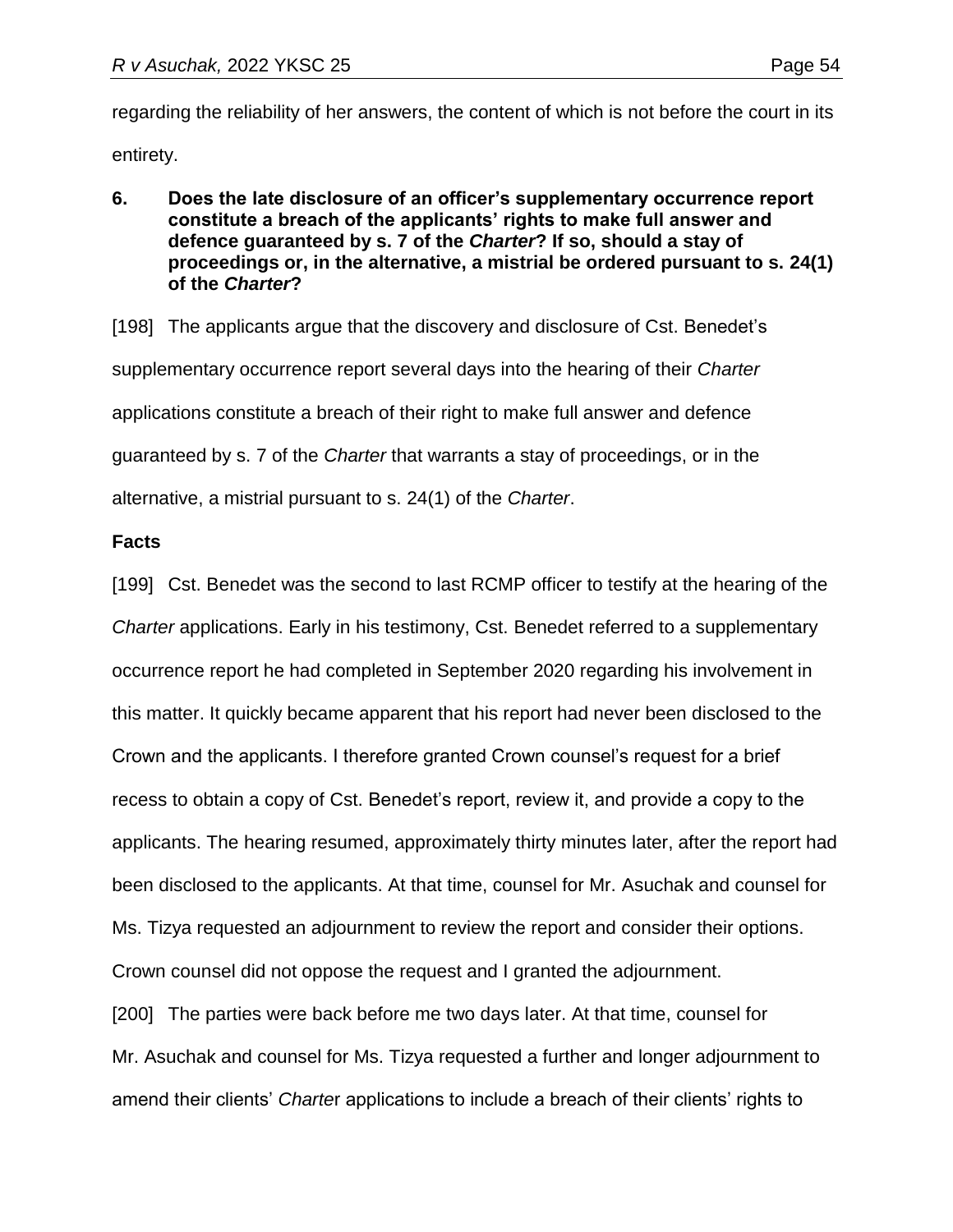make full answer and defence based on late disclosure and to seek correlating remedies. I granted the adjournment despite Crown counsel's opposition.

[201] The applicants filed amended *Charter* applications seeking a stay of proceedings or, in the alternative, a mistrial on the basis that the late disclosure of Cst. Benedet's report violates their rights to make full answer and defence protected by s. 7 of the *Charter*.

[202] The hearing resumed a few weeks later with the continuation of Cst. Benedet's examination-in-chief. Cst. Gillis, the last police officer to testify on the *Charter* applications, testified after Cst. Benedet on that date. Counsel for the applicants did not seek permission to re-examine the officers who had testified prior to receiving additional disclosure from Cst. Benedet, and the evidentiary portion of their applications ended. [203] Cst. Benedet testified that he completed his supplementary occurrence report on September 8, 2020. He described the content of his report as a more detailed narrative of his involvement in the events of July 23, 2020. He added that the information contained in his report comes from his independent recollection of events at the time he wrote the report, supplemented by the handwritten notes he took on the day of the applicants' arrests. Cst. Benedet acknowledged he had worked on the bail package prepared by the RCMP for the Crown after the arrests of the applicants, and, as a result, would have seen other officers' notes and reports prior to writing his supplementary occurrence report.

[204] Cst. Benedet testified that the way he proceeded in this matter did not depart to any real extent from his practice in other files. He testified that he tries to take as many handwritten notes as possible contemporaneously to his involvement in a matter. He then writes a supplementary typewritten report as soon as feasible. Cst. Benedet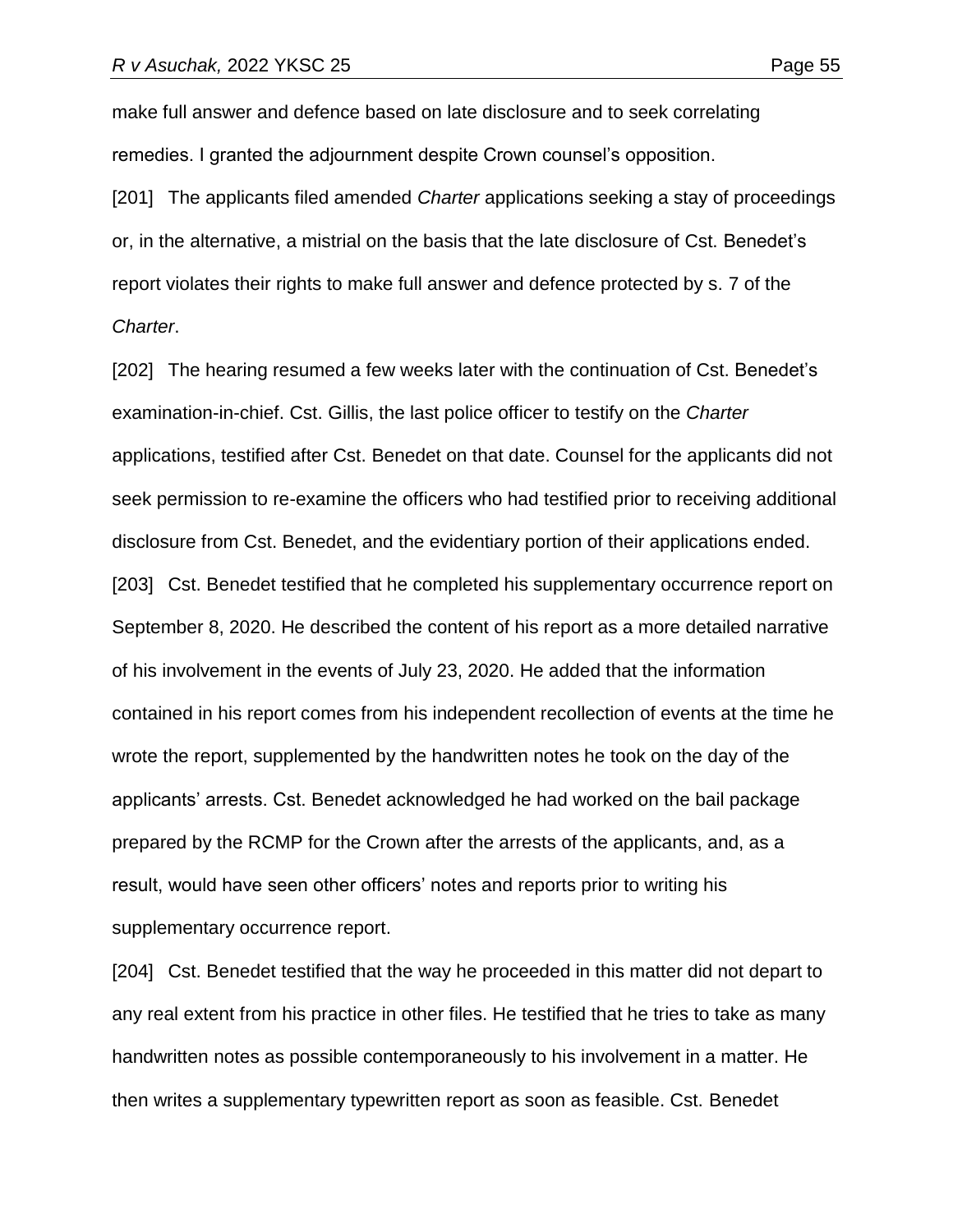testified that the purpose of writing a supplementary report is to add information he remembers that does not appear in his handwritten notes, and to clarify or expand on something that already appears in his notes in an abbreviated or short form. [205] Cst. Benedet testified that he did not start working on his report before September 8, 2020, because of his caseload and other work priorities. He added that the police file in this matter is managed within the Police Reporting Occurrence System ("PROS"). He therefore had to go into the electronic file to type his report and add it to

the file.

[206] Cst. Benedet testified that, depending on the file, the lead investigator may request that the report be printed and provided to them, or that the report be left in PROS for the lead investigator to print. Cst. Benedet did not recall what instructions he received with respect to his documents on this file. However, he added that his report has been in PROS since it was created in September 2020. Cst. Benedet testified that, in his experience with PROS, including his experience as lead investigator on other files, the system does not automatically send a message to the lead investigator when a document is uploaded to an electronic file.

[207] Cst. Benedet testified that, in preparation for his testimony, he printed his report directly from PROS. He did not understand why his report had not been disclosed as it should have been part of the documents provided to Crown and defence. Cst. Benedet stated that he could not speak to any further disclosure process followed in this case. [208] While he was not called back to testify on the amended *Charter* applications, Cpl. Hutton confirmed, in his testimony, that he was in charge of the disclosure in this case.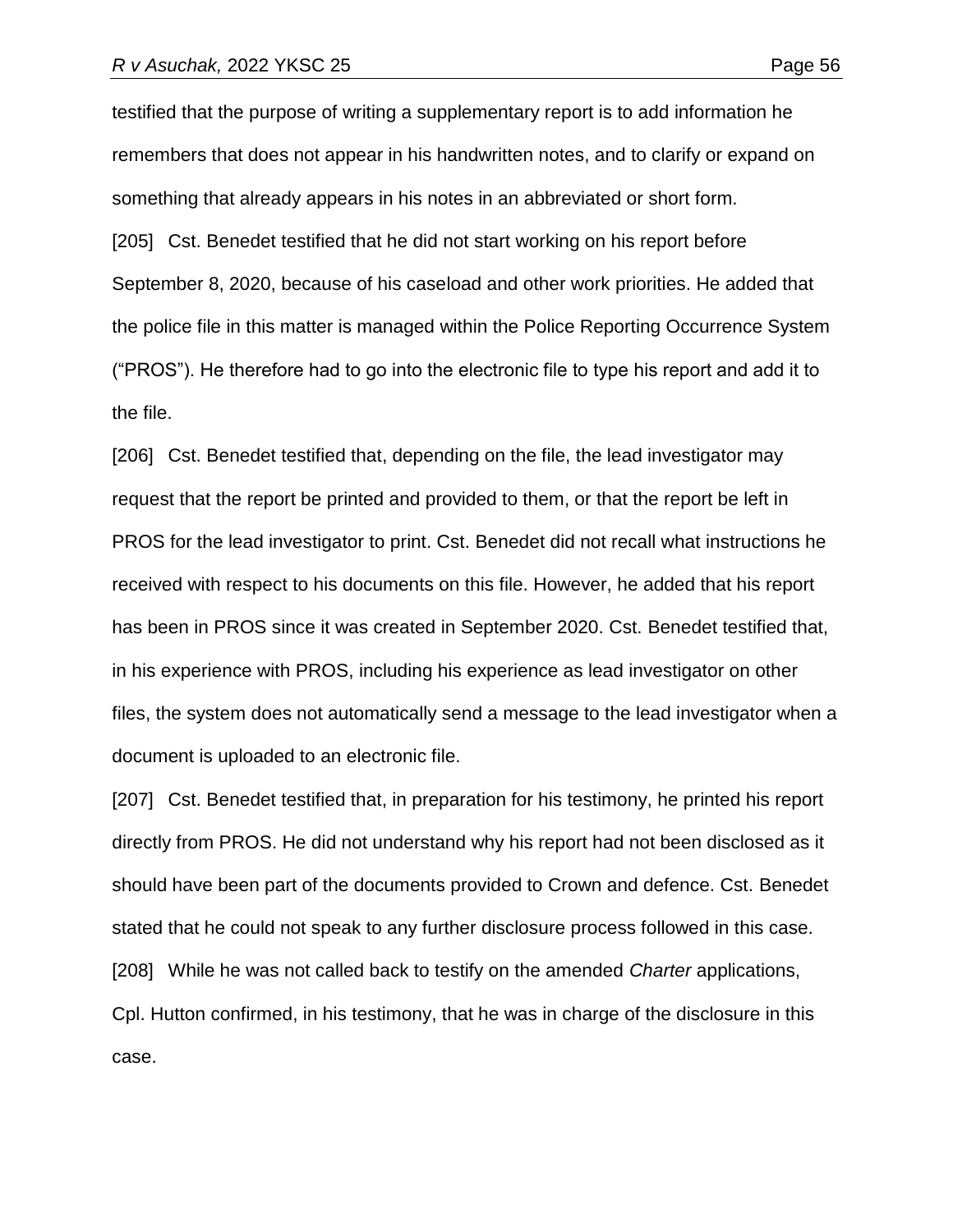[209] A document entitled "Record of Running disclosure", attached as an exhibit to the affidavit of Daria Jordan, Legal Assistant Supervisor for the Director of Public Prosecution, reveals that several documents were disclosed by the Crown to the defence in this matter from August 12, 2020, to June 15, 2021, inclusively. According to that document, some police supplementary occurrence reports were disclosed in August 2020. Additional supplementary occurrence reports and most of the officers' notes, including those of Cst. Benedet, were disclosed in November 2020, after Cst. Benedet's report had been completed. However, Cst. Benedet's supplementary occurrence report does not appear on the list of materials disclosed by the Crown to the defence.

[210] Cst. Benedet's report is a page and a half long and sets out Cst. Benedet's involvement in this matter before and after the arrests of the applicants.

[211] The preliminary inquiry for this matter proceeded on April 30, 2021.

#### **Positions of the parties**

[212] The applicants submit that the disclosure of Cst. Benedet's report came very late in this matter: six days into the hearing of the *Charter* applications, and after a preliminary inquiry was held.

[213] The applicants submit that the right to make full answer and defence guaranteed by s. 7 of the *Charter* includes the right of an accused to have the full case to meet before entering pleas and addressing the Crown's case. The applicants argue that the additional information contained in Cst. Benedet's report has greatly affected the strategy of the defence with respect to their s. 9 *Charter* applications, which is at the centre of the defence's case, in a way that cannot be remedied, resulting in an unfair trial for the applicants.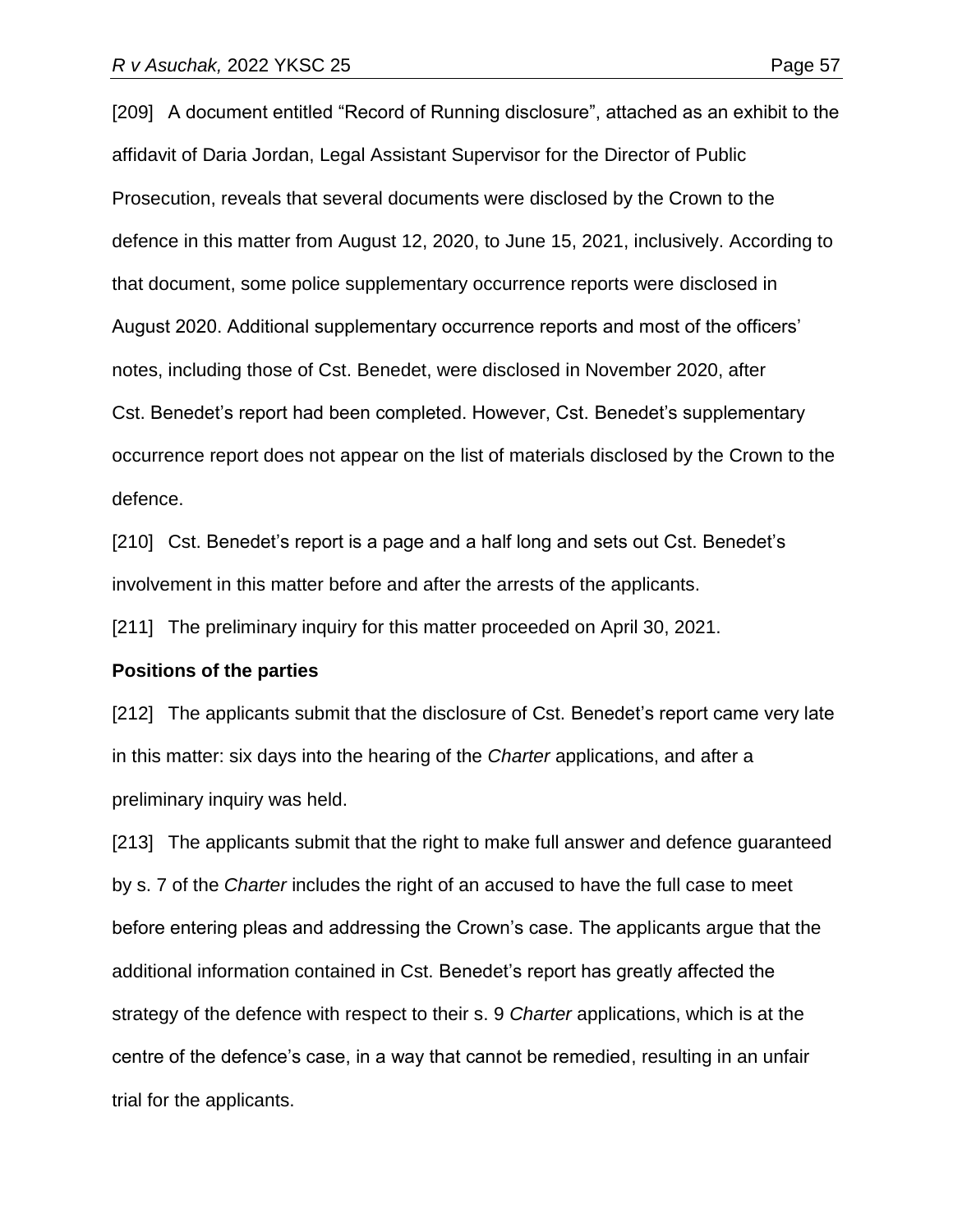[214] The applicants say that they were unaware, based on the disclosure they had received, that Cst. Benedet had evidence to provide with respect to the grounds for arrest because his handwritten notes did not contain any information in that regard. Had the applicants been aware of that information, they may have asked to hear from Cst. Benedet at the preliminary inquiry and may also have asked different questions to the other police witnesses who testified at the preliminary inquiry and prior to

Cst. Benedet on their *Charter* applications.

[215] In addition, the applicants submit that the testimony of Cst. Benedet reveals that the RCMP does not have a notification process in place to alert the lead investigator or the officer in charge of disclosure that additional material subject to disclosure has been added to the electronic file. The applicants submit that this situation raises serious concerns as it demonstrates that the Whitehorse RCMP has no safety net in place to ensure this type of failure did not occur in this file and does not occur again. The applicants also submit that they requested all officers' notes and reports in a timely manner in this case.

[216] The applicants submit that the timing and significance of the late disclosure has not only greatly impacted their right to make full answer and defence, but, coupled with the concerns arising from the lack of RCMP process to ensure that disclosure takes place in a timely manner, or at all, has prejudiced the integrity of the judicial system. Defence counsel submits that, as a result, this is one of the "clearest of cases" where the prejudice to the applicants can only be remedied by granting a stay of proceedings or, in the alternative, a mistrial as suggested by counsel for Mr. Asuchak. The applicants submit that a stay of proceedings would send a message to the RCMP that it needs to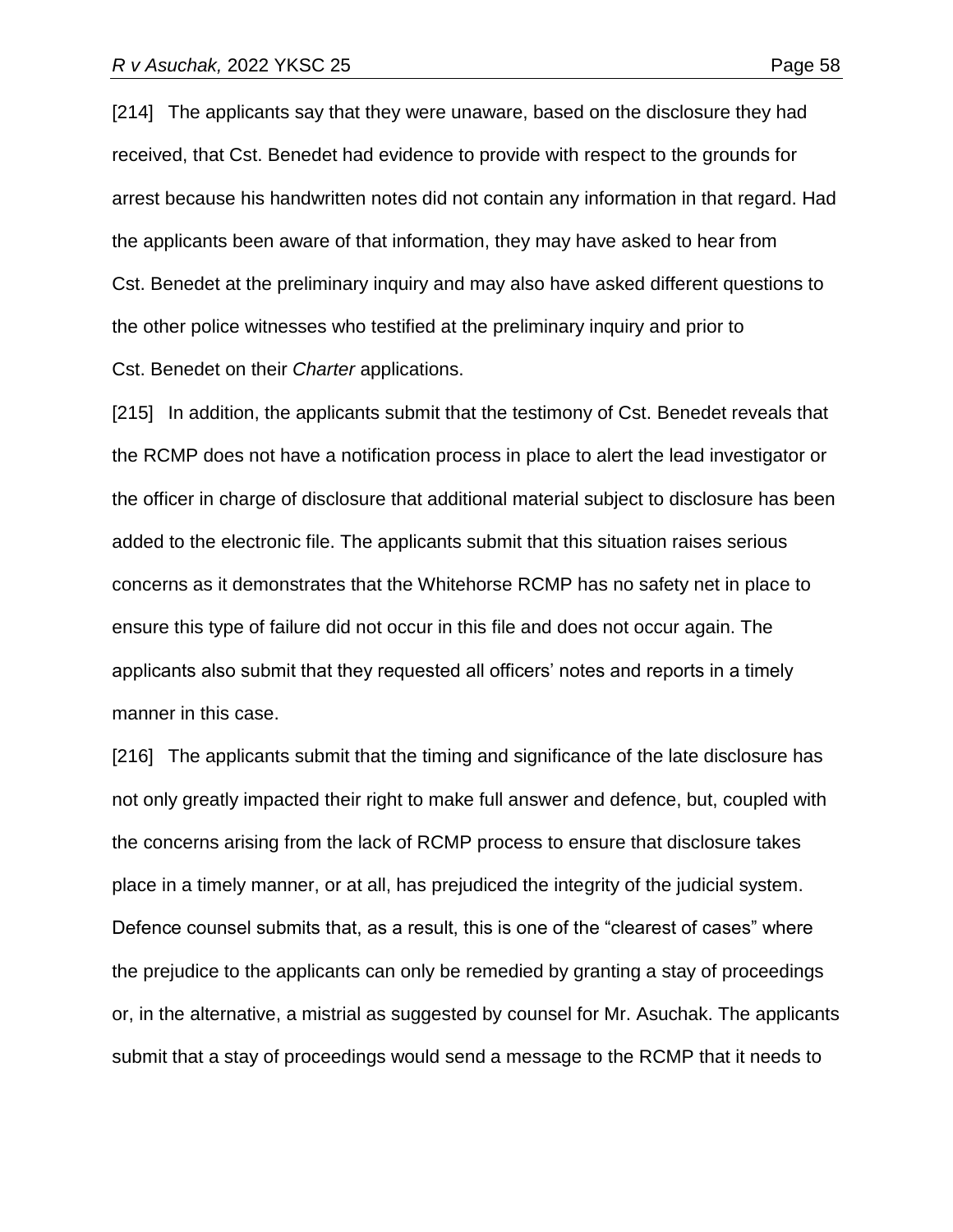have a notification process in place to ensure disclosure is provided to the accused in accordance with the Crown's constitutional obligations.

[217] Counsel for Mr. Asuchak also alleged a breach of her client's s. 11(d) *Charter* right based on late disclosure in Mr. Asuchak's amended *Charter* application. However, counsel did not advance this argument in submissions. As a result, I do not intend to address it in my decision.

[218] Crown counsel concedes that the late disclosure of Cst. Benedet's report constitutes a breach of the applicants' right to disclosure. However, Crown counsel submits that late disclosure of a single police report does not constitute a breach of the applicants' right to make full answer and defence protected by s. 7 of the *Charter*. [219] In addition, Crown counsel submits that to be entitled to a remedy pursuant to s. 24(1) of the *Charter*, the applicants must show actual prejudice to their ability to make full answer and defence. Crown counsel submits that the applicants' argument that the late disclosure affected their strategy on a key legal issue, and that they may have requested that Cst. Benedet be called as a witness at the preliminary inquiry and may have conducted their cross-examination differently at the preliminary inquiry and on these pre-trial applications had they received the report in a timely manner, are bald assertions of prejudice without any factual foundation. Crown counsel also submits that the applicants' assertions that the trial has become unreliable and unfair are also without foundation.

[220] Crown counsel submits that should a s. 7 *Charter* violation be found, the appropriate remedy is an adjournment, which has already been provided to the defence, to enable the applicants to reassess their trial tactics and line of questioning, if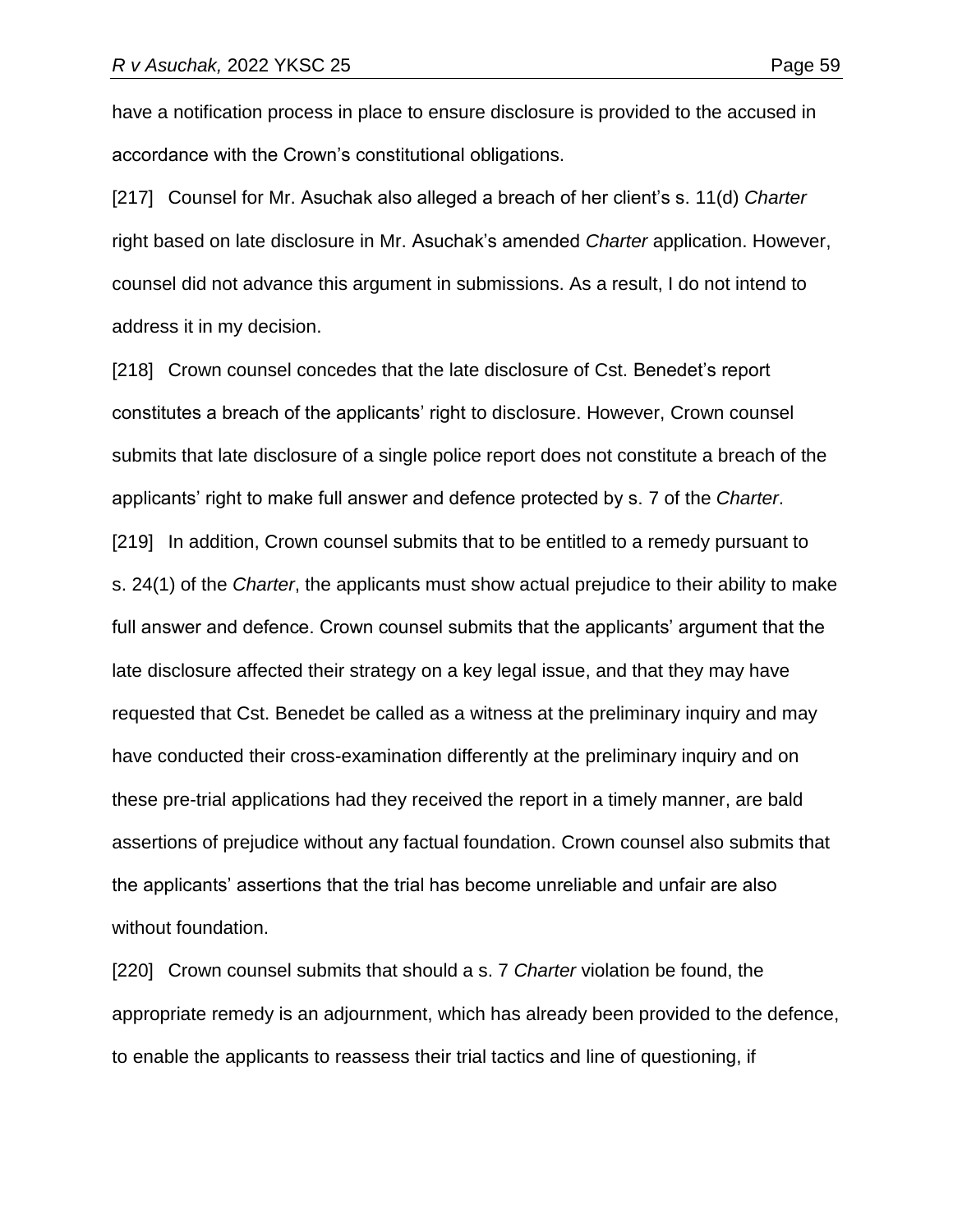necessary. In sum, Crown counsel submits that this is not the clearest of cases warranting a stay of proceedings.

#### **Analysis**

[221] An accused's right to full disclosure is one of the components of the right to make full answer and defence protected by s. 7 of the *Charter*. However, a violation of the right to disclosure does not automatically result in a breach of an accused's right to make full answer and defence (*R v Dixon*, [1998] 1 SCR 244 ("*Dixon*") at para. 24).

[222] Crown counsel concedes that Cst. Benedet's supplementary occurrence report was relevant and subject to Crown disclosure. Indeed, Crown counsel disclosed the report to the applicants shortly after receiving it from the officer. Crown counsel also concedes that the late disclosure of Cst. Benedet's report breached the applicants' right to full disclosure.

[223] Therefore, the question that arises in this case is whether the breach of the applicants' right to full disclosure amounts to a violation of their right to make full answer and defence protected by s. 7 of the *Charter*.

[224] An accused has the burden to demonstrate, on a balance of probabilities, a breach of their right to make full answer and defence to be entitled to a remedy under s. 24(1) of the *Charter* (*R v Barra*, 2021 ONCA 568 at para. 138). To do so, the accused must demonstrate that there is a reasonable possibility that the late disclosure could affect the outcome of the trial or the overall fairness of the trial process. As stated by Cory J. in *Dixon* at para. 34:

> … [T]he reasonable possibility to be shown under this test must not be entirely speculative. It must be based on reasonably possible uses of the non disclosed evidence or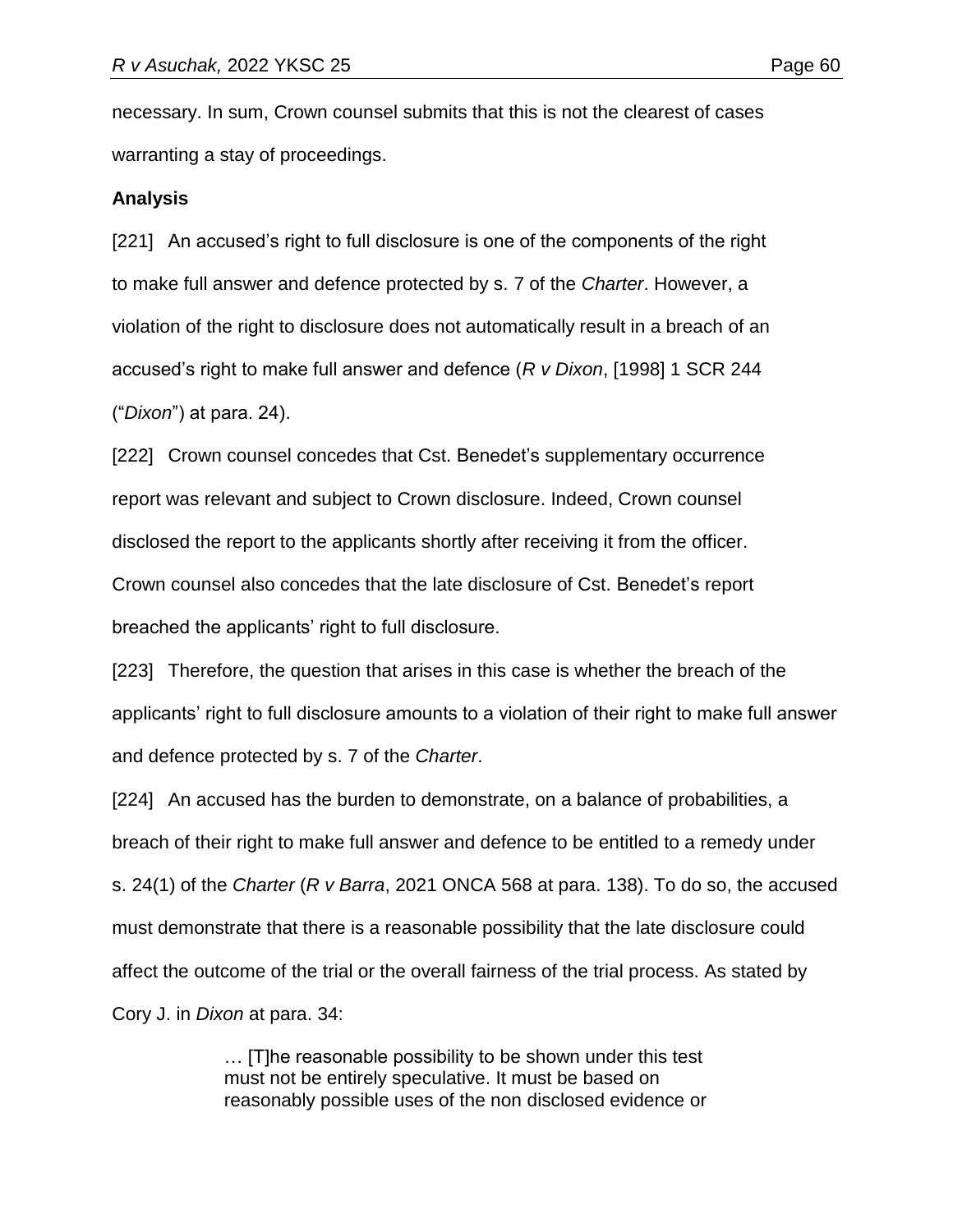reasonably possible avenues of investigation that were closed to the accused as a result of the non disclosure. If this possibility is shown to exist, then the right to make full answer and defence was impaired.

[225] Cory J., described the reasonable possibility threshold as follows, at para. 36:

… In short, the reasonable possibility that the undisclosed information impaired the right to make full answer and defence relates not only to the content of the information itself, but also to the realistic opportunities to explore possible uses of the undisclosed information for purposes of investigation and gathering evidence.

[226] In addition, when assessing the issue of trial fairness, it is important to remember that an accused person is entitled to a trial that is fundamentally fair not the fairest of all possible trials. The assessment of whether a trial is a fair trial must be made not only from the perspective of the accused but also of the community and, when applicable, the complainant (See comments of McLachlin J. (as she then was) and Iacobucci J., for the majority in *R v Mills*, [1999] 3 SCR 668 at 718; McLachlin J. in *R v O'Connor*, [1995] 4 SCR 411 at 517; *R v Harrer*, [1995] 3 SCR, 562).

[227] In this case, the late disclosure of Cst. Benedet's report occurred early in the testimony of Cst. Benedet at the hearing of the pre-trial *Charter* applications. It is not disputed that counsel for the applicants had requested the notes and reports of all the officers involved in this case in a timely manner.

[228] The evidence reveals that Cst. Benedet's supplementary occurrence report contains information regarding his involvement prior to the arrests whereas his handwritten notes only disclose his post-arrest involvement. I would therefore agree with the applicants that Cst. Benedet's notes on their own give the impression that he was not involved in the police surveillance and that he had no information to provide regarding what happened prior to the arrests and the grounds for arrest. However, I am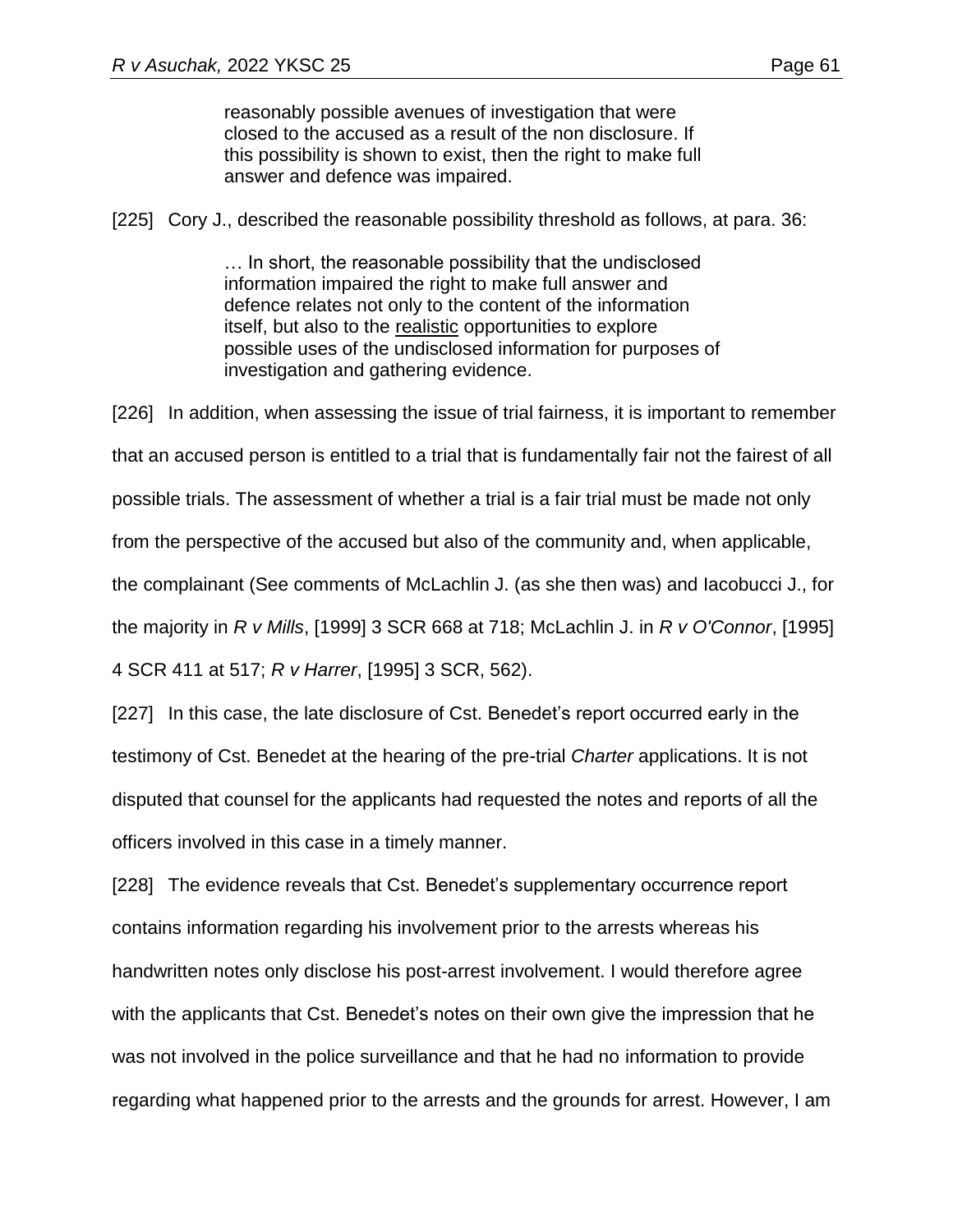of the view that the evidence does not reveal that the late disclosure was anything other than a human error in this case. In addition, the evidence before me does not reveal any systemic failure on the part of the RCMP, despite the lack of a built-in automatic notification process in PROS to provide relevant materials to the Crown for disclosure. The evidence of Cst. Benedet reveals that the officers are aware of the lack of automatic notification process in PROS and work around this issue by discussing how new materials subject to disclosure are to be brought to the attention of or provided to the lead investigator or the officer in charge of disclosure.

[229] The new information contained in the supplementary occurrence report consists of the fact that, on the day of the arrests, Cst. Benedet was working in plain clothes and his task, as part of the CRU team, was to conduct street level drug surveillance. It also includes the timing and content of the radio communications he heard while in his surveillance vehicle and a short description of Mr. Asuchak at the time Cst. Newbury turned over custody of Mr. Asuchak to Cst. Benedet roadside.

[230] While the applicants did not have the benefit of receiving Cst. Benedet's report prior to his testimony at the pre-trial application stage of this matter, the fact that there was conflicting police evidence regarding the timing and content of the officers' radio communications prior to the arrests was well known to the applicants. They had already received disclosure of the handwritten notes and supplementary occurrence reports of all the other officers involved in the surveillance as well as the handwritten notes of Cst. Benedet prior to the commencement of the preliminary inquiry. In fact, the applicants' s. 9 *Charter* argument on the lack of grounds for arrest is in good part based on the issue of conflicting police evidence. In that sense, the additional information contained in Cst. Benedet's report does not differ from the information that had already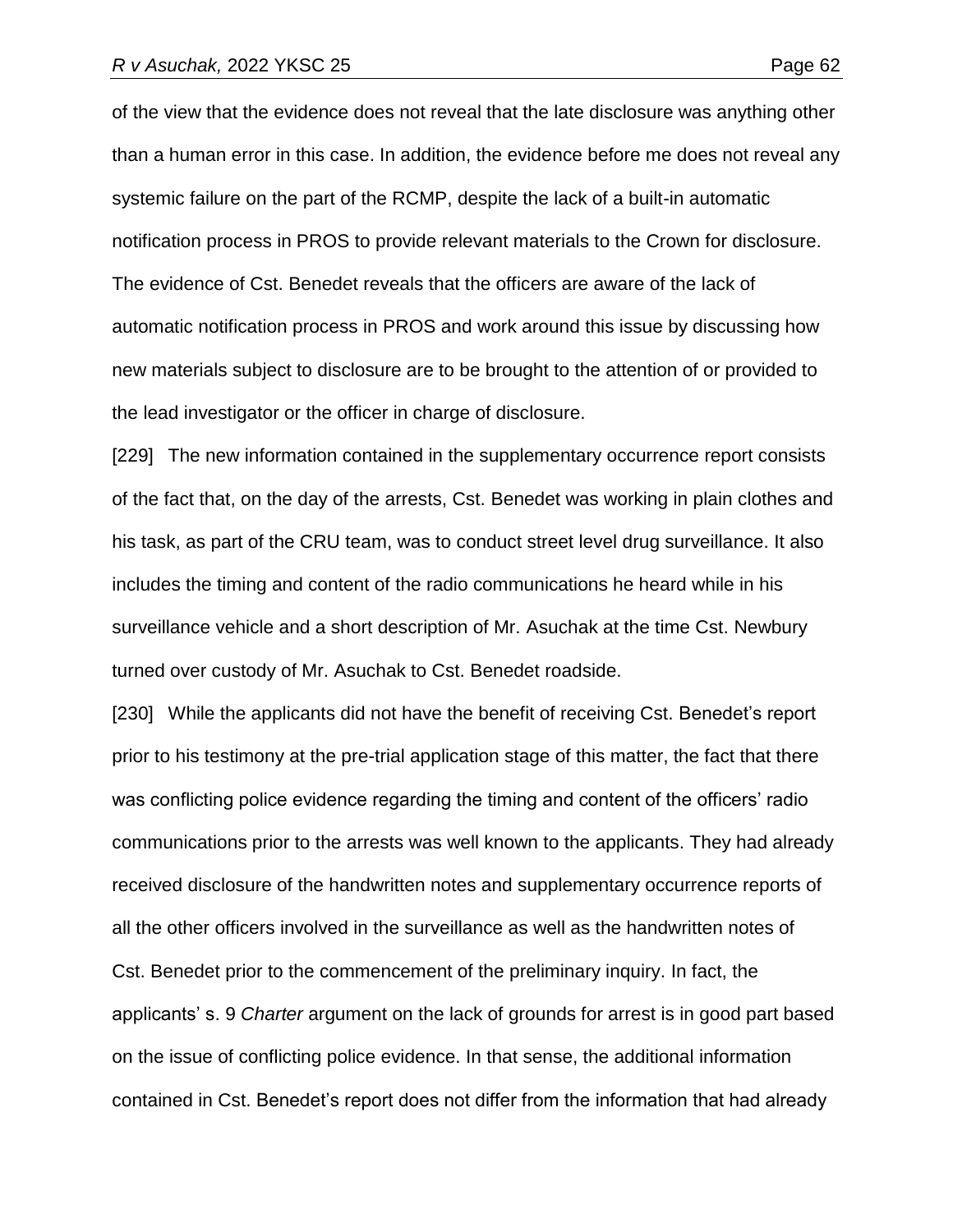been disclosed to the applicants. In addition, I agree with Crown counsel that it is not sufficient for the applicants to contend generally that their strategy may have been different, that they may have called Cst. Benedet to testify at the preliminary inquiry, and that they may have asked different questions in cross-examination at the preliminary inquiry and during their pre-trial *Charter* applications had they known about Cst. Benedet's pre-arrest evidence, without anything more specific to substantiate their alleged prejudice.

[231] In addition, after receiving the late disclosure, the applicants were granted a lengthy adjournment to consider their strategy and review Cst. Benedet's newly disclosed report prior to the continuation of his testimony at the pre-trial applications and the commencement of his cross-examination. I also note that when the hearing of the *Charter* applications resumed, the applicants did not request that other police officers be recalled as witnesses on the amended *Charter* applications.

[232] Based on the above, I am of the view that the applicants have failed to demonstrate a reasonable possibility that the late disclosure of Cst. Benedet's report could affect the outcome of the trial or the overall fairness of the trial process. Consequently, I find that the applicants have failed to demonstrate, on a balance of probabilities, that the late disclosure has impaired or breached their right to make full answer and defence pursuant to s. 7 of the *Charter*.

[233] In any event, I am of the view that the lengthy adjournment granted to the applicants after they received Cst. Benedet's report to review it, consider their strategy and adjust, if necessary, their cross-examination tactics prior to resuming the hearing of their *Charter* applications and before commencing their cross-examination of Cst. Benedet, provided an appropriate and just redress to the late disclosure.